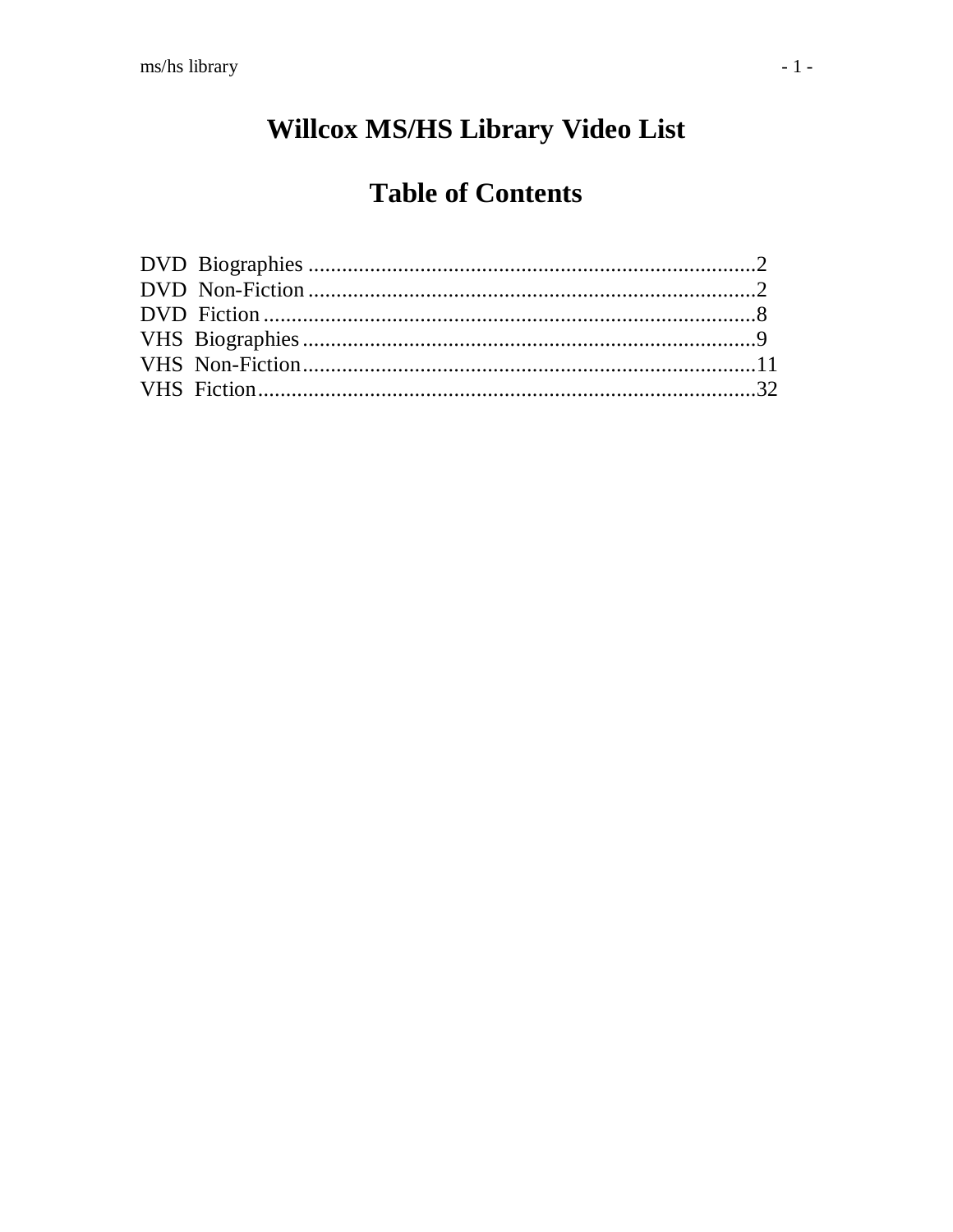## **DVD List**

#### **DVD Biographies**

DVD 92 BRA Ray Bradbury an American icon<br>38564000299207 2007 \$19.95 video 38564000299207

### **DVD Non-Fiction**

| DVD 031 TEL           | Tell me why. |                                         |                                                           |  |
|-----------------------|--------------|-----------------------------------------|-----------------------------------------------------------|--|
| 38564000299082        | 2004         | \$39.95                                 | video                                                     |  |
| DVD 170 CHA           |              |                                         | Character and values making the right choices             |  |
| 38564000198078        | 2002         | \$69.95                                 | video                                                     |  |
| DVD 292 GRE           |              | Greek mythology                         |                                                           |  |
| 38564000434903        | 2004         | \$19.95                                 | video                                                     |  |
| <b>DVD 294.3 WHA</b>  |              | What is Buddhism?                       |                                                           |  |
| 38564000146838        | 2006         | \$29.95                                 | video                                                     |  |
| <b>DVD 294.5 WHA</b>  |              | What is Hinduism?                       |                                                           |  |
| 38564000146770        | 2006         | \$29.95                                 | video                                                     |  |
| DVD 297 WHA           |              | What is Islam?                          |                                                           |  |
| 38564000146721        | 2006         | \$29.95                                 | video                                                     |  |
| <b>DVD 323.09 OUR</b> |              |                                         | Our friend, Martin an adventure inspired by Martin Luther |  |
| 38564000299439        | 2003         | \$9.95                                  | video                                                     |  |
| <b>DVD 328.73 LEG</b> |              | The legislative branch                  |                                                           |  |
| 38564000146259        | 2004         | \$19.95                                 | video                                                     |  |
| <b>DVD 328.73 USC</b> |              |                                         | The United States congress and you                        |  |
| 38564000194481        | 1998         | \$12.00                                 | video                                                     |  |
| DVD 333.82 VID        |              |                                         | A Crude Awakening: The Oil Crash                          |  |
| 38564000076597        | 2007         | \$26.95                                 | video                                                     |  |
| <b>DVD 333.95 BIO</b> |              | <b>Biodiversity Expressions of Life</b> |                                                           |  |
| 38564000076894        | 2006         | \$19.95                                 | video                                                     |  |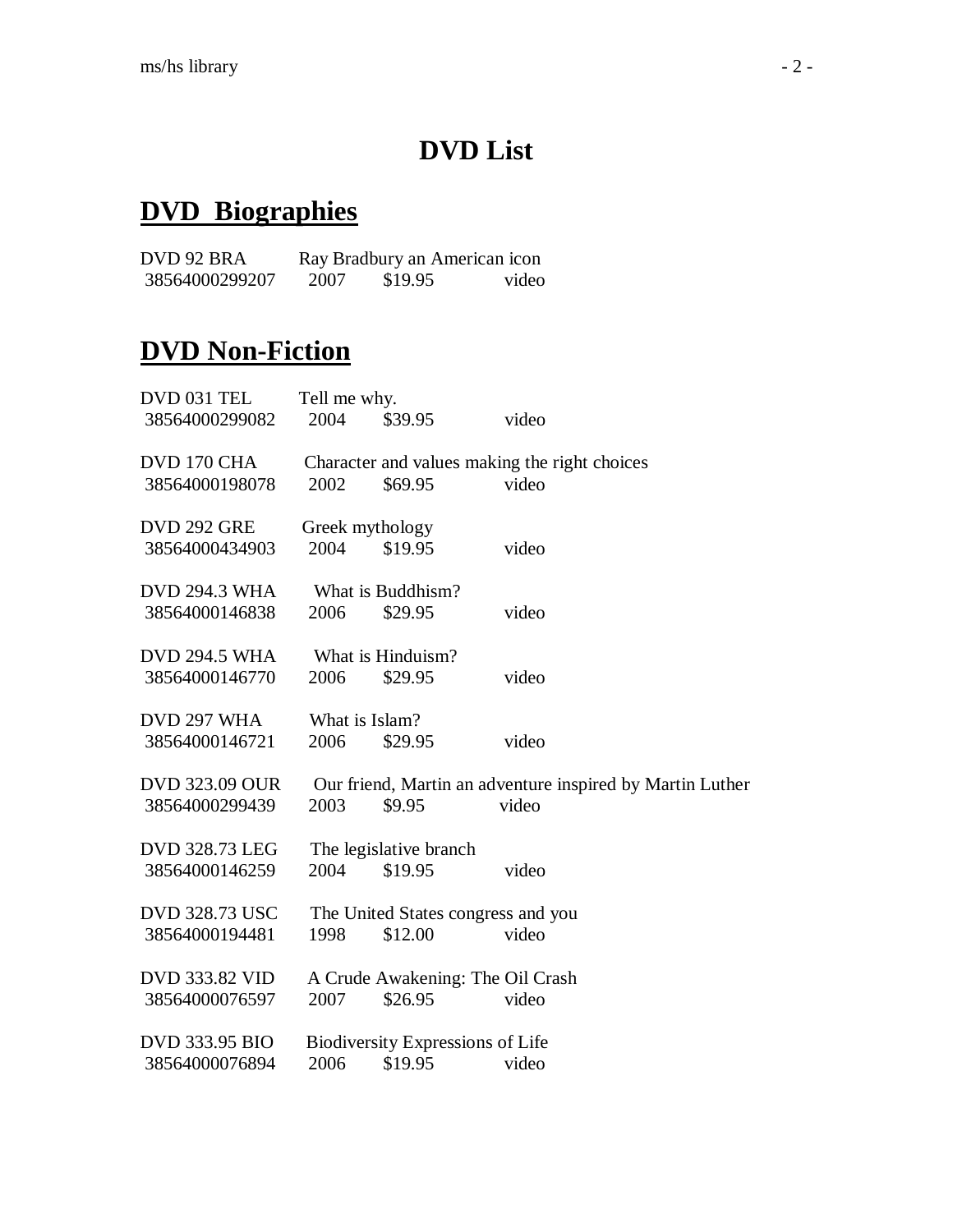| <b>DVD 342.73 CRE</b>                   |               | Creating the federal government      |                                                           |
|-----------------------------------------|---------------|--------------------------------------|-----------------------------------------------------------|
| 38564000299322                          | 2004          | \$19.97                              | video                                                     |
| <b>DVD 342.73 DEC</b>                   |               | The Declaration of Independence      |                                                           |
| 38564000146846                          | 2006          | \$39.95                              | video                                                     |
| <b>DVD 342.73 MOR</b>                   |               |                                      | A more perfect union America becomes a nation             |
| 38564000198136                          | 2006          | \$19.95                              | video                                                     |
| <b>DVD 342.73 UNI</b>                   |               |                                      | United States Bill of Rights and Constitutional amendment |
| 38564000146499                          | 2004          | \$19.95                              | video                                                     |
| <b>DVD 342.73 UNI</b>                   |               | <b>United States Constitution</b>    |                                                           |
| 38564000146788                          | 2004          | \$19.95                              | video                                                     |
| <b>DVD 342.73 VID</b>                   |               | Video Resources on the Constitution. |                                                           |
| 38564000198235                          | 2007          | \$49.95                              | video                                                     |
|                                         |               |                                      |                                                           |
| DVD 347.73 JUD<br>38564000146317        | 2004          | The judicial branch<br>\$19.95       | video                                                     |
|                                         |               |                                      |                                                           |
| <b>DVD 352.23 EXE</b><br>38564000146291 | 2004          | The executive branch<br>\$19.95      | video                                                     |
|                                         |               |                                      |                                                           |
| <b>DVD 352.23 EXE</b>                   |               | The executive branch                 |                                                           |
| 38564000298175                          | 2004          | \$19.97                              | video                                                     |
| <b>DVD 363.73 INC</b>                   |               | An inconvenient truth                |                                                           |
| 38564000299074                          | 2006          | \$29.95                              | video                                                     |
| DVD 372 SCH                             |               | Schoolhouse rock!                    |                                                           |
| 38564000146598                          | 2002          | \$19.95                              | video                                                     |
| <b>DVD 425.5 DES</b>                    |               | Descriptive words & phrases          |                                                           |
| 38564000299306                          | 2004          | \$29.95                              | video                                                     |
| <b>DVD 425.54 NOU</b>                   | <b>Nouns</b>  |                                      |                                                           |
| 38564000299066                          | 2004          | \$29.95                              | video                                                     |
|                                         |               |                                      |                                                           |
| <b>DVD 425.56 VER</b><br>38564000299124 | Verbs<br>2004 | \$29.95                              | video                                                     |
|                                         |               |                                      |                                                           |
| <b>DVD 428.2 PUN</b>                    | Punctuation   |                                      |                                                           |
| 38564000299199                          | 2004          | \$29.95                              | video                                                     |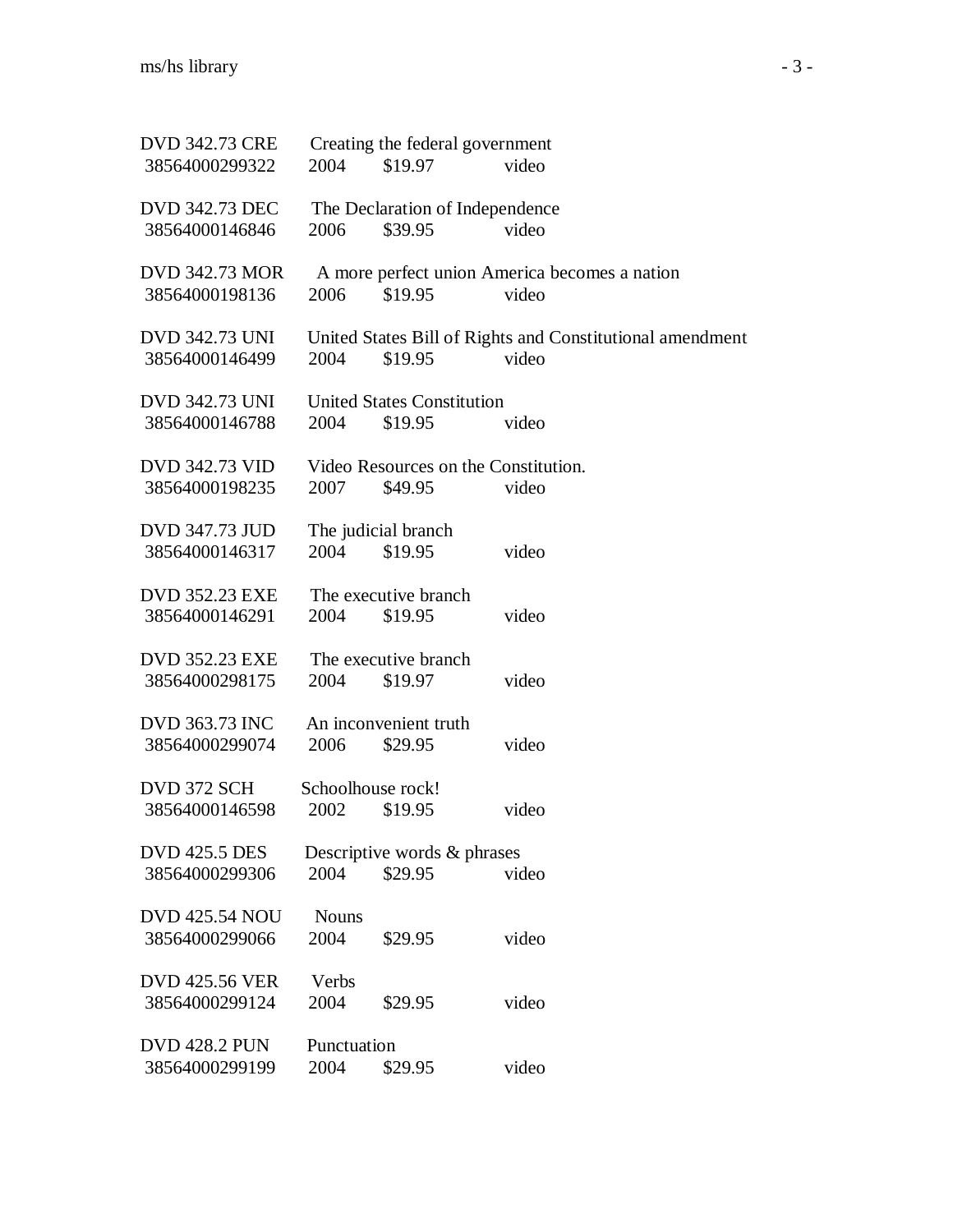| <b>DVD 428.2 SEN</b>  | Sentences          |                                           |                                                          |
|-----------------------|--------------------|-------------------------------------------|----------------------------------------------------------|
| 38564000299249        | 2004               | \$29.95                                   | video                                                    |
|                       |                    |                                           |                                                          |
| DVD 512 ALG           |                    | The algebra 2 tutor 6 hour video course!. |                                                          |
| 38564000076217        | 2005               | \$29.95                                   | video                                                    |
| DVD 512 ALG           | Algebraic thinking |                                           |                                                          |
| 38564000298910        | 2006               | \$39.95                                   | video                                                    |
|                       |                    |                                           |                                                          |
| <b>DVD 512.9 ALG</b>  |                    | Algebraic expressions.                    |                                                          |
| 38564000075979        | 1969               | \$34.95                                   | video                                                    |
|                       |                    |                                           |                                                          |
| <b>DVD 512.94 ALG</b> |                    | Algebraic sentences.                      |                                                          |
| 38564000076159        | 1996               | \$34.95                                   | video                                                    |
| <b>DVD 523.2 SOL</b>  |                    | The solar system $&$ stars                |                                                          |
| 38564000299017        | 2004               | \$29.95                                   | video                                                    |
|                       |                    |                                           |                                                          |
| <b>DVD 551.22 EAR</b> | Earthquakes        |                                           |                                                          |
| 38564000298860        | 2004               | \$49.95                                   | video                                                    |
|                       |                    |                                           |                                                          |
| <b>DVD 551.46 JEA</b> |                    |                                           | Jean-Michel Cousteau's Ocean adventures voyage to Kure p |
| 38564000299108        | 2006               | \$24.95                                   | video                                                    |
|                       |                    |                                           |                                                          |
| DVD 571.84 CEL        |                    | Cell Division: Mitosis & Cytokinesis      |                                                          |
| 38564000076654        | 2004               | \$34.95                                   | video                                                    |
|                       |                    |                                           |                                                          |
| <b>DVD 591.96 WIL</b> |                    |                                           | Wild Africa: Wildlife's survival of the fittest.         |
| 38564000099367        | 2005               | \$69.00                                   | video                                                    |
| <b>DVD 592 INV</b>    | Invertebrates      |                                           |                                                          |
| 38564000076779        | 2005               | \$49.95                                   | video                                                    |
|                       |                    |                                           |                                                          |
| <b>DVD 595.78 ON</b>  |                    | On the wings of the monarch               |                                                          |
| 38564000298985        | 2004               | \$21.95                                   | video                                                    |
|                       |                    |                                           |                                                          |
| <b>DVD 598.15 WIN</b> |                    | Winged migration                          |                                                          |
| 38564000299389        | 2003               | \$14.95                                   | video                                                    |
|                       |                    |                                           |                                                          |
| <b>DVD 599.53 DOL</b> |                    | Dolphins the ultimate guide               |                                                          |
| 38564000274515        | 2001               | \$14.95                                   | video                                                    |
| <b>DVD 599.88 JAN</b> |                    | <b>Wild Chipanzees</b>                    |                                                          |
| 38564000076712        | 2002               | \$19.95                                   | video                                                    |
|                       |                    |                                           |                                                          |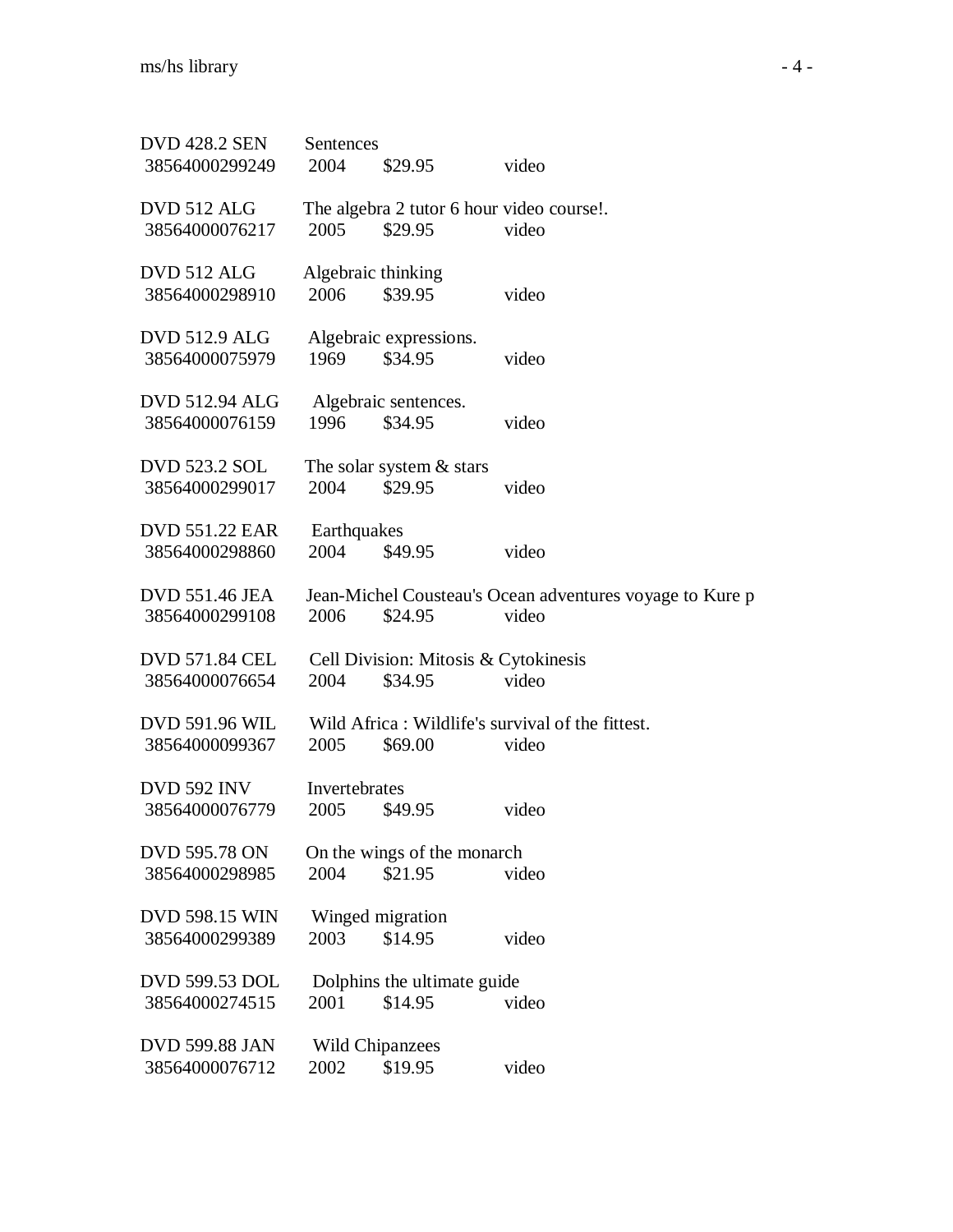| <b>DVD 700 BEH v.3</b> | Behind the scenes.            |                                                         |
|------------------------|-------------------------------|---------------------------------------------------------|
| 38564000299090         | \$24.95                       | video                                                   |
| <b>DVD 780.92 BAC</b>  | Bach's fight for freedom      |                                                         |
| 38564000298969         | \$14.94<br>2002               | video                                                   |
| <b>DVD 780.92 BIZ</b>  | Bizet's dream                 |                                                         |
| 38564000298845         | \$14.95<br>2002               | video                                                   |
| <b>DVD 780.92 HAN</b>  | Handel's last chance          |                                                         |
| 38564000299363         | \$14.95<br>2003               | video                                                   |
|                        |                               |                                                         |
| <b>DVD 780.92 LIS</b>  | Liszt's rhapsody              |                                                         |
| 38564000298977         | 2002<br>\$14.95               | video                                                   |
| <b>DVD 780.92 ROS</b>  | Rossini's ghost               |                                                         |
| 38564000298852         | 2002<br>\$14.95               | video                                                   |
| <b>DVD 780.92 STR</b>  | Strauss the king of 3/4 time  |                                                         |
| 38564000298902         | 2002<br>\$14.95               | reference                                               |
|                        |                               |                                                         |
| <b>DVD 781.66 HIS</b>  | The history of rock n' roll   |                                                         |
| 38564000076167         | \$39.95<br>2004               | video                                                   |
| <b>DVD 791.43 THA</b>  | That's entertainment!         |                                                         |
| 38564000076092         | 2004<br>\$19.95               | video                                                   |
| <b>DVD 791.43 THA</b>  | That's entertainment, part II |                                                         |
| 38564000076035         | 2004<br>\$19.95               | video                                                   |
|                        |                               |                                                         |
| <b>DVD 792.6 OKL</b>   | Oklahoma!                     |                                                         |
| 38564000299447         | 2005<br>\$26.95               | video                                                   |
| <b>DVD 792.6 SIN</b>   | Singin' in the rain           |                                                         |
| 38564000299009         | 2002<br>\$26.95               | video                                                   |
| <b>DVD 792.6 SOU</b>   | The sound of music            |                                                         |
| 38564000299140         | 2005<br>\$26.95               | reference                                               |
|                        |                               |                                                         |
| <b>DVD 793.3 STO</b>   | Stomp out loud                |                                                         |
| 38564000299181         | 1997<br>\$14.95               | video                                                   |
| <b>DVD 796.02 MAD</b>  |                               | Made to be broken : the 50 greatest records and streaks |
| 38564000074535         | 2006<br>\$10.00               | Regular                                                 |
|                        |                               |                                                         |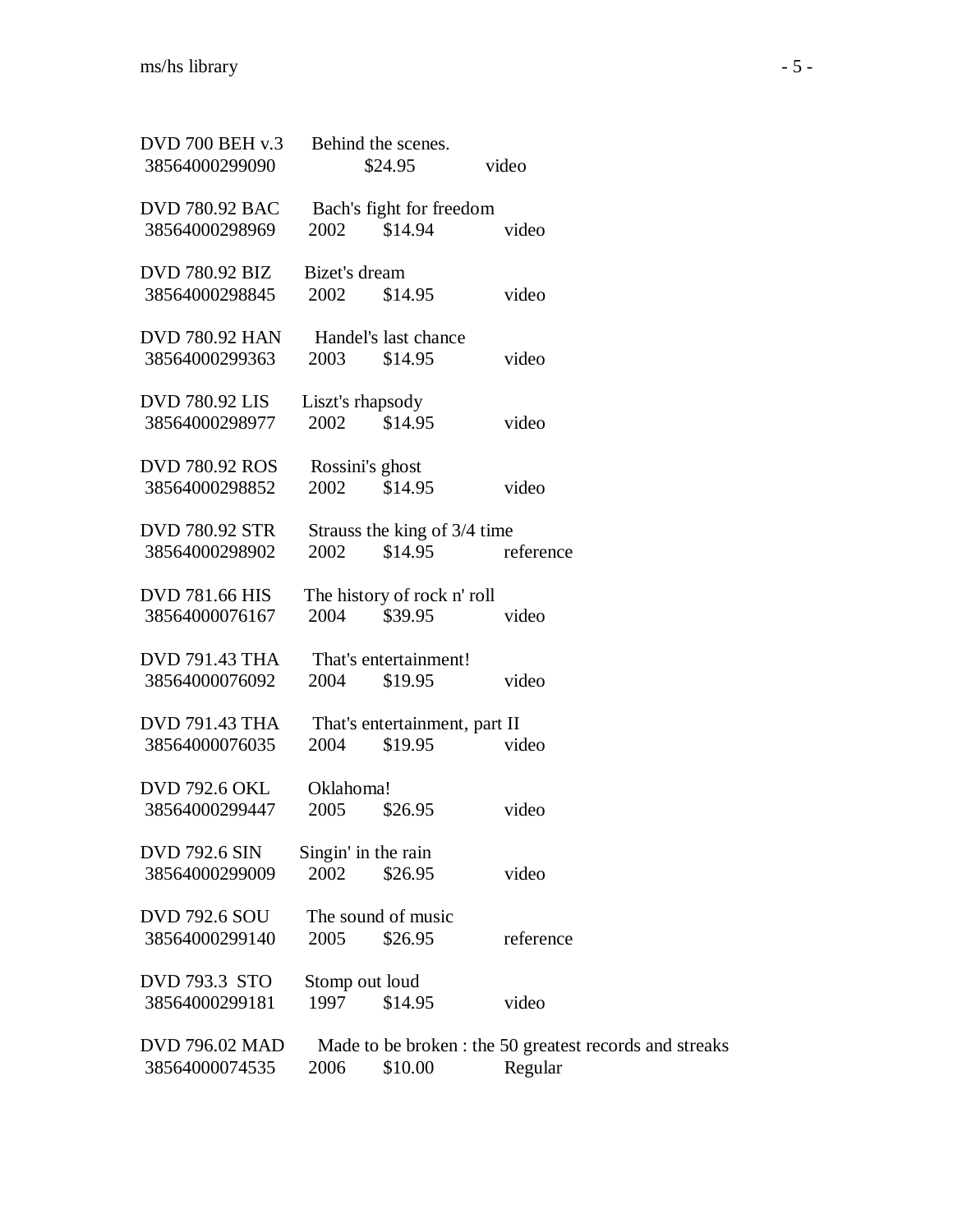| <b>DVD 822.33 HAM</b> | Hamlet               |                                  |                                                                           |
|-----------------------|----------------------|----------------------------------|---------------------------------------------------------------------------|
| 38564000299132        | 2004                 | \$14.95                          | video                                                                     |
| DVD 909.07 HIS        |                      | History of the Middle Ages       |                                                                           |
| 38564000076837        | 2006                 | \$39.95                          | video                                                                     |
| DVD 910 GET           |                      |                                  | Wee bee tunes travel adventures Get your passport!                        |
| 38564000015124        | 2001                 | \$15.95                          | video                                                                     |
| DVD 917.3 GEO         |                      |                                  | Geographic Perspectives: The United States of America                     |
| 38564000076951        | 2006                 | \$39.95                          | video                                                                     |
| DVD 918.66 ECU        | Ecuador              |                                  |                                                                           |
| 38564000146416        | 2004                 | \$19.95                          | video                                                                     |
| DVD 931 ANC           | <b>Ancient China</b> |                                  |                                                                           |
| 38564000146358        | 2004                 | \$29.95                          | video                                                                     |
| DVD 940.1 KNI         | Knights and armor    |                                  |                                                                           |
| 38564000190380        | 2004                 | \$29.95                          | video                                                                     |
| DVD 940.2 REN         |                      | Everyday life in the renaissance |                                                                           |
| 38564000303736        | 2004                 | \$39.95                          | video                                                                     |
| DVD 940.53 PRO        |                      |                                  | Profiles of courage, controversy and sacrifice 1941-1945                  |
| 38564000299488        | 2006                 | \$19.95                          | video                                                                     |
| DVD 940.53 WE         |                      |                                  | We must never forget the story of the Holocaust                           |
| 38564000299256        | 2004                 | \$59.95                          | video                                                                     |
| DVD 940.53 WE         |                      |                                  | We must never forget : the story of the Holocaust - teac                  |
| 38564000298878        | 1994                 |                                  | video                                                                     |
| DVD 940.53 WOR        | WW II in color       |                                  |                                                                           |
| 38564000298928        | 1999                 | \$19.95                          | video                                                                     |
| DVD 940.53 WWI        |                      | WWII political leaders           |                                                                           |
| 38564000298233        | 2005                 | \$69.95                          | video                                                                     |
| DVD 940.54 HIR        | Hiroshima            |                                  |                                                                           |
| 38564000299025        | 2005                 | \$19.95                          | video                                                                     |
|                       |                      |                                  | DVD 940.54 WOR V.1 World War II: World War II: The War in Europe - Part 1 |
| 38564000298423        | 2006                 |                                  | video                                                                     |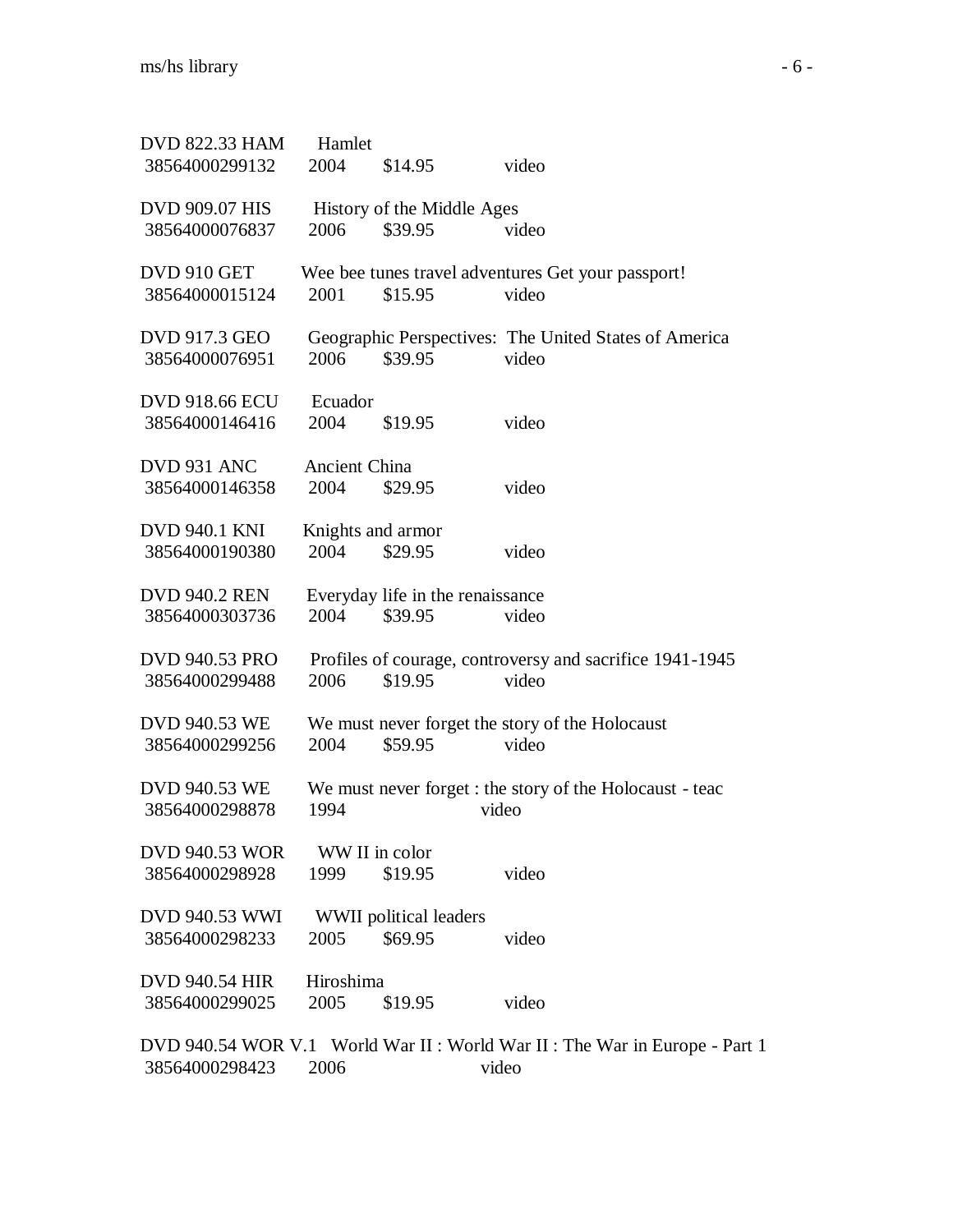DVD 940.54 WOR V.2 World War II : World War II : The War in Europe - Part 2 38564000298480 2006 video DVD 940.54 WOR V.3 World War II : Nuremberg: Tyranny on Trial 38564000298548 2006 video DVD 940.54 WOR V.4 World War II : Great Blunders of World War II - Part 1 38564000298605 2006 video DVD 940.54 WOR V.5 World War II : Great Blunders of World War II - Part 2/ 38564000298662 2006 video DVD 943.08 HIT Hitler in colour 38564000299421 2005 \$9.95 video DVD 946.8 DIS Discoveries...Spain. 38564000147166 2003 \$24.95 video DVD 970.01 SPA Spanish Explorers 38564000077017 2006 \$39.95 video DVD 972 MEX Mexico 38564000146184 2005 \$48.95 video DVD 973 THI This is America, Charlie Brown 38564000299314 2006 \$19.95 video DVD 973 US U.S. history ages 10-14, grades 5-8 38564000075730 2006 \$29.97 video DVD 973 US U.S. history ages  $10-14$ , grades  $5-8$ 38564000075912 2006 \$29.97 video DVD 973 US U.S. history ages  $10-14$ , grades  $5-8$ 38564000075854 2006 \$29.97 video DVD 973 US U.S. history ages  $10-14$ , grades  $5-8$ 38564000075797 2006 \$29.97 video DVD 973.2 COL Colonial days 38564000190448 2003 \$29.95 video DVD 973.7 CIV V.1 Civil War Journal. 38564000114059 \$19.99 video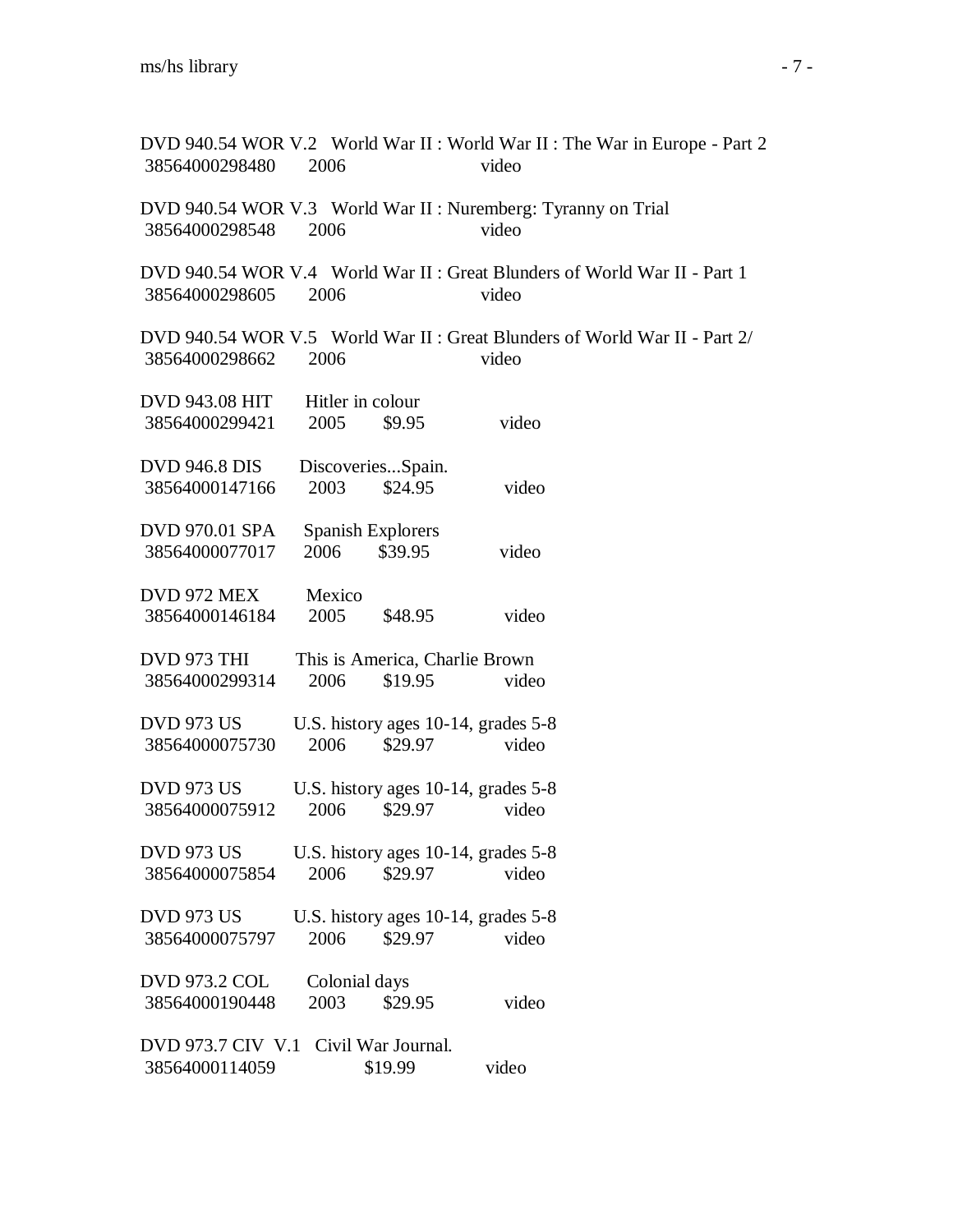| DVD 973.7 CIV V.2 Civil War Journal. |              |                     |                                      |
|--------------------------------------|--------------|---------------------|--------------------------------------|
| 38564000114117                       |              | \$19.99             | video                                |
| DVD 973.7 CIV V.3 Civil War Journal. |              |                     |                                      |
| 38564000114232                       |              | \$19.99             | video                                |
| DVD 973.7 CIV V.4 Civil War Journal. |              |                     |                                      |
| 38564000114406                       |              | \$19.99             | video                                |
| DVD 979.1 HIS                        |              |                     | The History and Heritage of Arizona. |
| 38564000198367                       | 2007         | \$23.98             | video                                |
| <b>DVD 979.1 HIS</b>                 |              |                     | The History and Heritage of Arizona. |
| 38564000198482                       | 2007         | \$23.98             | video                                |
| <b>DVD 979.1 HIS</b>                 |              |                     | The History and Heritage of Arizona. |
| 38564000198425                       | 2007         | \$23.98             | video                                |
| <b>DVD 979.1 HIS</b>                 |              |                     | The History and Heritage of Arizona. |
| 38564000198300                       | 2007         | \$23.98             | video                                |
| <b>DVD 985.01 ANC</b>                | Ancient Inca |                     |                                      |
| 38564000146531                       | 2004         | \$29.95             | video                                |
| <b>DVD 985.01 ANC</b>                |              | Ancient Mesopotamia |                                      |
| 38564000146366                       | 2004         | \$29.95             | video                                |

# **DVD Fiction**

| <b>DVD E FER</b><br>38564000299041 | 2005           | FernGully the last rainforest<br>\$19.95 | video |
|------------------------------------|----------------|------------------------------------------|-------|
| DVD FIC ANI                        | Animal farm    |                                          |       |
| 38564000198086                     | 2004           | \$24.95                                  | video |
|                                    |                |                                          |       |
| DVD FIC CAD                        |                | Caddie Woodlawn                          |       |
| 38564000274572                     | 1990           | \$19.95                                  | video |
| <b>DVD FIC DIA</b>                 |                | The diary of Anne Frank                  |       |
| 38564000146242                     | 2004           | \$14.95                                  | video |
| <b>DVD FIC FAH</b>                 | Fahrenheit 451 |                                          |       |
|                                    |                |                                          |       |
| 38564000299371                     | 2003           | \$14.95                                  | video |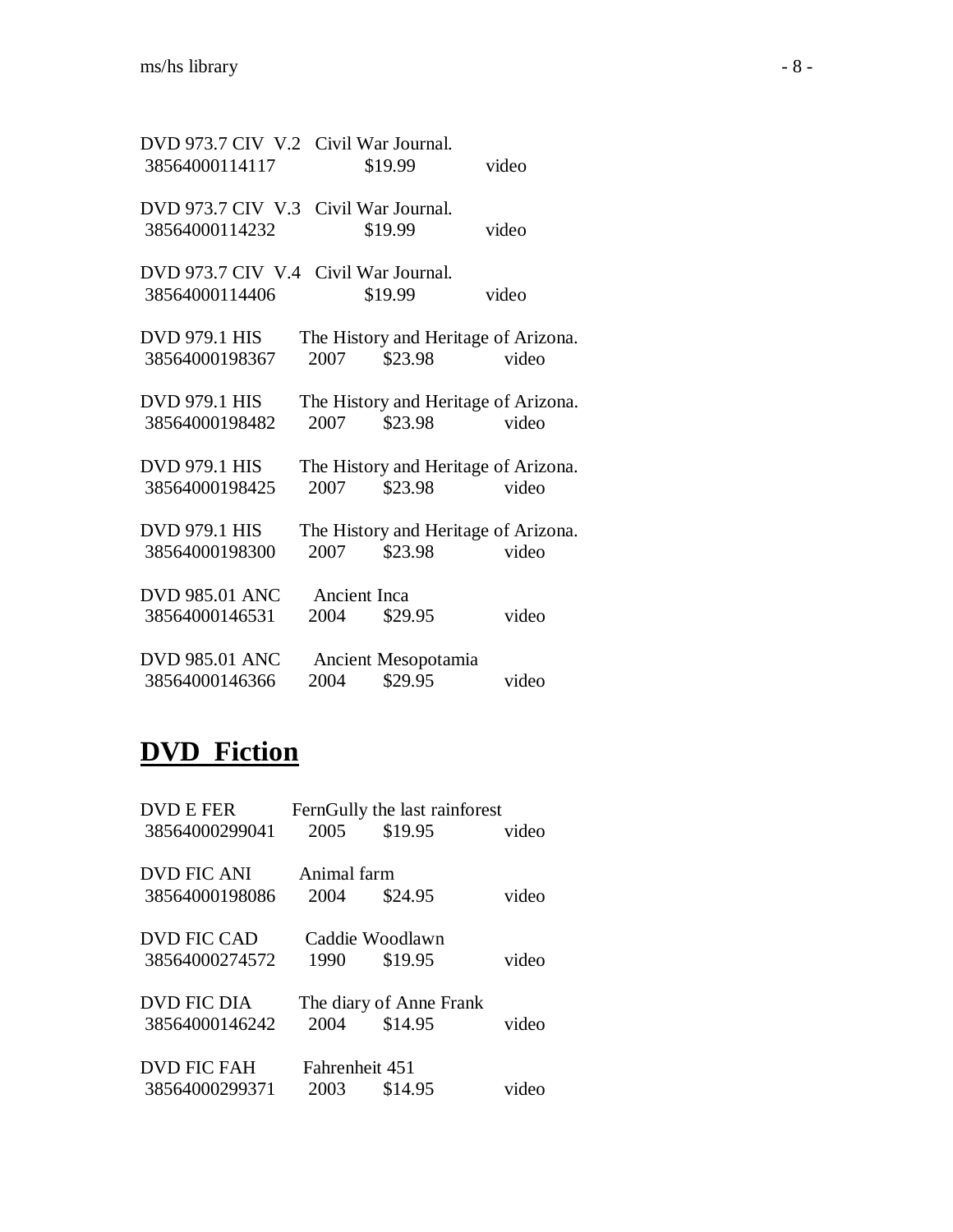| <b>DVD FIC FIN</b> | <b>Finding Nemo</b> |                                 |       |
|--------------------|---------------------|---------------------------------|-------|
| 38564000298894     | 2003                | \$29.95                         | video |
| <b>DVD FIC HOL</b> | Holes               |                                 |       |
| 38564000126343     | 2003                | \$29.95                         | video |
| DVD FIC HOO        | Hoodwinked          |                                 |       |
| 38564000299033     | 2006                | \$19.95                         | video |
| DVD FIC HOW        |                     | How the Grinch stole Christmas! |       |
| 38564000075680     | 2001                | \$19.95                         | video |
| <b>DVD FIC NAT</b> |                     | National treasure               |       |
| 38564000299264     | 2005                | \$19.95                         | video |
| <b>DVD FIC OLD</b> |                     | The old man and the sea         |       |
| 38564000274630     | 2002                | \$19.95                         | video |
| <b>DVD FIC RAN</b> |                     | The ransom of Red Chief         |       |
| 38564000298837     | 2004                | \$9.95                          | video |
| <b>DVD FIC SPI</b> | Spirit Bear         |                                 |       |
| 38564000195090     |                     | \$19.95                         | video |
| <b>DVD FIC TO</b>  |                     | To kill a mockingbird           |       |
| 38564000198094     | 1998                | \$22.78                         | video |

#### **VHS List**

#### **VHS Biographies**

V 92 ALE Alexander the great Ruler of the world 38564000126384 \$12.00 video

V 92 ANT Susan B. Anthony<br>38564000414533 1995 \$10.00 38564000414533 1995 \$10.00 video

V 92 ATT Attila the Hun The scourge of God<br>38564000412420 1994 \$16.00 video 38564000412420 1994 \$16.00 video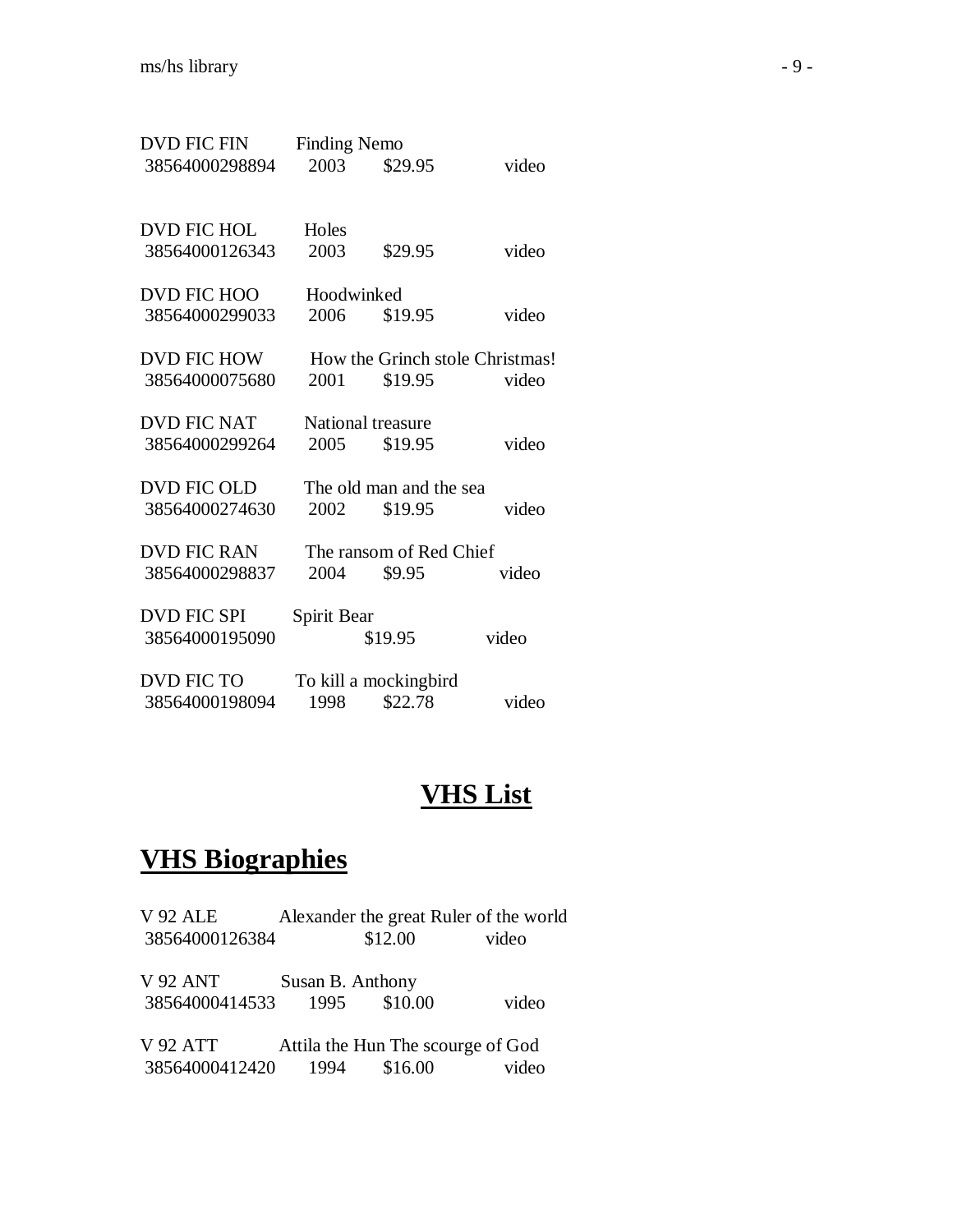V 92 CAE Julius Caesar The uncrowned emperor 38564000126681 \$12.00 video V 92 COL Christopher Columbus Explorer of the new world 38564000414210 1995 \$29.95 video V 92 COL Christopher Columbus The great explorer 38564000126491 \$12.00 video V 92 DaV Leonardo Da Vinci Renaissance man to the world 38564000126558 \$12.00 video V 92 DeL Ponce de Leon The first conquistador 38564000067547 1996 \$20.00 video V 92 DOU Frederick Douglass 38564000414574 1994 \$10.00 video V 92 EAR Amelia Earhart Queen of the air 38564000414541 1996 \$10.00 video V 92 FOR Henry Ford Tin Lizzy Tycoon 38564000414566 1994 \$10.00 video V 92 FRA Benjamin Franklin Citizen of the world 38564000414483 1994 \$10.00 video V 92 FRA Just a diary 38564000408303 1995 \$10.00 video V 92 GER Geronimo and the Apache resistance 38564000342130 \$10.00 video V 92 GER Geronimo and the Apache resistance 38564000407735 \$10.00 video V 92 GER Geronimo The last renegade 38564000412362 \$24.00 video V 92 JOA Joan of Arc France's call for arms 38564000126376 \$12.00 video V 92 KIN Martin Luther King, Jr. 38564000408386 1992 \$16.00 video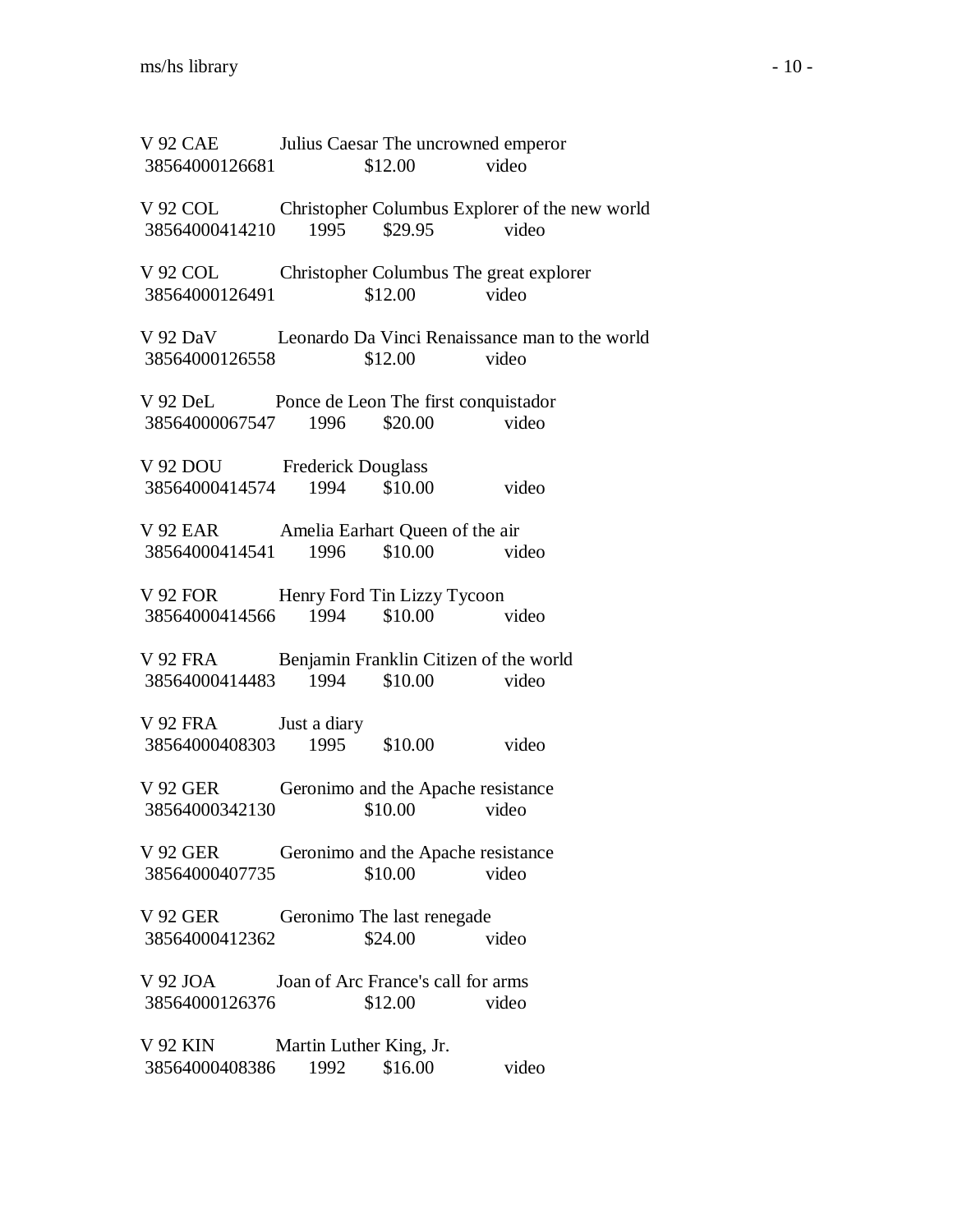| V 92 LAW Lawrence of Arabia<br>38564000126194 \$12.00 video                        |                                            |                                                         |
|------------------------------------------------------------------------------------|--------------------------------------------|---------------------------------------------------------|
| V 92 LEE Robert E. Lee<br>38564000126319 \$12.00 video                             |                                            |                                                         |
| 38564000406018 1989 \$12.00 video                                                  |                                            | V 92 LEE Robert E. Lee The general, the legend, the man |
| V 92 LIN Abraham Lincoln Atlas Video Library.<br>38564000405721 1990 \$16.00 video |                                            |                                                         |
| V 92 POC Pocahontas Her true story<br>38564000414715 1995 \$20.00 video            |                                            |                                                         |
| V 92 RAM Ramses the Great Pharaoh for all time<br>38564000126673 \$12.00 video     |                                            |                                                         |
| V 92 RIC Richard the Lionheart<br>38564000126202 \$12.00 video                     |                                            |                                                         |
| V 92 RIC Richard the lionheart<br>38564000412388 1996 \$16.00 video                |                                            |                                                         |
| V 92 ROB Jackie Robinson<br>38564000414558 1991 \$10.00 video                      |                                            |                                                         |
| V 92 SHA William Shakespeare A life of drama<br>38564000073271 1996 \$14.95 video  |                                            |                                                         |
| V 92 WIL William the conquerer The triumphant king<br>38564000126434 \$12.00 video |                                            |                                                         |
| V 920 FAM<br>38564000016106                                                        | Famous explorers<br>\$15.00                | video                                                   |
| V 920 FAM<br>38564000421983                                                        | Famous inventors and inventions<br>\$15.00 | video                                                   |

# **VHS Non-Fiction**

| V 020.7 RES    |      | Research 101 Mastering the library |       |
|----------------|------|------------------------------------|-------|
| 38564000333907 | 2001 | \$80.00                            | video |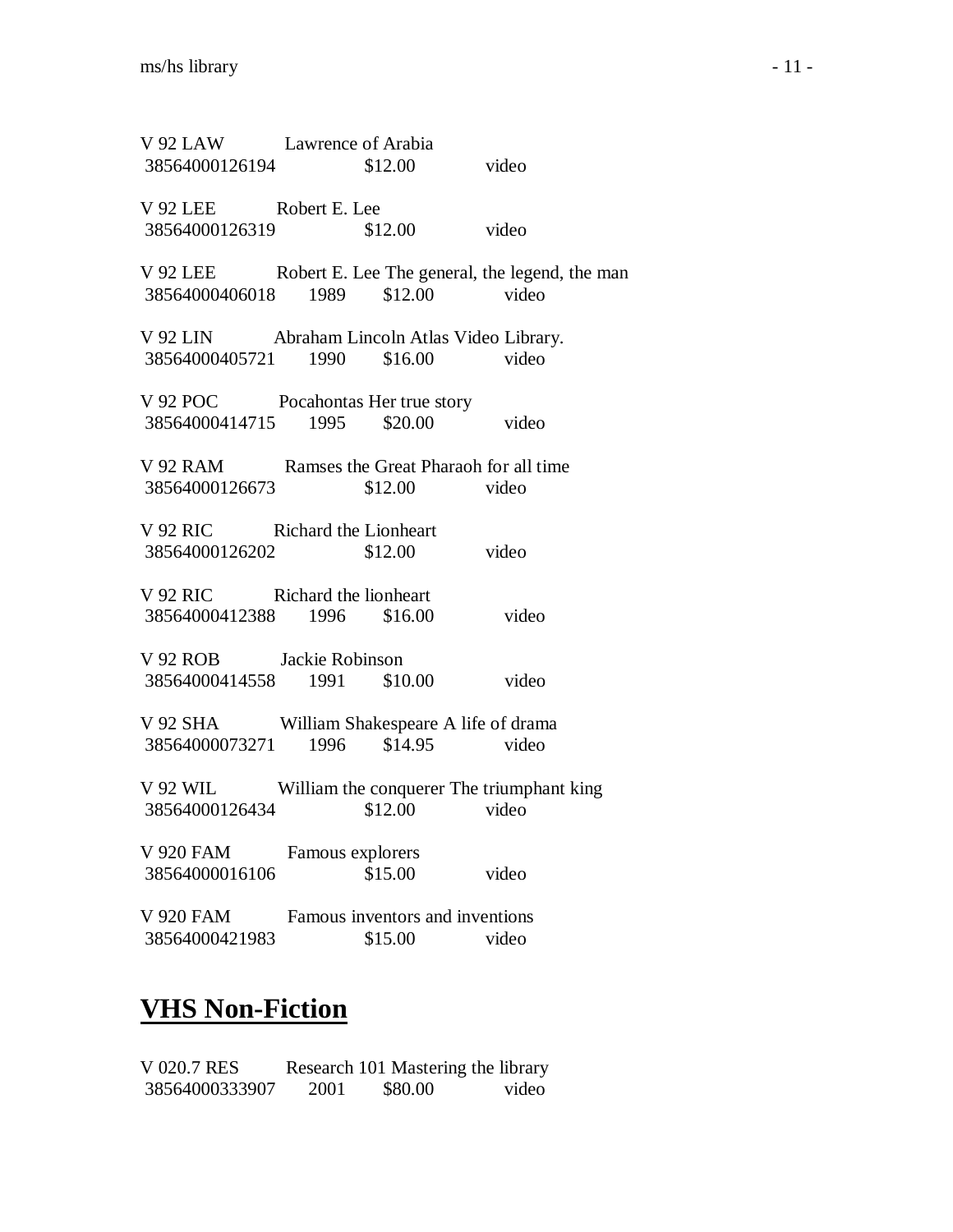| V 025.5 HOW    |                 | How to use the library An introduction           |       |                                                          |
|----------------|-----------------|--------------------------------------------------|-------|----------------------------------------------------------|
| 38564000413477 | 1989            | \$20.00                                          | video |                                                          |
| V 028.7 HOW    |                 | How to use an almanac                            |       |                                                          |
| 38564000408147 | 1989            | \$20.00                                          | video |                                                          |
| V 061.75 AME   |                 | A Smithsonian journey                            |       |                                                          |
| 38564000158650 | 1987            | \$10.00                                          | video |                                                          |
| V 292 GRE      | Greek mythology |                                                  |       |                                                          |
| 38564000434846 | 2003            | \$12.95                                          | video |                                                          |
| V 296.3 CHR    |                 | Religions of the world Christianity $\&$ Judaism |       |                                                          |
| 38564000430646 | 2002            | \$5.00                                           | video |                                                          |
| V 323.1 KIN    |                 | King Montgomery to Memphis                       |       |                                                          |
| 38564000406943 | 1988            | \$10.00                                          | video |                                                          |
| V 323.11 MAR   |                 | Martin Luther King I have a dream                |       |                                                          |
| 38564000073289 | 1986            | \$14.95                                          | video |                                                          |
| V 323.4 EYE    |                 |                                                  |       | Eyes on the prize America's civil rights years 1954 to 1 |
| 38564000342148 | 1987            | \$5.00                                           | video |                                                          |
| V 324.27 DEM   |                 | The Democratic Party, 1960-1992                  |       |                                                          |
| 38564000414525 | 1992            | \$15.00                                          | video |                                                          |
| V 324.27 REP   |                 | The Republican Party, 1960-1992                  |       |                                                          |
| 38564000414475 | 1992            | \$15.00                                          | video |                                                          |
| V 324.6 KID    | Kids voting #1  |                                                  |       |                                                          |
| 38564000405614 |                 | \$10.00                                          | video |                                                          |
| V 324.6 KID    | Kids voting #2  |                                                  |       |                                                          |
| 38564000405622 |                 | \$10.00                                          | video |                                                          |
| V 324.6 KID    | Kids voting #3  |                                                  |       |                                                          |
| 38564000405929 |                 | \$10.00                                          | video |                                                          |
| V 325.73 IMM   |                 | Immigration to the U.S.                          |       |                                                          |
| 38564000413097 | 1996            | \$29.95                                          | video |                                                          |
| V 328.73 CON   |                 |                                                  |       | The congress The three branches of the federal governmen |
| 38564000412404 | 1991            | \$10.00                                          | video |                                                          |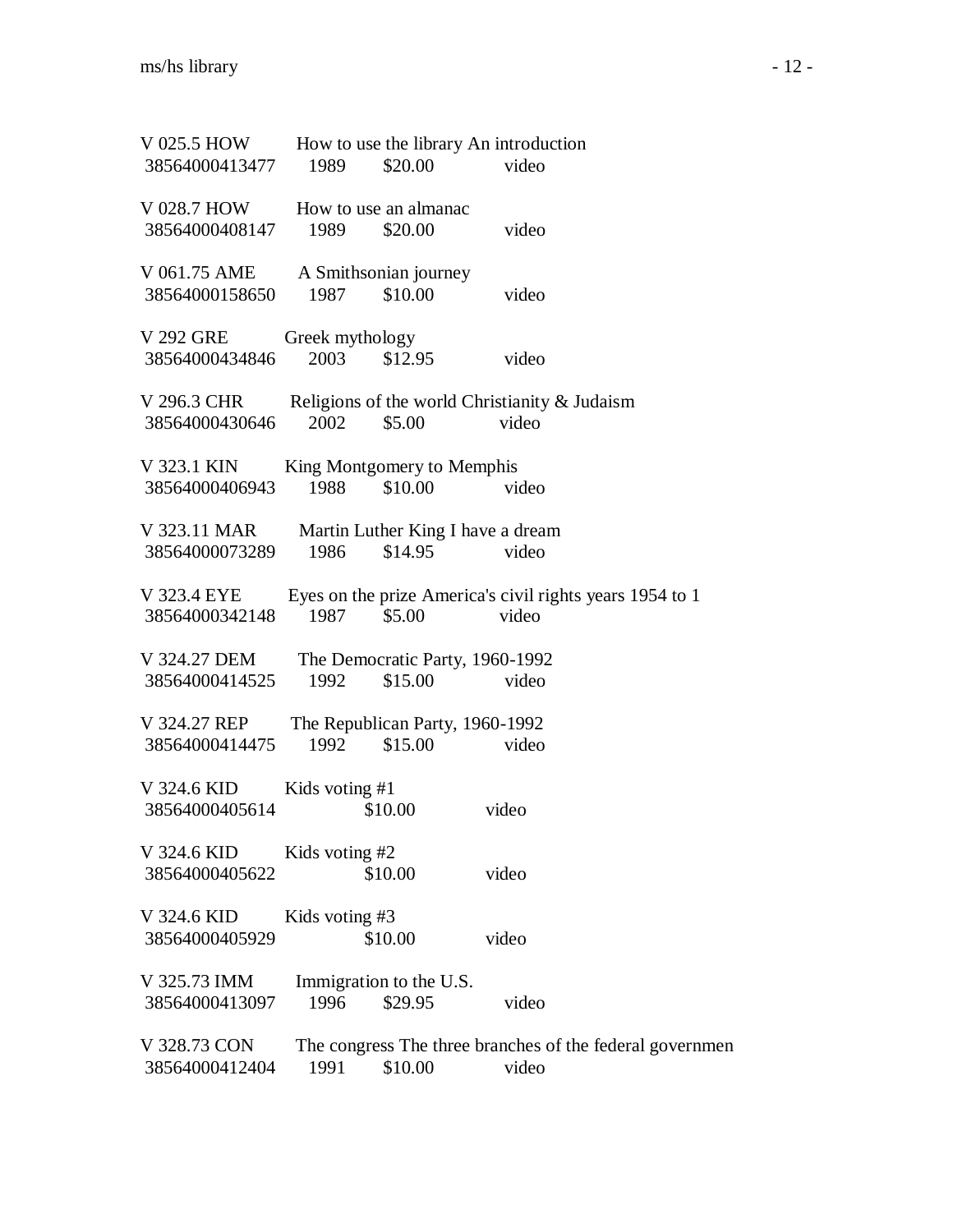| V 328.73 OUR<br>38564000414764 |                           | Our federal government<br>\$15.00         | video                                                 |  |
|--------------------------------|---------------------------|-------------------------------------------|-------------------------------------------------------|--|
| V 328.73 STO<br>38564000414756 |                           | The story of the U.S. senate<br>\$15.00   | video                                                 |  |
| V 328.73 STO<br>38564000015884 |                           | \$15.00                                   | The story of the US house of representatives<br>video |  |
| V 328.73 USC<br>38564000413162 | 1998                      | \$12.00                                   | The United States congress and you<br>video           |  |
| V 328.73 YOU<br>38564000414145 | 1995                      | Your court system and you<br>\$12.00      | video                                                 |  |
| V 333.8 ARC<br>38564000414194  | 1990                      | \$14.95                                   | Arctic refuge A vanishing wilderness<br>video         |  |
| V 339.7 NAT<br>38564000304601  | 1993                      | \$15.95                                   | The nature connection with David Suzuki<br>video      |  |
| V 342 UND<br>38564000188749    | 2000                      | The executive branch<br>\$29.95           | video                                                 |  |
| V 342 UND<br>38564000188756    | 2000                      | The judicial branch<br>\$29.95            | video                                                 |  |
| V 342 UND<br>38564000188731    | 2000                      | The legislative branch<br>\$29.95         | video                                                 |  |
| V 342 YOU<br>38564000414517    |                           | Your executive branch and you<br>\$12.00  | video                                                 |  |
| V 342.73 UNI<br>38564000414186 | 1999                      | The United States Constitution<br>\$24.95 | video                                                 |  |
| V 342.73 WET<br>38564000350000 |                           | \$12.00                                   | We the people The U.S. Constitution and you<br>video  |  |
| V 363.34 NAT<br>38564000148784 | Natural disasters<br>1997 | \$18.00                                   | video                                                 |  |
| V 363.45 DRU<br>38564000414830 | 1989                      | Drugs a plague upon the land<br>\$19.95   | video                                                 |  |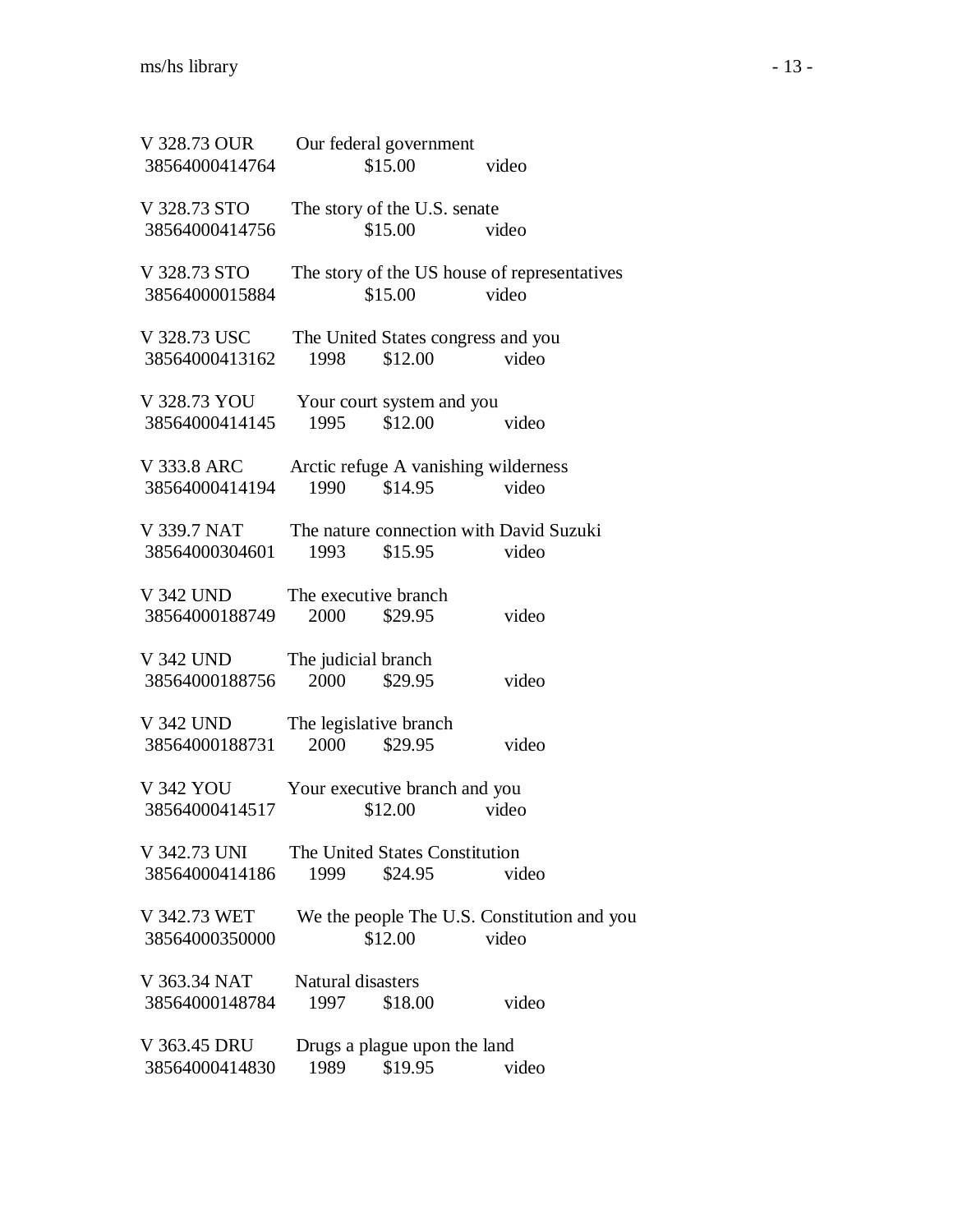| V 363.7 FOR Forest wars<br>38564000409731 1996 \$10.00 video                |                                         |                                                  |                                                            |  |
|-----------------------------------------------------------------------------|-----------------------------------------|--------------------------------------------------|------------------------------------------------------------|--|
| 38564000305475 1991 \$20.00 video                                           |                                         |                                                  | V 363.7 GLO The geography tutor Global problems and issues |  |
| V 363.72 EAR Earth's 911<br>38564000408477                                  |                                         | \$10.00                                          | video                                                      |  |
| V 398.2 AES Aesop's fables<br>38564000405739 1971                           |                                         | \$12.00                                          | video                                                      |  |
| V 398.2 AES<br>38564000414681                                               |                                         | Aesop's fables An introduction<br>$$10.00$ video |                                                            |  |
| V 398.2 AFR African-American stories<br>38564000413725 1996 \$39.95         |                                         |                                                  | video                                                      |  |
| V 398.2 AME American history in verse<br>38564000409699 1986 \$12.00        |                                         |                                                  | video                                                      |  |
| V 398.2 ASI Asian-American stories<br>38564000413782 1996 \$39.95           |                                         |                                                  | video                                                      |  |
| V 398.2 DEF Defying the gods<br>38564000101205 2004 \$29.95                 |                                         |                                                  | video                                                      |  |
| V 398.2 FAL The fall of Troy The wooden horse<br>38564000407479 1986        |                                         |                                                  | $$14.00$ video                                             |  |
| V 398.2 JIM Jim Henson's the storyteller Greek myths<br>38564000157397 1999 |                                         |                                                  | $$12.95$ video                                             |  |
| V 398.2 KIN<br>38564000409673                                               | King Midas and the golden touch<br>1991 | \$15.00                                          | video                                                      |  |
| V 398.2 PAU<br>38564000409566                                               | Paul Bunyan<br>1990                     | \$15.00                                          | video                                                      |  |
| V 398.2 PEA<br>38564000304577                                               | Peachboy<br>1991                        | \$10.00                                          | video                                                      |  |
| V 398.2 PEC<br>38564000409707                                               | Pecos Bill<br>1988                      | \$15.00                                          | video                                                      |  |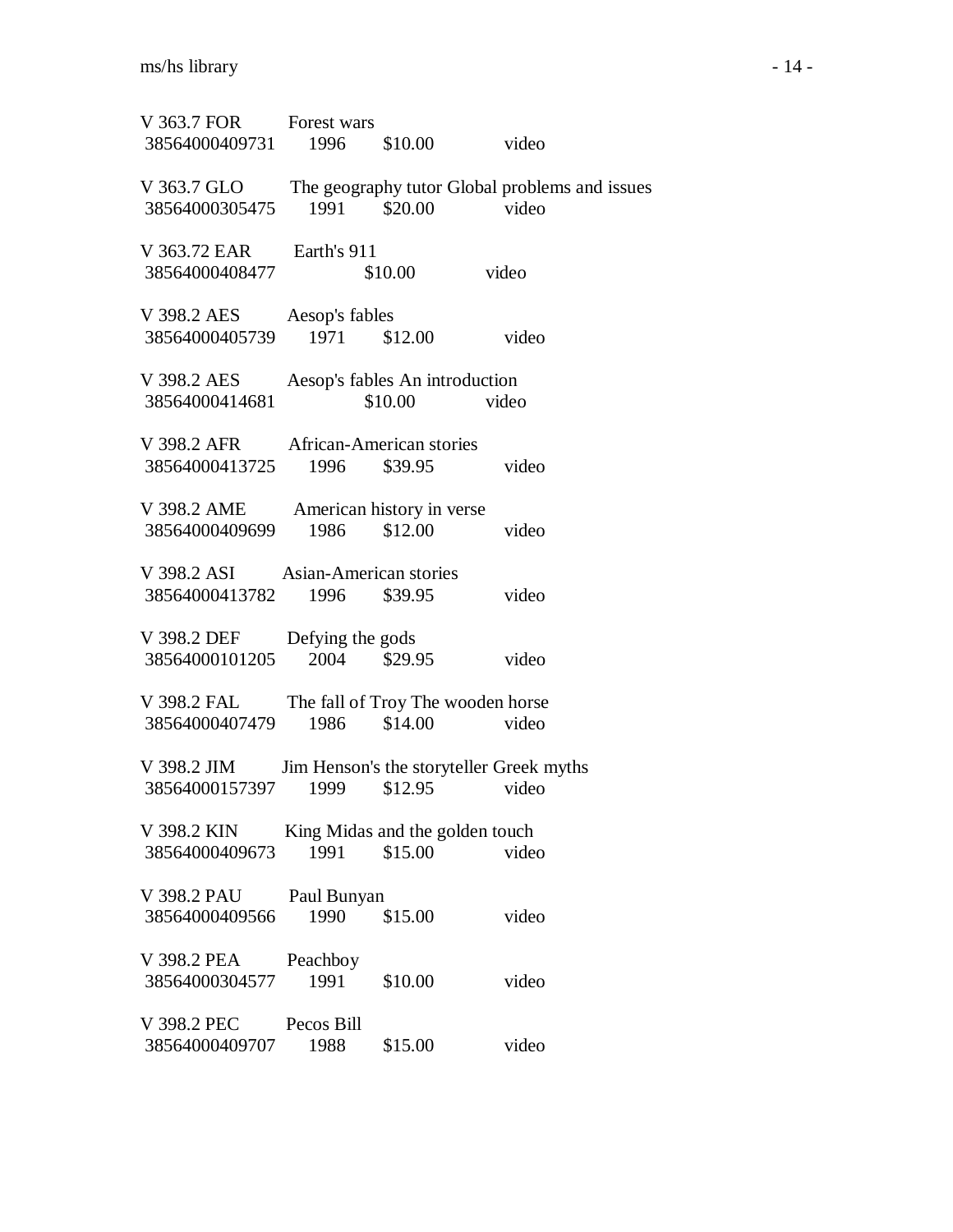V 398.2 STO Follow the drinking gourd a story of the underground rai 38564000412636 1992 \$15.00 video V 398.2 TRA The travels of Odysseus 38564000409764 1986 \$15.00 video V 398.22 PRO Prometheus and the gift of fire 38564000407461 1986 \$24.00 video V 398.22 RIP Rip Van Winkle 38564000211269 1992 \$15.00 video V 398.23 TAL Tall tales, yarns and whoppers 38564000409715 1991 \$15.00 video V 398.24 FIS The fisherman and his wife 38564000211624 1992 \$15.00 video V 500 SCI Science, sound, and energy 38564000412495 1989 \$15.00 video V 503 CHI Oxford children's encyclopedia science reference, A-Z 38564000299470 1993 \$10.00 Regular V 513 DON Donald in mathmagic land 38564000408105 \$12.00 video V 513.21 LEA Learning division an arithmetic series for grades 2-5 38564000073222 1993 \$14.95 video V 520 SPA Space, earth and atmosphere 38564000413139 1987 \$14.95 video V 520 SPA Space, earth and atmosphere 38564000407180 1987 \$14.95 video V 523.2 JOR Journey through the Solar System 38564000405978 1991 \$15.95 video V 523.2 SOL The new solar system an epic adventure 38564000413964 1994 \$15.95 video V 523.3 MOO The moon 38564000211368 \$17.00 video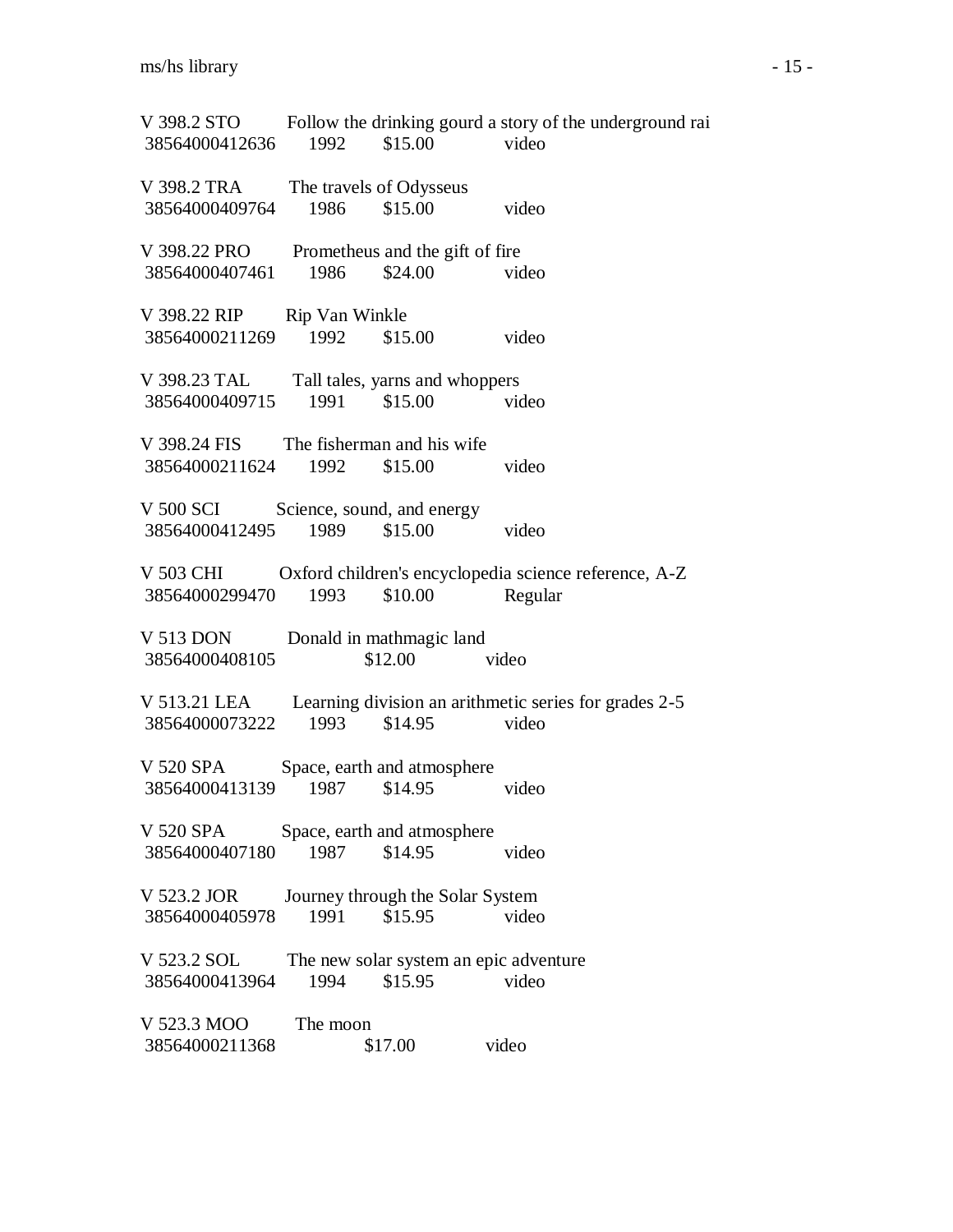| V 523.4 PLA Planets<br>38564000418401 1997          |                             | \$29.95 | video |
|-----------------------------------------------------|-----------------------------|---------|-------|
| V 523.4 PLA<br>38564000148719                       | Planets<br>1997             | \$18.00 | video |
| V 523.5 DOO The doomsday asteroid<br>38564000414814 | 1995                        | \$12.00 | video |
| V 523.7 SAV<br>38564000157470                       | Savage sun<br>1999          | \$49.95 | video |
| V 525.5 CLI<br>38564000188673                       | Climate and seasons<br>2002 | \$29.95 | video |
| V 530.12 WAV<br>38564000100520                      | Waves                       | \$30.00 | video |
| V 530.4 MAT<br>38564000408436                       | Matter.<br>1992             | \$15.00 | video |
| V 530.4 PHA<br>38564000100470                       | Phases of matter            | \$30.00 | video |
| V 531.6 ENE<br>38564000408337                       | Energy.<br>1992             | \$15.95 | video |
| V 531.6 ENE<br>38564000100512                       | Energy                      | \$30.00 | video |
| V 535 COL<br>38564000333444                         | Color $&$ light<br>2002     | \$19.95 | video |
| V 537 ELE Electrical current<br>38564000433475      |                             | \$17.00 | video |
| V 537 ELE<br>38564000188707                         | Electricity<br>2002         | \$29.95 | video |
| <b>V 537 ELE</b><br>38564000407891                  | Electricity<br>1996         | \$10.00 | video |
| V 537 ELE<br>38564000408667                         | Electricity<br>2001         | \$10.00 | video |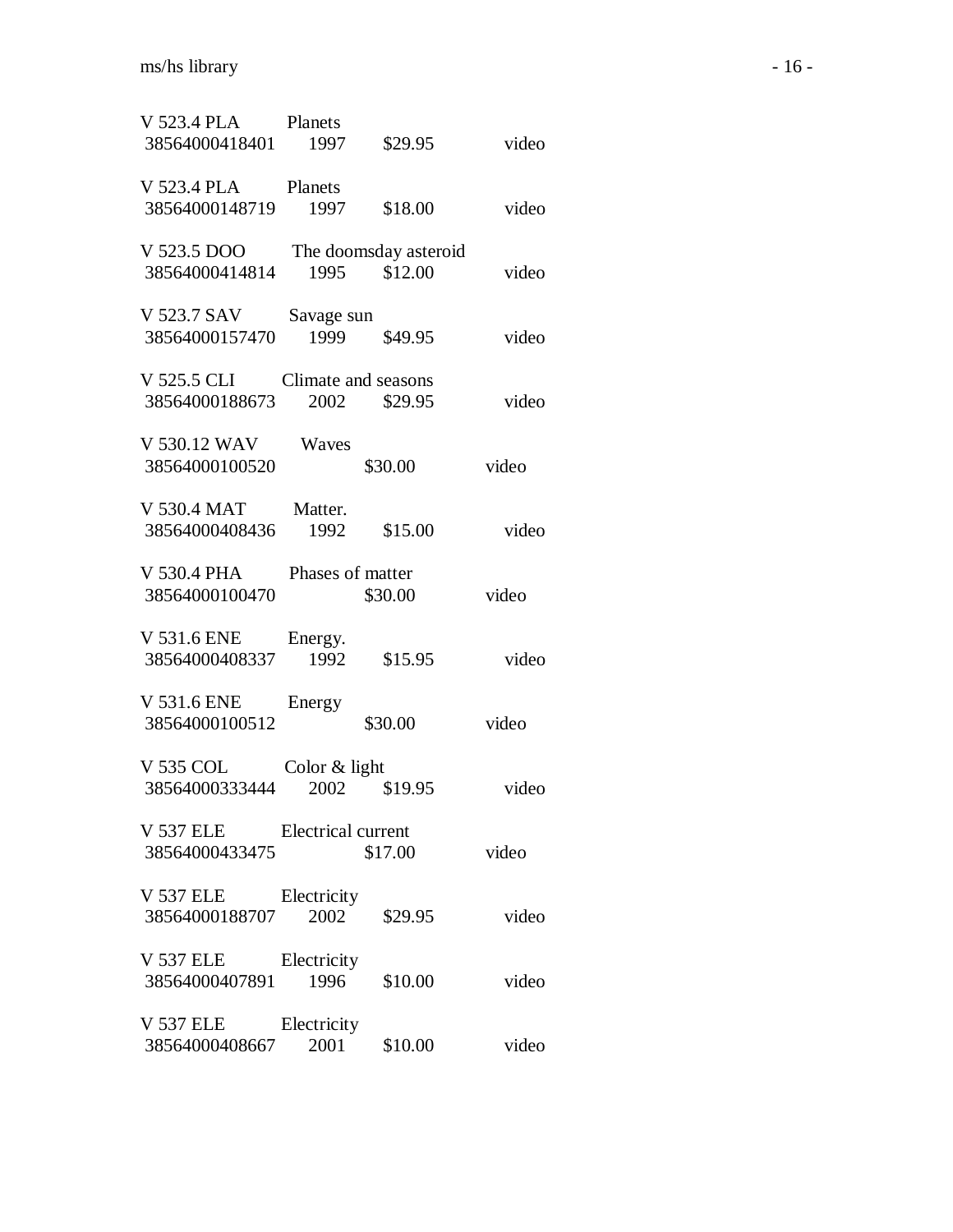| V 538 MAG<br>38564000433434    | Magnetism             | \$17.00                                     | video |
|--------------------------------|-----------------------|---------------------------------------------|-------|
| V 539 ATO<br>38564000211301    | Atoms                 | \$17.00                                     | video |
| V 541.39 CHE<br>38564000211319 | Chemical reactions    | \$17.00                                     | video |
| V 551.1 EAR<br>38564000211434  | Earth's crust         | \$17.00                                     | video |
| V 551.2 EAR<br>38564000413154  | 1994                  | Earthquakes The terrifying truth<br>\$14.95 | video |
| V 551.2 RAG<br>38564000413352  | Volcano<br>1999       | \$10.00                                     | video |
| V 551.2 RIN<br>38564000188715  | Ring of fire<br>2002  | \$29.95                                     | video |
| V 551.2 TOR<br>38564000333394  | Tornados<br>1996      | \$19.95                                     | video |
| V 551.2 TOR<br>38564000412545  | Tornados<br>1996      | \$15.95                                     | video |
| V 551.2 VOL<br>38564000407362  | Volcano<br>1986       | \$15.00                                     | video |
| V 551.2 VOL<br>38564000139783  | Volcano<br>1996       | \$18.00                                     | video |
| V 551.22 KIL<br>38564000412578 | Killer quake!<br>1994 | \$12.50                                     | video |
| V 551.48 TRU<br>38564000414277 | 1999                  | The truth about H2O<br>\$12.00              | video |
| V 551.48 WAT<br>38564000333451 | 1997                  | Science court Water cycle<br>\$19.95        | video |
| V 551.48 WAT<br>38564000433483 | Water cycle           | \$17.00                                     | video |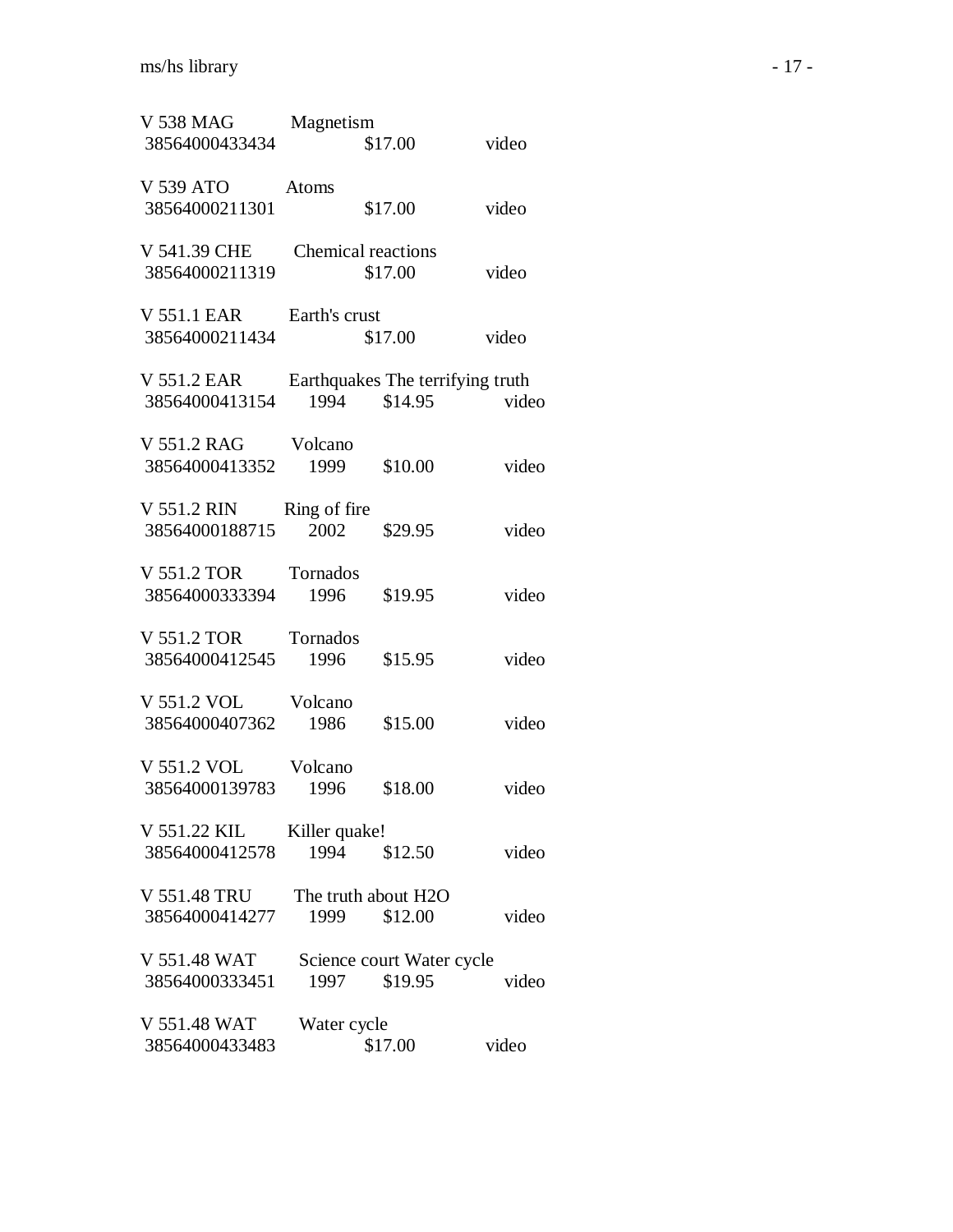| V 551.5 WAT      | Water and weather |                               |                                                          |
|------------------|-------------------|-------------------------------|----------------------------------------------------------|
| 38564000407198   | 1987              | \$15.00                       | video                                                    |
| V 551.5 WEA      | Weather Systems.  |                               |                                                          |
| 38564000412487   | 1992              | \$15.95                       | video                                                    |
| V 551.55 HUR     | Hurricane!        |                               |                                                          |
| 38564000412644   | 1996              | \$15.95                       | video                                                    |
| V 551.55 LIG     | Lightning!        |                               |                                                          |
| 38564000412537   | 1996              | \$12.50                       | video                                                    |
| V 551.55 RAG     |                   | Raging planet Hurricane       |                                                          |
| 38564000333402   | 1997              | \$14.98                       | video                                                    |
| V 551.57 CLO     | Clouds            |                               |                                                          |
| 38564000188657   | 2002              | \$29.95                       | video                                                    |
| V 551.6 WEA      |                   | All about weather and climate |                                                          |
| 38564000188699   | 2002              | \$29.95                       | video                                                    |
| V 551.6 WEA      | Weather           |                               |                                                          |
| 38564000139718   | 2002              | \$18.00                       | video                                                    |
| V 551.8 EAR      |                   | Earth's catastrophic past     |                                                          |
| 38564000157488   | 1998              | \$49.95                       | video                                                    |
| V 552 DIS        |                   | Discovering our planet earth  |                                                          |
| 38564000407560   |                   | \$10.00                       | video                                                    |
| V 552 ROC        | Rock & mineral    |                               |                                                          |
| 38564000148537   | 2002              | \$18.00                       | video                                                    |
| <b>V 552 ROC</b> | Rocks & minerals  |                               |                                                          |
| 38564000333386   | 2002              | \$19.95                       | video                                                    |
| <b>V 552 WHO</b> |                   |                               | Our Earth: Who needs geology, Fossils, pushing and Shov  |
| 38564000074592   | 2006              | \$10.00                       | video                                                    |
| V 557.91 RAI     |                   |                               | Rainbow of stone a journey through deep time in the Gran |
| 38564000412818   | 1996              | \$15.00                       | video                                                    |
| V 567.9 DIN      | Dinosaur          |                               |                                                          |
| 38564000148644   | 1994              | \$18.00                       | video                                                    |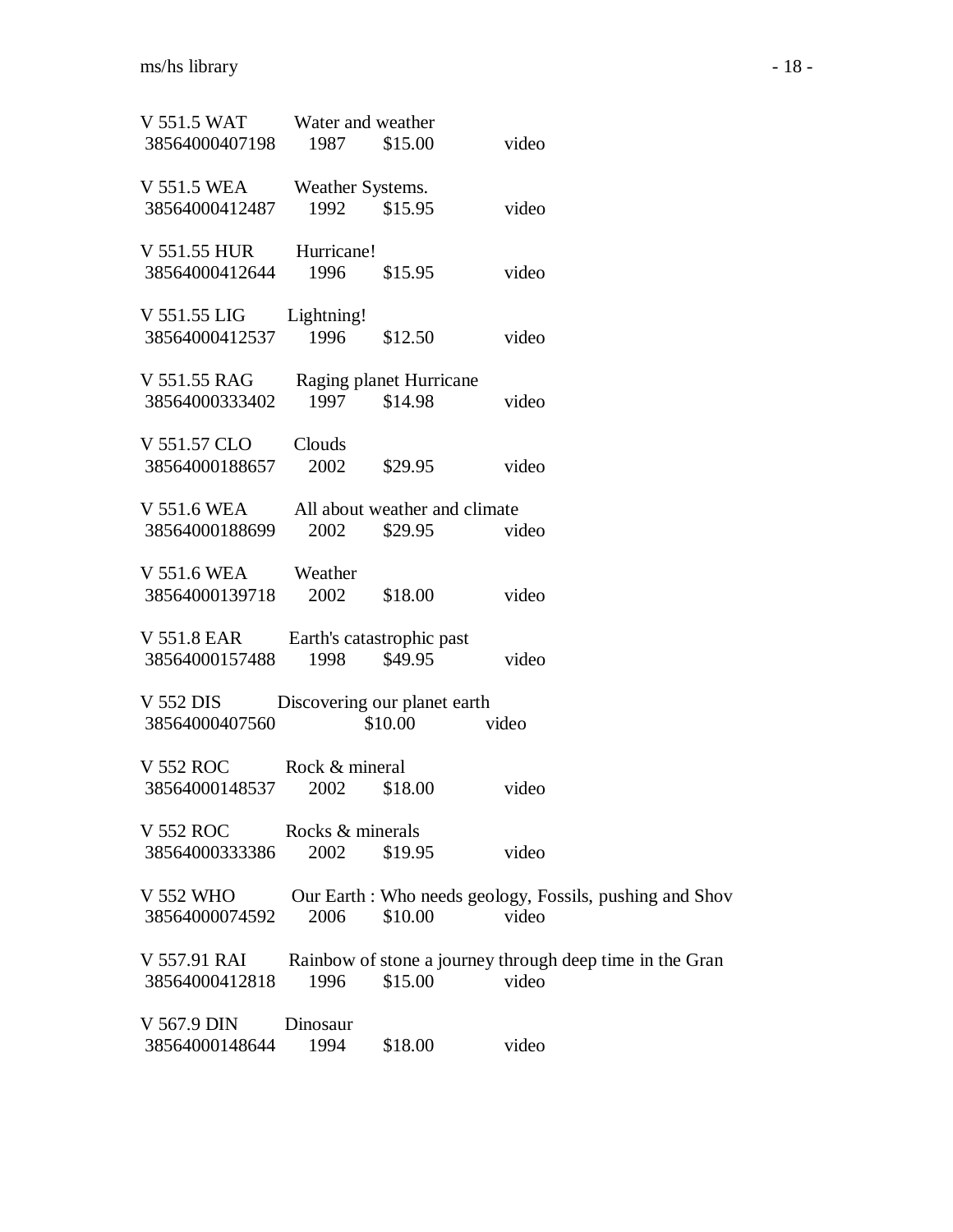| V 567.9 DIN Dinosaurs<br>38564000100629                                        |                        | $$30.00$ video |       |                                                                      |
|--------------------------------------------------------------------------------|------------------------|----------------|-------|----------------------------------------------------------------------|
| V 567.9 DIN Dinosaurs<br>38564000211376                                        |                        | \$17.00        | video |                                                                      |
| V 567.9 GRE The great dinosaur hunt<br>38564000158841 1988 \$10.00             |                        |                | video |                                                                      |
| V 567.9 WAL Walking with dinosaurs<br>38564000469461 1999 \$23.00              |                        |                | video |                                                                      |
| V 567.9 WHE When dinosaurs ruled creatures in the skies<br>38564000412701 1995 |                        | $$12.00$ video |       |                                                                      |
| V 570 DIS The dissected world of biology<br>38564000418286 1996 \$29.95        |                        |                | video |                                                                      |
| V 571.6 ATO Atoms; Genes; Evolution<br>38564000407115                          |                        | \$10.00        | video |                                                                      |
| V 571.6 CEL<br>38564000100454                                                  | Cells                  | \$30.00        | video |                                                                      |
| 38564000180803                                                                 |                        | $$12.00$ video |       | V 571.6 EVO Evolution/ Where human kind has been and where are we he |
| V 571.6 JOU A journey through the cell series<br>38564000421322 1996 \$60.00   |                        |                | video |                                                                      |
| V 571.6 MAG The magic of cells<br>38564000418344 1994 \$29.95                  |                        |                | video |                                                                      |
| V 572.46 PHO<br>38564000188681                                                 | Photosynthesis<br>2002 | \$29.95        | video |                                                                      |
| V 572.8 HUM<br>38564000018904                                                  |                        | \$20.00        | video | The human genome project Exploring our molecular selves              |
| V 573.54 DES<br>38564000018888                                                 | Deserts<br>2001        | \$39.95        | video |                                                                      |
| V 573.7 SKE<br>38564000139734                                                  | Skeleton<br>2002       | \$18.00        | video |                                                                      |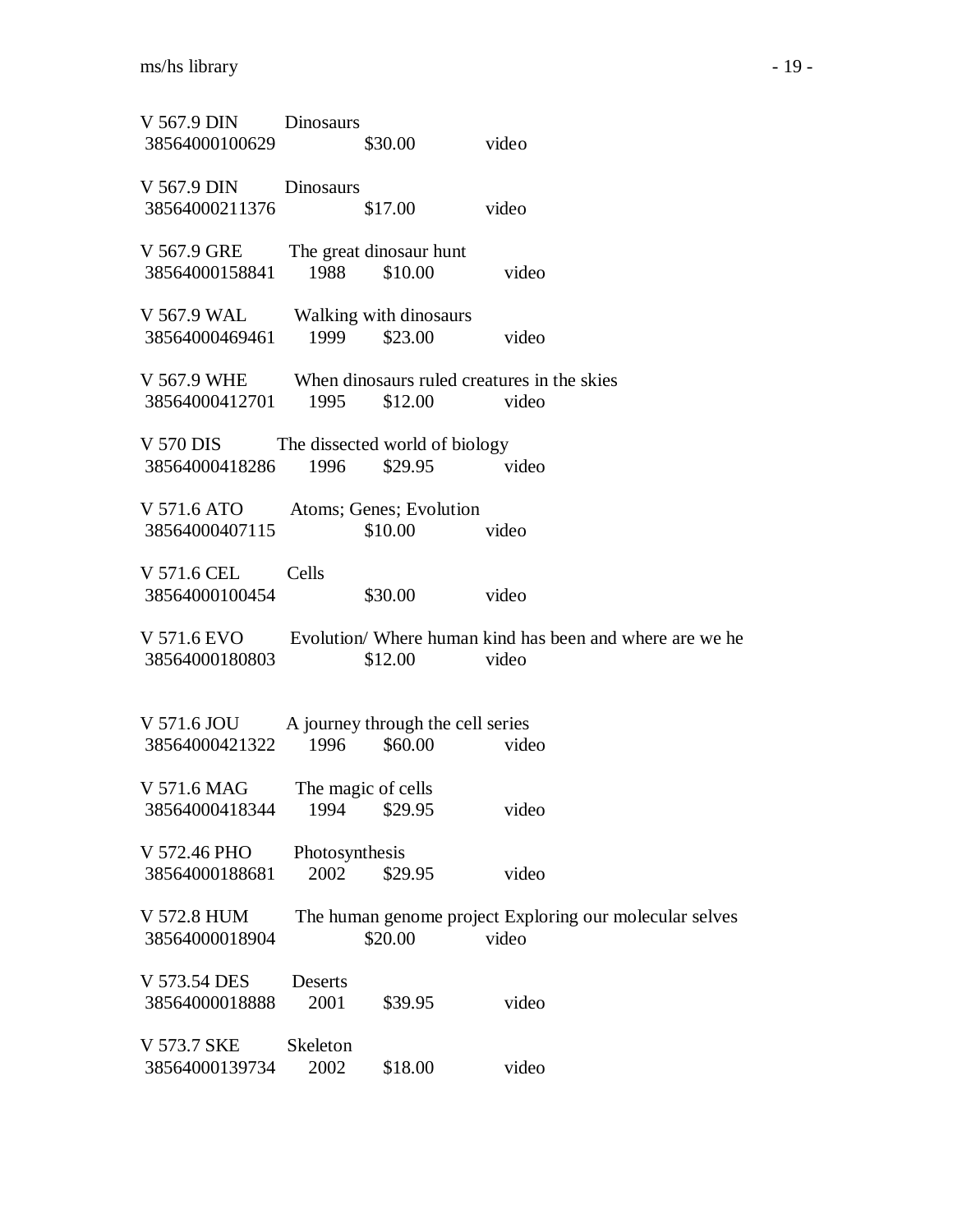| V 573.8 SIG<br>38564000139809  | Sight<br>2002             | \$18.00                                      | video |
|--------------------------------|---------------------------|----------------------------------------------|-------|
| V 576.5 ANA<br>38564000407206  |                           | Anatomy and genetics<br>1987 \$15.00         | video |
| V 576.5 ANA<br>38564000407974  |                           | Anatomy and genetics<br>\$10.00              | video |
| V 576.5 UND<br>38564000120973  | 1995                      | Understanding genetics<br>\$135.00           | video |
| V 576.8 BIR<br>38564000412693  | 1995                      | The birth of earth Ancient oceans<br>\$12.00 | video |
| V 576.8 HUN<br>38564000414848  | 1997                      | Hunt for alien worlds<br>\$19.95             | video |
| V 576.8 LIF<br>38564000149030  | Life<br>2002              | \$18.00                                      | video |
| V 577 BIO<br>38564000408535    | Bioscope                  | \$10.00                                      | video |
| V 577 BIO<br>38564000100579    | Biodiversity              | \$30.00                                      | video |
| V 577.34 JUN<br>38564000148966 | Jungle<br>2002            | \$18.00                                      | video |
| V 577.34 RAI<br>38564000414178 | Rain forest<br>1999       | \$14.95                                      | video |
| V 577.34 RAI<br>38564000019373 | Rainforest biomes<br>2001 | \$39.95                                      | video |
| V 577.34 TOT<br>38564000413907 | 1994                      | Totally tropical rain forest<br>\$10.00      | video |
| V 577.5 ISL<br>38564000148883  | Island<br>1997            | \$18.00                                      | video |
| V 577.5 MOU<br>38564000148610  | Mountain<br>2002          | \$18.00                                      | video |
|                                |                           |                                              |       |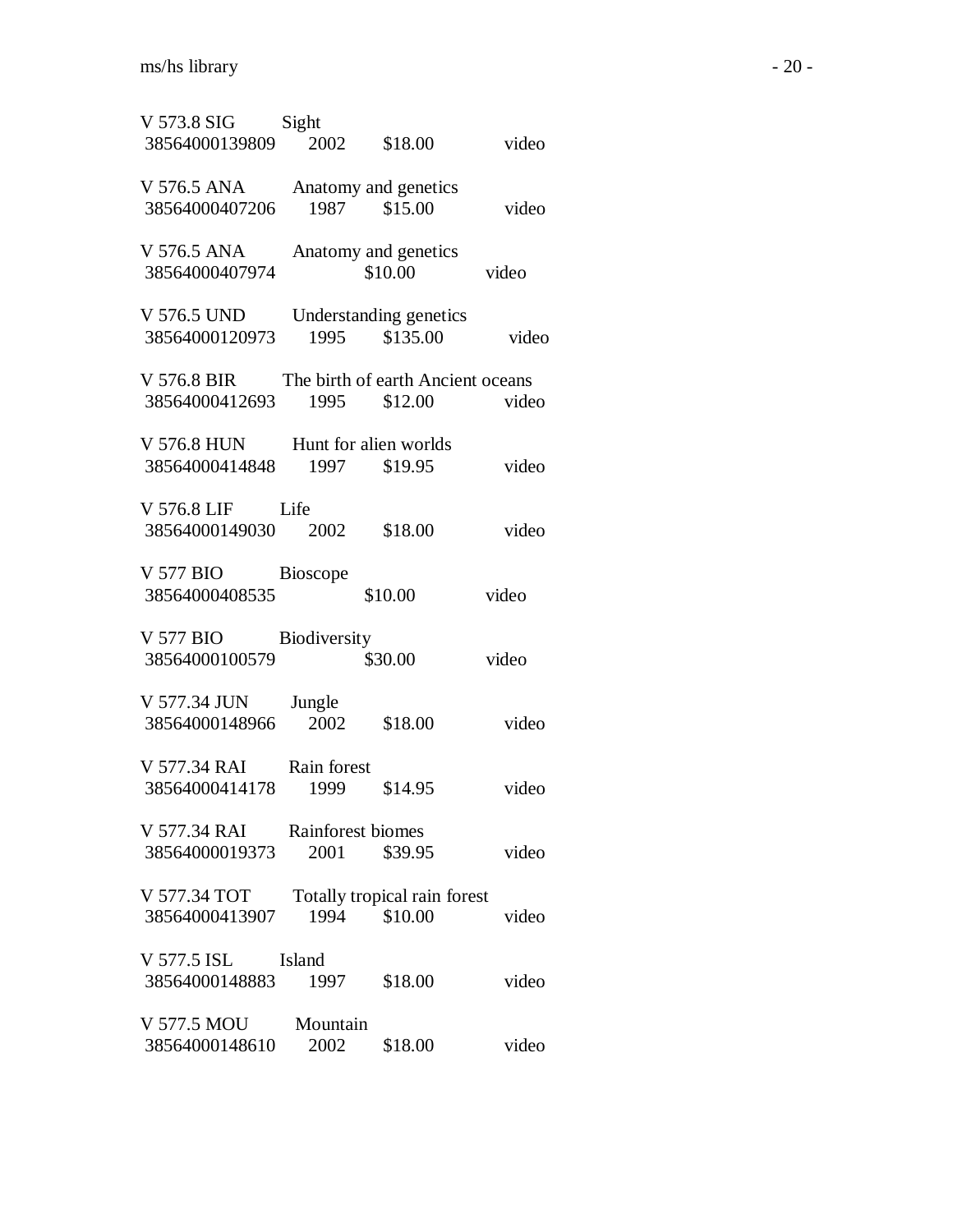| V 577.54 DES Desert<br>38564000148586 2002      |                  | \$18.00                                          | video |
|-------------------------------------------------|------------------|--------------------------------------------------|-------|
| V 577.63 PON<br>38564000421397                  | Pond & river     | 2002 \$19.95                                     | video |
| V 577.63 PON<br>38564000148602                  | Pond & river     | 2002 \$18.00                                     | video |
| V 577.69 SEA<br>38564000412354                  | Seashore<br>2002 | \$15.00                                          | video |
| V 577.69 SEA<br>38564000148487                  | Seashore<br>2002 | \$18.00                                          | video |
| V 577.7 OCE<br>38564000148727                   | Ocean<br>2002    | \$18.00                                          | video |
| V 577.7 OCE<br>38564000405952                   | Oceanos vivos    | 1991 \$10.00                                     | video |
| V 577.7 OCE<br>38564000405945                   | Oceans Alive!    | 1991 \$10.00                                     | video |
| V 577.7 OCE<br>38564000447103                   | Oceans Alive!    | 1991 \$10.00                                     | video |
| V 578.01 CLA<br>38564000188665                  | Classification   | 2002 \$29.95                                     | video |
| V 578.01 HOW<br>38564000413600                  |                  | How living things are classified<br>1993 \$20.00 | video |
| V 578.77 OCE Ocean life<br>38564000100397       |                  | \$30.00 video                                    |       |
| V 580 PLA Plant<br>38564000413105 2002 \$18.00  |                  |                                                  | video |
| V 580 PLA Plant<br>38564000148669 2002 \$18.00  |                  |                                                  | video |
| V 582.1 TRE Tree<br>38564000139726 1996 \$18.00 |                  |                                                  | video |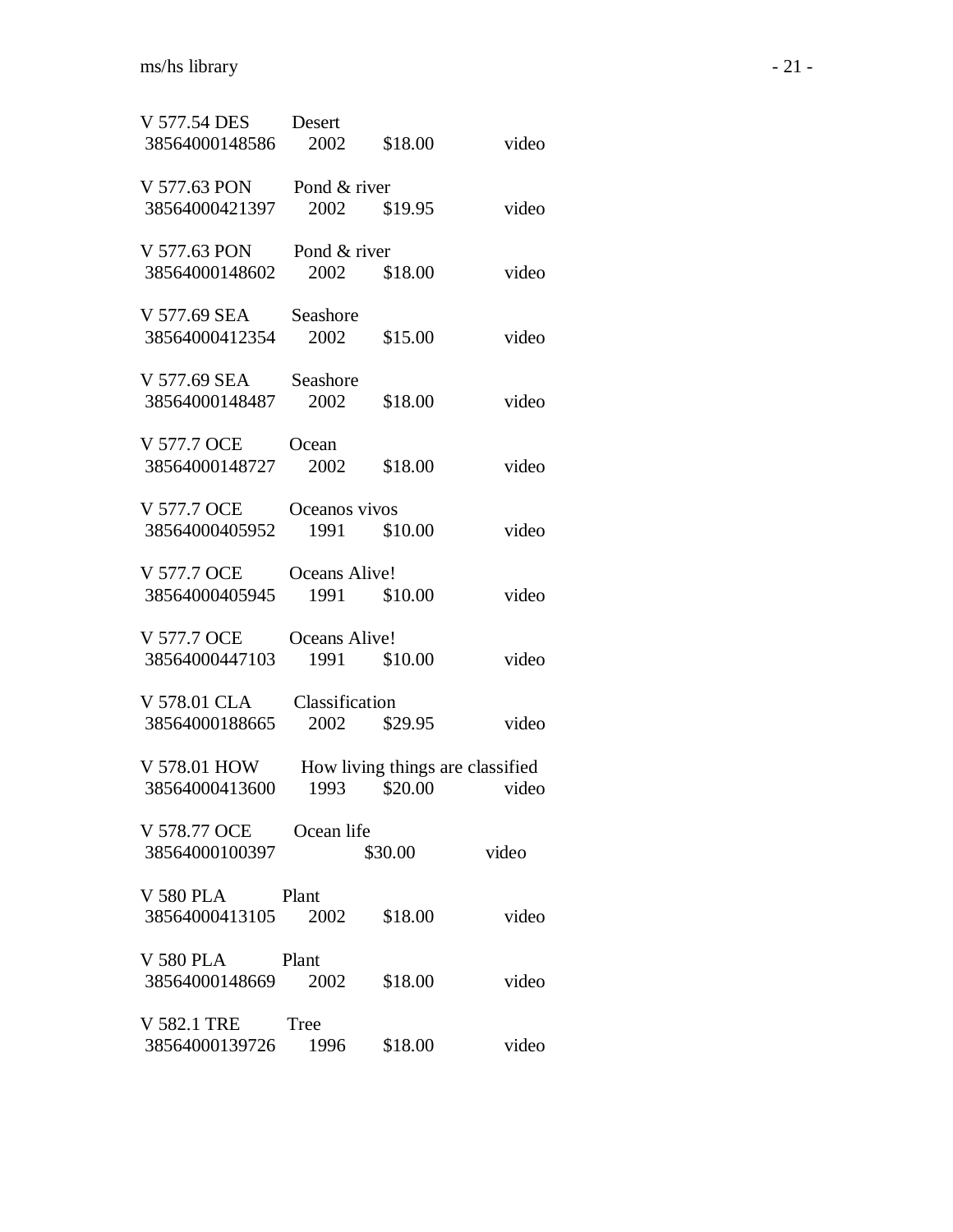| V 591.3 PRE Prehistoric life                         |                         |                          |         |
|------------------------------------------------------|-------------------------|--------------------------|---------|
| 38564000148545 1996 \$18.00                          |                         |                          | video   |
| V 591.4 AMA                                          |                         | Zoo life Amazing animals |         |
| 38564000421306                                       |                         | 1992 \$12.00             | video   |
| V 591.47 SHE Shell                                   |                         |                          |         |
| 38564000139742 2002 \$18.00                          |                         |                          | video   |
| V 591.5 SUR Survival                                 |                         |                          |         |
| 38564000139791 1997                                  |                         | \$18.00                  | video   |
| V 591.6 MON                                          | Monster                 |                          |         |
| 38564000148859                                       | 2002                    | \$18.00                  | video   |
| V 591.75 ARC                                         | Arctic & Antarctic      |                          |         |
| 38564000446550 1996 \$18.00                          |                         |                          | video   |
| V 591.95 HIM                                         |                         | Himalayan adventure      |         |
| 38564000414632                                       |                         | 1994 \$12.50             | video   |
| V 591.99 WON                                         |                         | Wonders down under       |         |
| 38564000412792                                       |                         | 1994 \$10.00             | video   |
| V 594 BIO                                            | The biology of molluscs |                          |         |
| 38564000157330 2000 \$55.00                          |                         |                          | video   |
| V 595.7 INS Insect                                   |                         |                          |         |
| 38564000148826 2002                                  |                         | \$18.00                  | video   |
| V 595.7 INS See how insects grow                     |                         |                          |         |
| 38564000469529                                       |                         | 1993 \$15.00             | video   |
| V 595.78 BUT                                         | Butterfly & moth        |                          |         |
| 38564000148636                                       | 2002                    | \$18.00                  | video   |
| V 597 FIS                                            | Fish                    |                          |         |
| 38564000148875 2002 \$18.00                          |                         |                          | video   |
| V 597 FIS Fish, shellfish, and other underwater life |                         |                          |         |
| 38564000412776                                       | 1987                    | \$15.00                  | Regular |
| V 597.3 SHA                                          | <b>Shark</b>            |                          |         |
| 38564000148594                                       | 2002                    | \$18.00                  | video   |
|                                                      |                         |                          |         |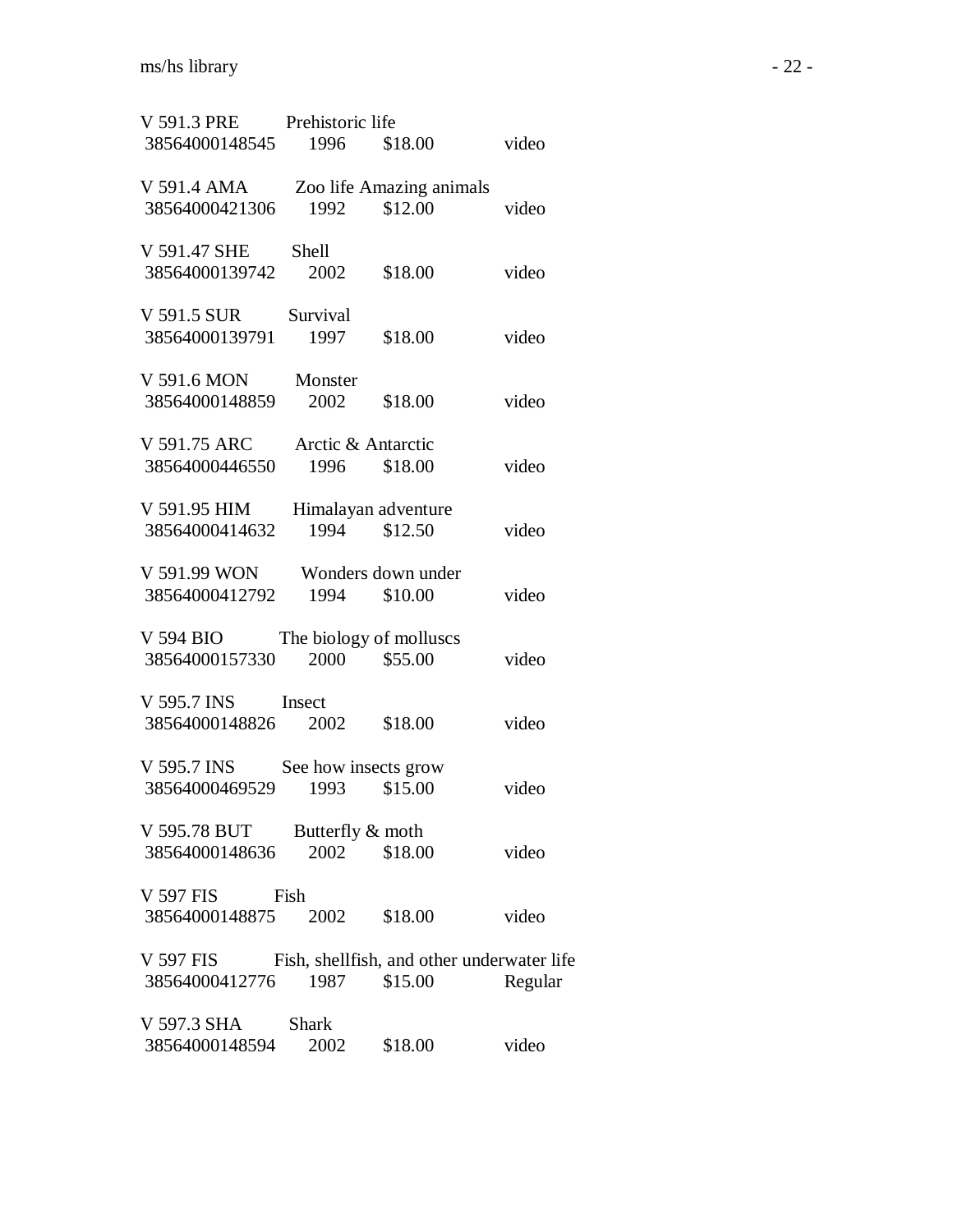| V 597.8 AMP<br>38564000446618      | 2002                     | Eyewitness amphibian<br>\$18.00    | video                                                |
|------------------------------------|--------------------------|------------------------------------|------------------------------------------------------|
| V 597.9 REP<br>38564000421298      | Reptile<br>2002          | \$15.00                            | video                                                |
| V 597.9 REP<br>38564000148479      | Reptile<br>2002          | \$18.00                            | video                                                |
| V 597.9 REP<br>38564000469453      | 1992                     | Reptiles and amphibians<br>\$15.00 | video                                                |
| V 597.9 SHA<br>38564000469511      | 1992                     | \$12.00                            | Shamu & you exploring the world of reptiles<br>video |
| V 598 BIR<br>38564000413212 1994   | <b>Bird</b>              | \$18.00                            | video                                                |
| V 598 BIR<br>38564000148578        | <b>Bird</b><br>1994      | \$18.00                            | video                                                |
| V 599 MAM Mammal<br>38564000421405 | 1996                     | \$15.00                            | video                                                |
| V 599 MAM Mammal<br>38564000148917 | 1996                     | \$18.00                            | video                                                |
| V 599.66 HOR<br>38564000148768     | Horse<br>1994            | \$18.00                            | video                                                |
| V 599.67 ELE<br>38564000148818     | Elephant<br>2003         | \$18.00                            | video                                                |
| V 599.73 TAH<br>38564000407008     | Tahtonka/Buffalo<br>1966 | \$10.00                            | video                                                |
| V 599.75 CAT<br>38564000148529     | Cat<br>2002              | \$18.00                            | video                                                |
| V 599.77 DOG<br>38564000148750     | Dog<br>1994              | \$18.00                            | video                                                |
| V 599.78 BEA<br>38564000446493     | Bear<br>1997             | \$18.00                            | video                                                |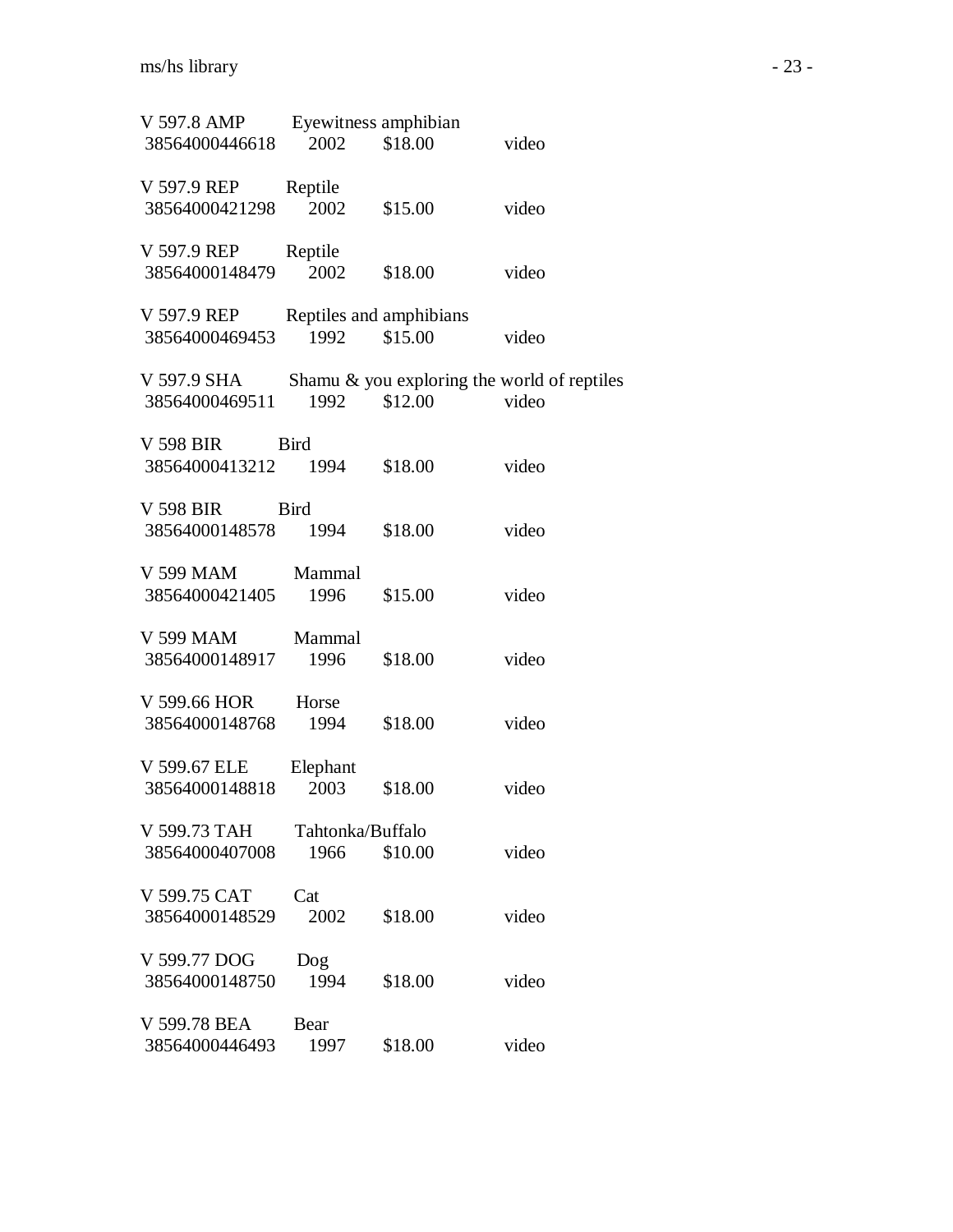| V 599.78 GRI The grizzlies<br>38564000406968 | 1987              | \$15.00                              | video |
|----------------------------------------------|-------------------|--------------------------------------|-------|
|                                              |                   |                                      |       |
| V 599.78 ISL<br>38564000333899               |                   | Island of the giant bears<br>\$10.00 | video |
| V 599.8 APE                                  | Ape               |                                      |       |
| 38564000446568 1996                          |                   | \$18.00                              | video |
| V 609.2 INV Inventors that changed America   |                   |                                      |       |
| 38564000076142                               | 2003              | \$10.00                              | video |
| V 612 HUM Human machine                      |                   |                                      |       |
| 38564000148941                               | 2002              | \$18.00                              | video |
| V 612.1 BLO                                  |                   | Blood & circulation                  |       |
| 38564000100405                               |                   | \$30.00                              | video |
| V 612.3 DIG                                  | Digestion         |                                      |       |
| 38564000433376                               | 2003              | \$17.00                              | video |
| V 612.3 DIG                                  | Digestion         |                                      |       |
| 38564000100462                               | 2003              | \$30.00                              | video |
| V 613.7 FIT Fit or fat for the 90's          |                   |                                      |       |
| 38564000414822                               |                   | 1994 \$14.95                         | video |
| V 614.5 EBO                                  | Plague fighters   |                                      |       |
| 38564000413840                               |                   | 1996 \$12.50                         | video |
| V 621 HOW                                    |                   | How things work                      |       |
| 38564000407214                               | 1989              | \$15.00                              | video |
| V 625.2 LOV                                  | Love those trains |                                      |       |
| 38564000408485                               | 1984              | \$20.00                              | video |
| V 627.82 HOO                                 | <b>Hoover Dam</b> |                                      |       |
| 38564000298258                               | 1999              |                                      | video |
| V 629.13 FLI                                 | Flight            |                                      |       |
| 38564000148933                               | 2002              | \$18.00                              | video |
| V 629.46 EYE                                 | Eyes in the sky   |                                      |       |
| 38564000412628                               | 1995              | \$10.00                              | video |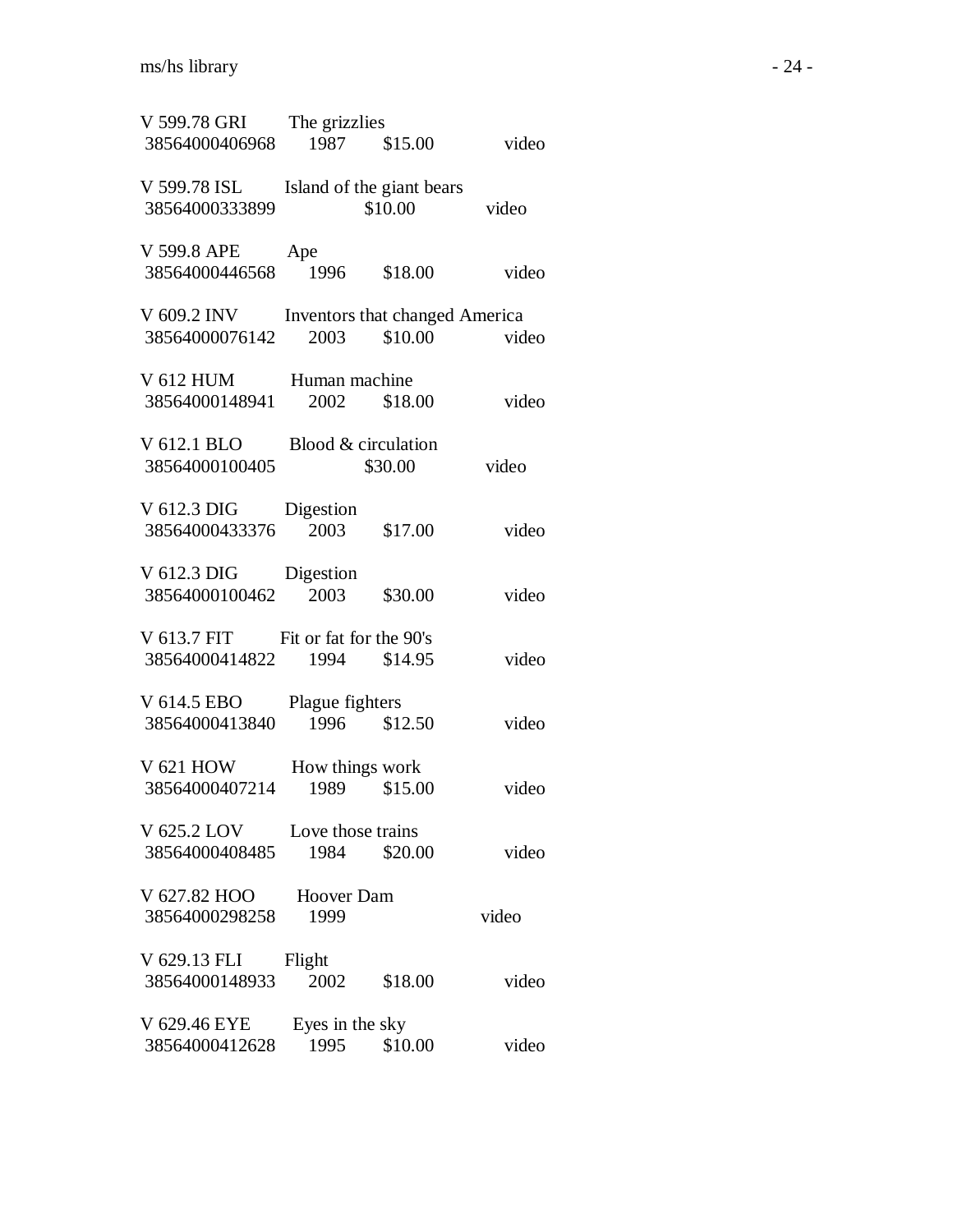| 38564000414509                                                            | 1983 \$15.00          |                                               | V 708.1 NAT National gallery of art A treasury of masterpiences<br>video |
|---------------------------------------------------------------------------|-----------------------|-----------------------------------------------|--------------------------------------------------------------------------|
| V 726.6 CAT<br>38564000409582 1985                                        | Cathedral             | \$20.00                                       | video                                                                    |
| V 759.03 INT An introduction to the Italian renaissance<br>38564000014713 | 2006                  | \$10.00                                       | video                                                                    |
| V 782.1 ROL Roland Petit's ballet of carmen<br>38564000073339             | 1980                  | \$19.95                                       | video                                                                    |
| V 782.42 SON<br>38564000412552                                            |                       | The songs of the Civil War<br>1991 \$12.00    | video                                                                    |
| V 791.43 MAK<br>38564000446501                                            |                       | The making of eyewitness<br>1994 \$18.00      | video                                                                    |
| V 796.09 ULT Ultimate athlete Pushing the limit<br>38564000414855         |                       | 1996 \$19.95 video                            |                                                                          |
| V 813 TEL The tell-tale heart<br>38564000413089                           | 1971                  | \$24.95                                       | video                                                                    |
| V 821.7 RIM<br>38564000407024                                             |                       | Rime of the ancient mariner<br>$$10.00$ video |                                                                          |
| V 822.3 MID A midsummer night's dream<br>38564000408402                   | 1992                  | \$15.00                                       | video                                                                    |
| V 909.82 HIS<br>38564000414731                                            | 1990                  | History of the 20th century<br>\$19.95        | video                                                                    |
| V 910 AME America's explorers and pioneers<br>38564000073156              | 1999                  | \$24.95                                       | video                                                                    |
| V 910 GEO<br>38564000414673                                               | Geography skills      | \$10.00                                       | video                                                                    |
| V 910 TIT<br>38564000413147                                               | 1992                  | Titanic Treasure of the deep<br>\$9.95        | video                                                                    |
| V 912 USI<br>38564000414152                                               | Using maps and globes | \$15.00                                       | video                                                                    |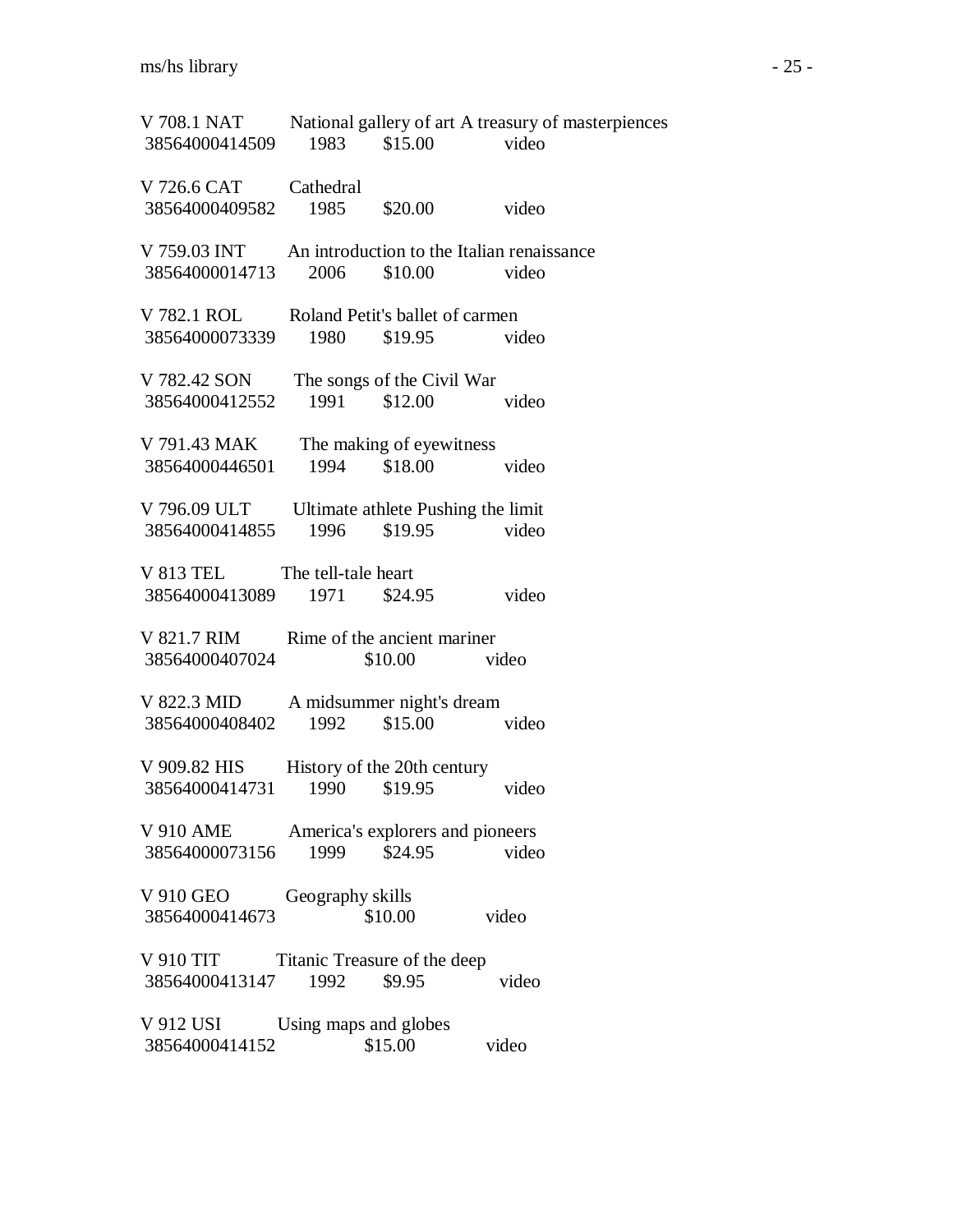| V 913 ATH<br>38564000412412    | 1995                | Athens & Ancient Greece<br>\$15.00       | video                                        |
|--------------------------------|---------------------|------------------------------------------|----------------------------------------------|
| V 913 ROM                      | Rome and Pompeii    |                                          |                                              |
| 38564000417379                 | 1996                | \$12.00                                  | video                                        |
| V 914 GRE<br>38564000408519    | 1998                | Greece playground of the gods<br>\$15.00 | video                                        |
| V 914.2 ENG                    | Discovering England |                                          |                                              |
| 38564000407487                 | 1993                | \$15.00                                  | video                                        |
| V 914.29 WAL                   | Discovering Wales   |                                          |                                              |
| 38564000299413                 |                     | 1995 \$10.00                             | video                                        |
| V 914.3 GER<br>38564000407529  | 1991                | Discovering Germany<br>\$12.00           | video                                        |
| V 914.62 EGY                   |                     | Egypt land of ancient wonders            |                                              |
| 38564000414020                 | 1993                | \$15.00                                  | video                                        |
| V 915.10 CHI<br>38564000408527 | 1988                | Discovering China and Tibet<br>\$12.00   | video                                        |
|                                |                     |                                          |                                              |
| V 915.2 JAP<br>38564000408493  | 1988                | Japan The island empire<br>\$15.00       | video                                        |
| V 915.40 IND                   |                     | India land of spirit and mystique        |                                              |
| 38564000408501                 | 1995                | \$15.00                                  | video                                        |
| V 917.21 SEC<br>38564000414343 | 1997                | Secrets of the Sonoran Desert            | Regular                                      |
| V 917.53 WAS                   | Washington, D.C.    |                                          |                                              |
| 38564000405895                 | 1983                | \$21.00                                  | video                                        |
| V 917.53 WAS                   |                     | Washington, D.C. a capital adventure     |                                              |
| 38564000413345                 | 1995                | \$15.00                                  | video                                        |
| V 917.83 MON<br>38564000414392 |                     | Monument Valley Navajo homeland          | Regular                                      |
| V 917.83 MOU                   |                     |                                          | Mount rushmore Crazy horse & the black hills |
| 38564000414368                 | 1995                | \$19.95                                  | video                                        |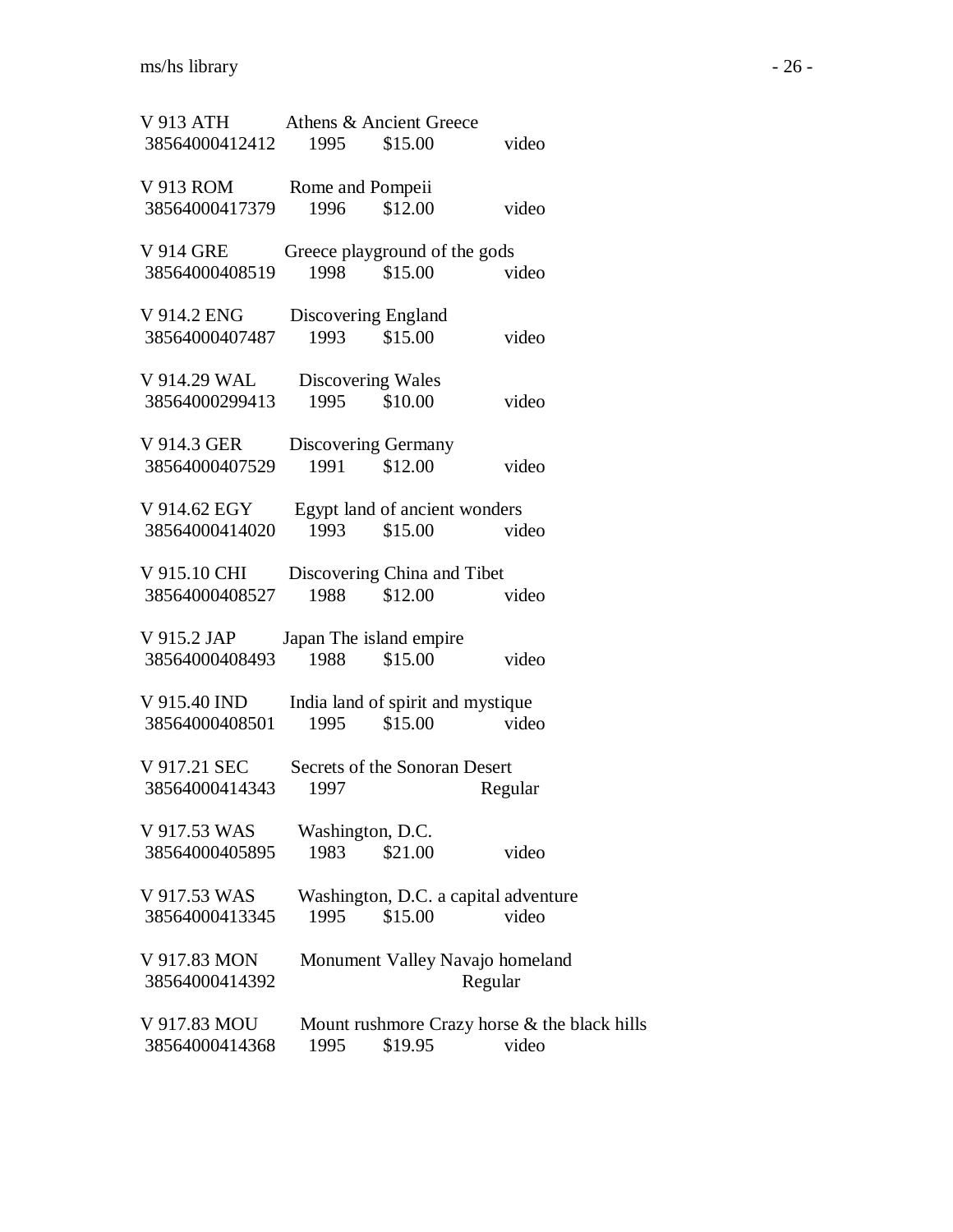| V 917.87 YEL Yellowstone imprints of geologic time<br>38564000412826 | 1992               |                                      | Regular                                                           |  |
|----------------------------------------------------------------------|--------------------|--------------------------------------|-------------------------------------------------------------------|--|
| V 917.91 CAN<br>38564000414350                                       | 1989               | \$10.00                              | The story of Canyon De Chelly and Hubbell Trading Post<br>Regular |  |
| V 917.91 GRA<br>38564000414335                                       |                    | \$19.95                              | Grand canyon-Petrified forest-Painted desert Three tours<br>video |  |
| V 917.91 UNS<br>38564000414418                                       |                    | \$19.95                              | The unseen world of chiricahua A naturalist's view<br>video       |  |
| V 917.92 LAK<br>38564000414400                                       | 1983               | \$9.95                               | Lake powell Heart of the grand circle<br>video                    |  |
| V 919.4 AUS Australia the South East<br>38564000417361               | 1995               | \$20.00                              | video                                                             |  |
| V 919.40 FRA Eternal France<br>38564000407453                        | 1990               | \$12.00                              | video                                                             |  |
| V 930 ANC Ancient Greece<br>38564000157447                           | 1998               | \$29.95                              | video                                                             |  |
| V 930 ANC Ancient Rome<br>38564000157421 1998                        |                    | \$29.95                              | video                                                             |  |
| V 932 EGY<br>38564000409293                                          | 1993               | Egypt quest for eternity<br>\$20.00  | video                                                             |  |
| 38564000412461                                                       | 1996               | \$20.00                              | V 932 MUM Mummies tales from the Egyptian crypts<br>video         |  |
| V 932 PYR<br>38564000409509                                          | Pyramid<br>1995    | \$20.00                              | video                                                             |  |
| V 937.06 ROM<br>38564000409517                                       | Roman city<br>1994 | \$20.00                              | video                                                             |  |
| V 939.21 TRO<br>38564000303793                                       | 1995               |                                      | The odyssey of troy Extraordinary secrets of ancient tro<br>video |  |
| <b>V 940 GRE</b><br>38564000407826                                   |                    | The great war World War I<br>\$10.00 | video                                                             |  |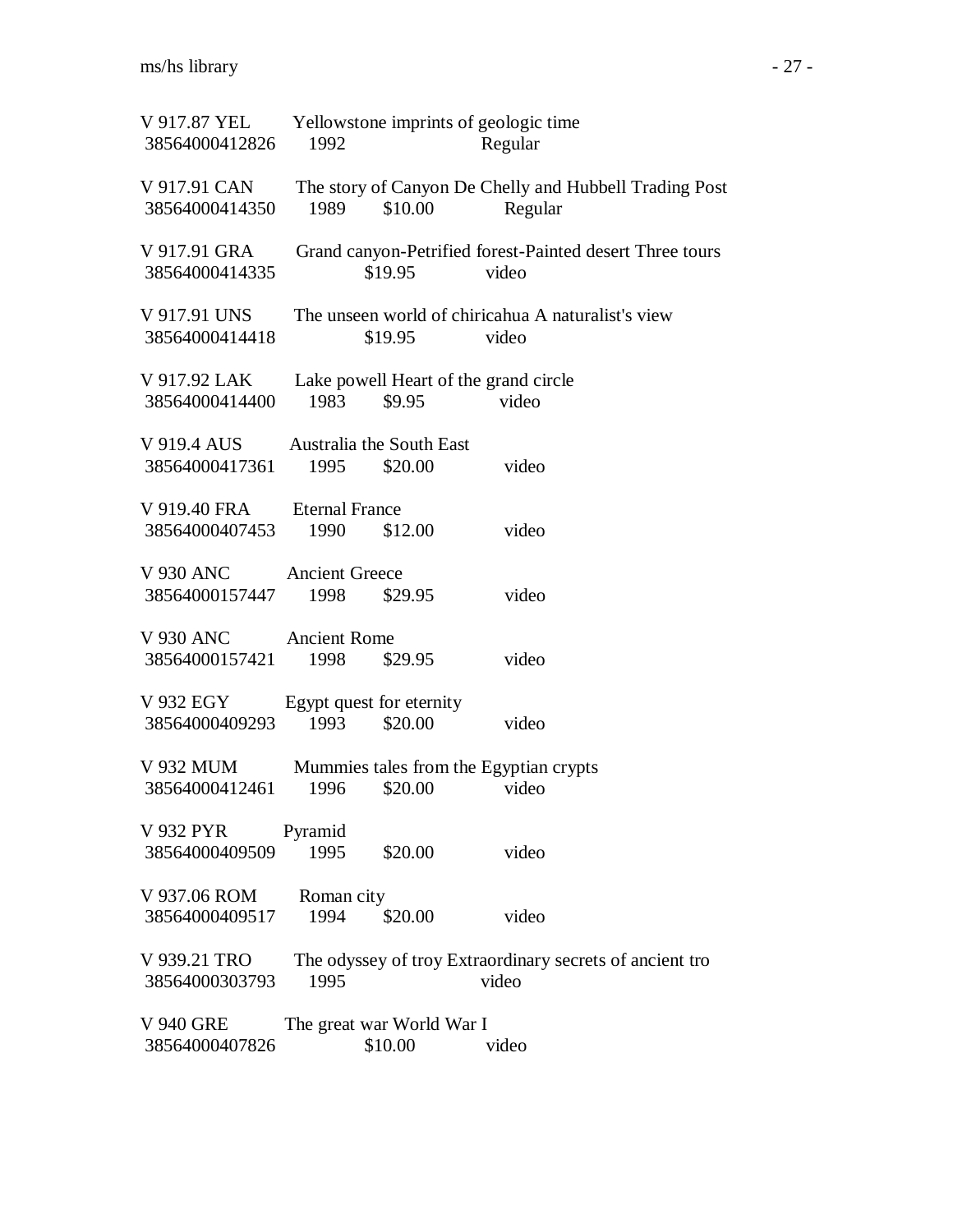| V 940.1 CAS Castle<br>38564000409632 1983                       |                                   | \$20.00                                 | video                                         |
|-----------------------------------------------------------------|-----------------------------------|-----------------------------------------|-----------------------------------------------|
| V 940.1 CAS<br>38564000406158                                   | Castle<br>1977                    | \$10.00                                 | Regular                                       |
| V 946.7 SPA Spain everything under the sun<br>38564000407438    |                                   | 1991 \$12.00                            | video                                         |
| <b>V 948 VIK</b><br>38564000414202                              | Vikings in America                | 1995 \$19.95                            | video                                         |
| V 956.04 MID Middle East<br>38564000405937                      |                                   | \$5.00                                  | video                                         |
| V 970 MOR<br>38564000155573                                     | More than bows and arrows<br>1994 | \$15.95                                 | video                                         |
| V 972 MAY<br>38564000188723                                     |                                   | 2006 \$29.95                            | Lost treasures of the ancient world.<br>video |
| V 972 MAY<br>38564000013590                                     |                                   | Mayan A history of the Mayas<br>\$15.00 | video                                         |
| V 972 MEX<br>38564000407693                                     | Mexico Its people & places        | 1995 \$10.00                            | video                                         |
| V 973 DIS Discover america<br>38564000414236 1999 \$15.00       |                                   |                                         | video                                         |
| V 973 DIS School house rock!<br>38564000073396                  | 1995                              | \$14.95                                 | video                                         |
| V 973 RED<br>38564000414285                                     | 1994                              | \$40.00                                 | Rediscover America's state capitals<br>video  |
| V 973 RED Rediscover America's state capitals<br>38564000414293 | 1994                              | \$40.00                                 | video                                         |
| V 973 RED<br>38564000414301                                     | 1994                              | \$40.00                                 | Rediscover America's state capitals<br>video  |
| V 973 RED<br>38564000414319                                     | 1994                              | \$40.00                                 | Rediscover America's state capitals<br>video  |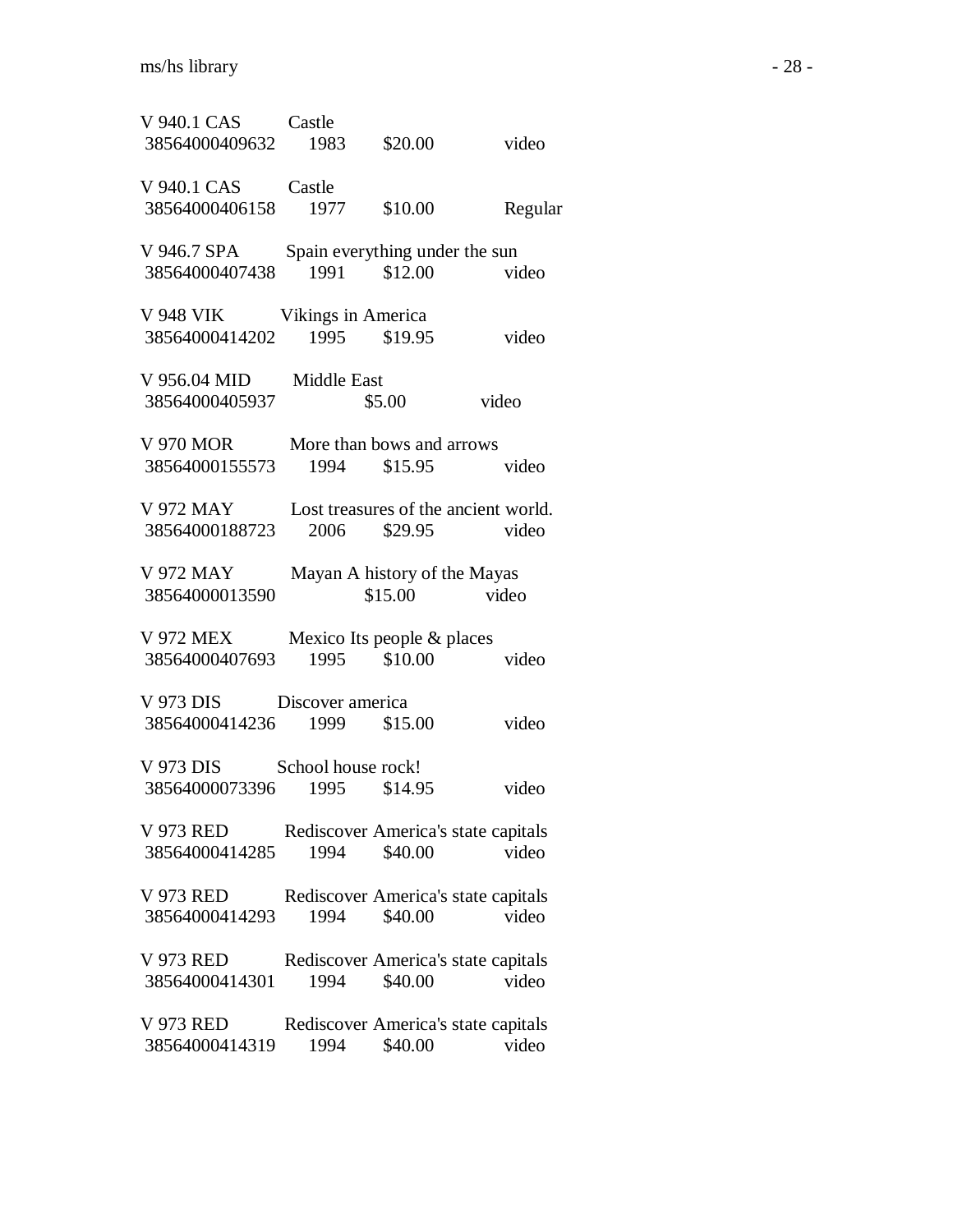| V 973.3 OUR<br>38564000412669 1992 \$6.00                |                               | Our lives, our fortunes, our sacred honor                  | video                                                             |
|----------------------------------------------------------|-------------------------------|------------------------------------------------------------|-------------------------------------------------------------------|
| V 973.3 REV<br>38564000412438                            | 1996                          | The Revolutionary War: Birth of a nation<br>$$10.00$ video |                                                                   |
| V 973.3 REV<br>38564000412453                            | 1996                          | The Revolutionary War: The climatic battle<br>\$10.00      | video                                                             |
| V 973.3 REV<br>38564000412446                            | 1996                          | The Revolutionary War: Victory or death<br>\$10.00         | video                                                             |
| V 973.7 CIV The Civil War<br>38564000157561 1997 \$11.11 |                               |                                                            | Regular                                                           |
| V 973.7 CIV<br>38564000157405 1997                       | The Civil War                 | \$11.11                                                    | Regular                                                           |
| V 973.7 CIV<br>38564000157553 1997 \$11.11               | The Civil War                 |                                                            | Regular                                                           |
| V 973.7 CIV The Civil War<br>38564000157512              | 1997 \$11.11                  |                                                            | Regular                                                           |
| V 973.7 CIV The Civil War<br>38564000157462 1997 \$11.11 |                               |                                                            | Regular                                                           |
| V 973.7 CIV The Civil War<br>38564000157454              | 1997 \$11.11                  |                                                            | Regular                                                           |
| V 973.7 CIV<br>38564000157413                            | The Civil War<br>1997 \$11.11 |                                                            |                                                                   |
| V 973.7 CIV                                              | The Civil War                 |                                                            | Regular                                                           |
| 38564000157504<br>V 973.7 CIV                            | 1997<br>The Civil War         | \$11.11                                                    | Regular                                                           |
| 38564000157496<br>V 973.7 IRO                            | 1997                          | \$11.11<br>Ironclads the Monitor and the Merrimac          | Regular                                                           |
| 38564000412560<br>V 973.9 CEN                            | 1988                          | \$15.00                                                    | video<br>The century that made america great Miracles of Communic |
| 38564000414095                                           | 1996                          | \$15.00                                                    | video                                                             |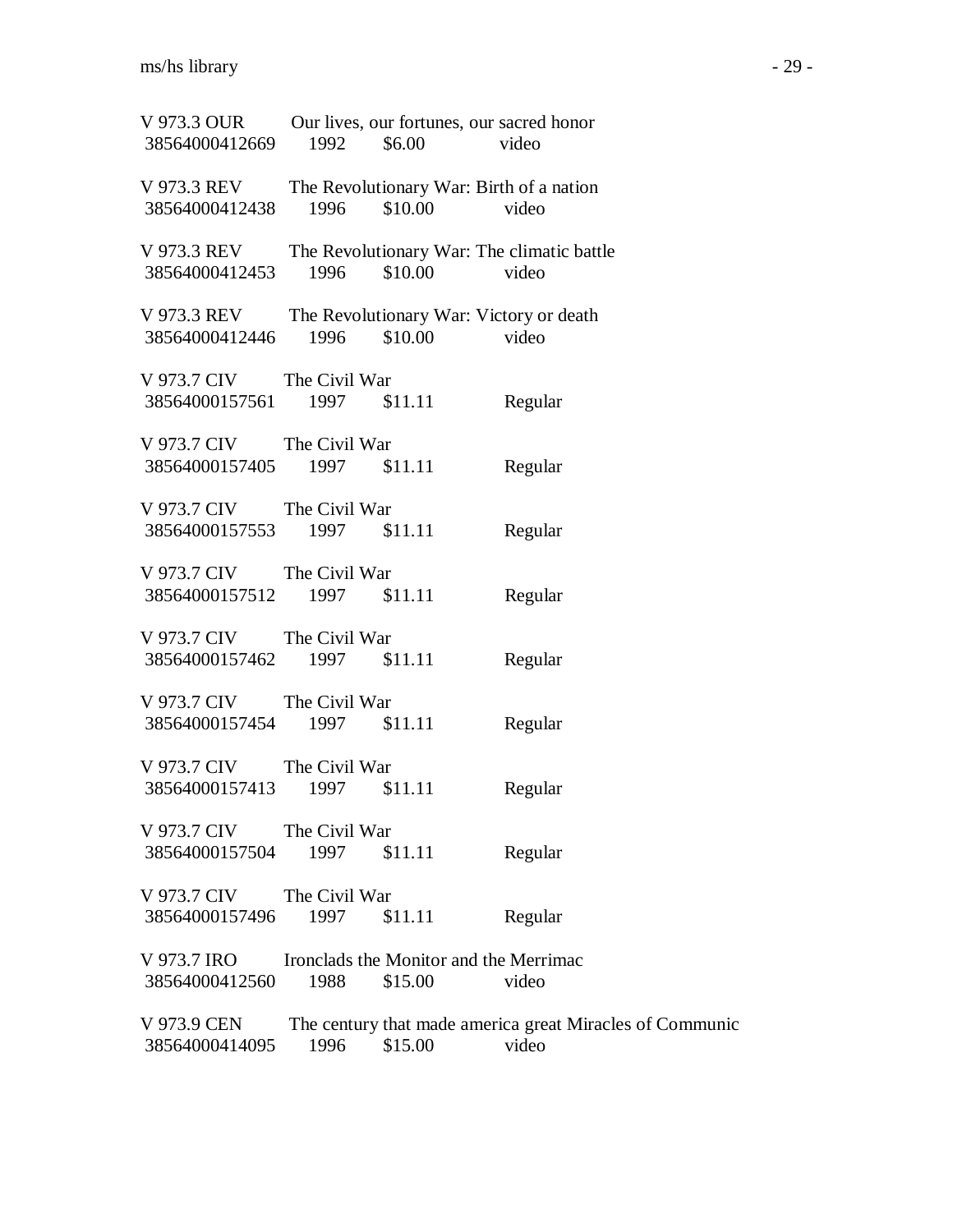V 973.9 CEN The century that made America great The eagle soars 38564000413337 1996 \$15.00 video V 973.9 CEN The century that made America great Wonders of the Centu 38564000413279 1996 \$15.00 video V 973.91 AME American jazz makers 38564000342122 2001 \$10.00 video V 973.91 GRE The Great Depression 38564000414798 1998 \$19.95 video V 973.91 JAZ The Jazz Age 38564000414780 2003 \$19.95 video V 973.93 JOH John Stossel goes to Washington 38564000120452 2002 \$10.00 video V 974.7 STA The Statue of Liberty 38564000013533 1998 \$49.95 video V 979.1 ANC Ancient Arizona 38564000062654 1995 \$29.95 video V 979.1 ANC Ancient Indian cultures of northern arizona 38564000414376 1996 \$19.95 video V 979.1 ANC Ancient ones ; Spanish in Arizona ; Ghost towns ; Vaquer 38564000407370 \$10.00 video V 979.1 APA Apache station 38564000342080 1997 \$10.00 video V 979.1 ARI Arizona quilts 38564000408006 \$10.00 video V 979.1 ARI Arizona The road to statehood 38564000421876 1987 \$20.00 video V 979.1 CEN Central Arizona Indians 38564000408600 1995 \$12.00 video V 979.1 COP Copperstate chronicles Vol. I 38564000414251 1993 \$10.00 video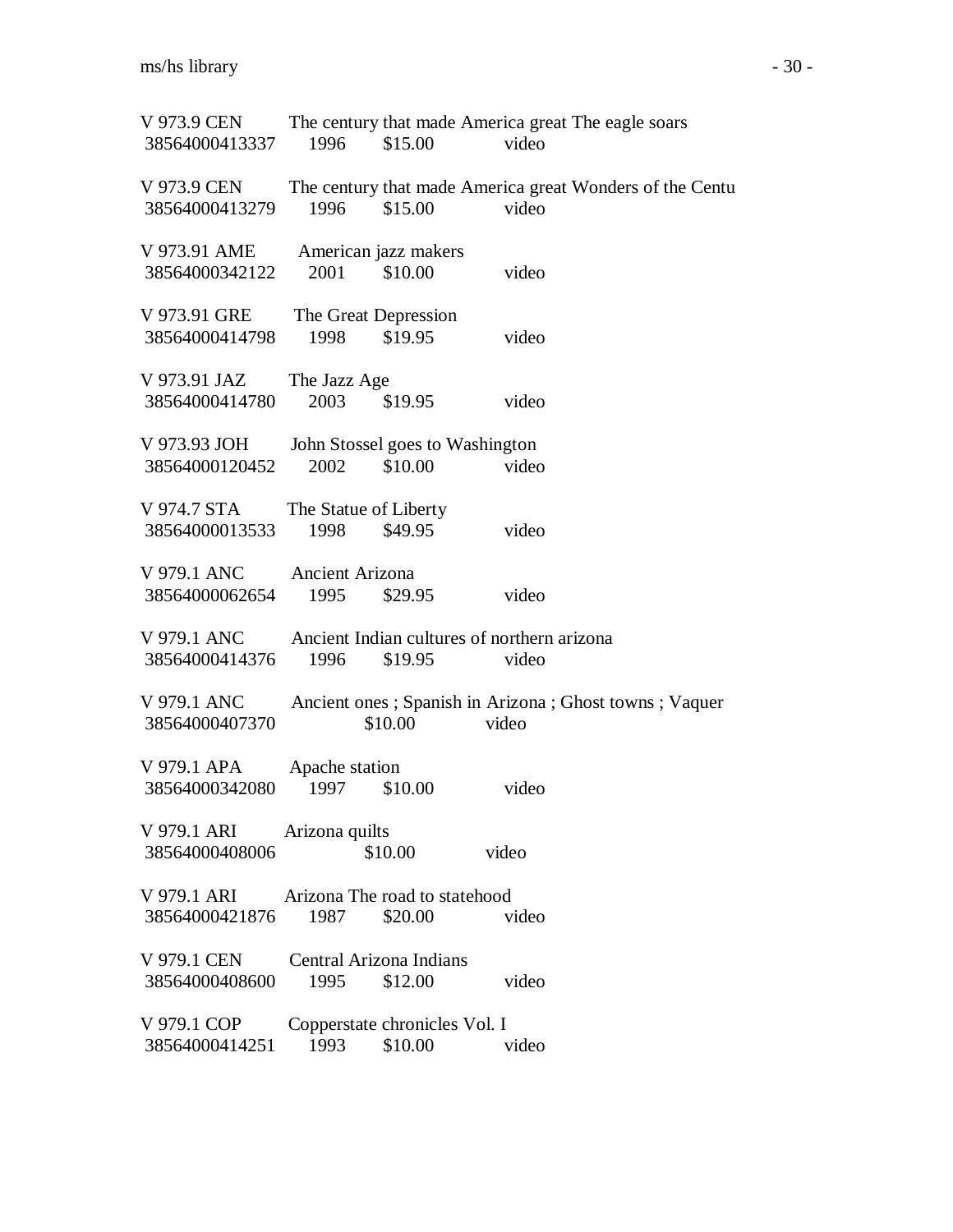| V 979.1 COP<br>38564000413535                                           | Copperstate chronicles Vol. II<br>1993   | \$10.00 | video                                            |  |
|-------------------------------------------------------------------------|------------------------------------------|---------|--------------------------------------------------|--|
| V 979.1 COP<br>38564000407958                                           | Copperstate chronicles Vol. III          | \$10.00 | video                                            |  |
| V 979.1 COP<br>38564000414244                                           | Copperstate chronicles Vol. IV<br>1994   | \$10.00 | video                                            |  |
| V 979.1 COP<br>38564000413170                                           | Copperstate chronicles Vol. IX<br>1996   | \$10.00 | video                                            |  |
| V 979.1 COP<br>38564000409269                                           | Copperstate chronicles Vol. V            | \$10.00 | video                                            |  |
| V 979.1 COP<br>38564000409277                                           | Copperstate chronicles Vol. VI           | \$10.00 | video                                            |  |
| V 979.1 COP<br>38564000409285                                           | Copperstate chronicles Vol. VII          | \$10.00 | video                                            |  |
| V 979.1 COP<br>38564000409350                                           | Copperstate chronicles Vol. VIII<br>1996 | \$10.00 | video                                            |  |
| V 979.1 LOW<br>38564000408634                                           | 1995                                     | \$12.00 | Lower Colorado River Indians of Arizona<br>video |  |
| V 979.1 NAV<br>38564000408626                                           | 1995                                     | \$12.00 | Navajo and Apache Indians of Arizona<br>video    |  |
| V 979.1 NOR<br>38564000408642                                           | Northern Arizona Indians<br>1995         | \$12.00 | video                                            |  |
| V 979.1 PRE Prehistoric national monuments of Arizona<br>38564000408592 | 1995                                     | \$12.00 | video                                            |  |
| V 979.1 SAV<br>38564000414228                                           | Saving the Willcox depot<br>1999         | \$10.00 | video                                            |  |
| V 979.1 SHO<br>38564000405861                                           | Shoot out at dawn                        | \$10.00 | video                                            |  |
| V 979.1 SOU<br>38564000408618                                           | Southern Arizona Indians<br>1995         | \$12.00 | video                                            |  |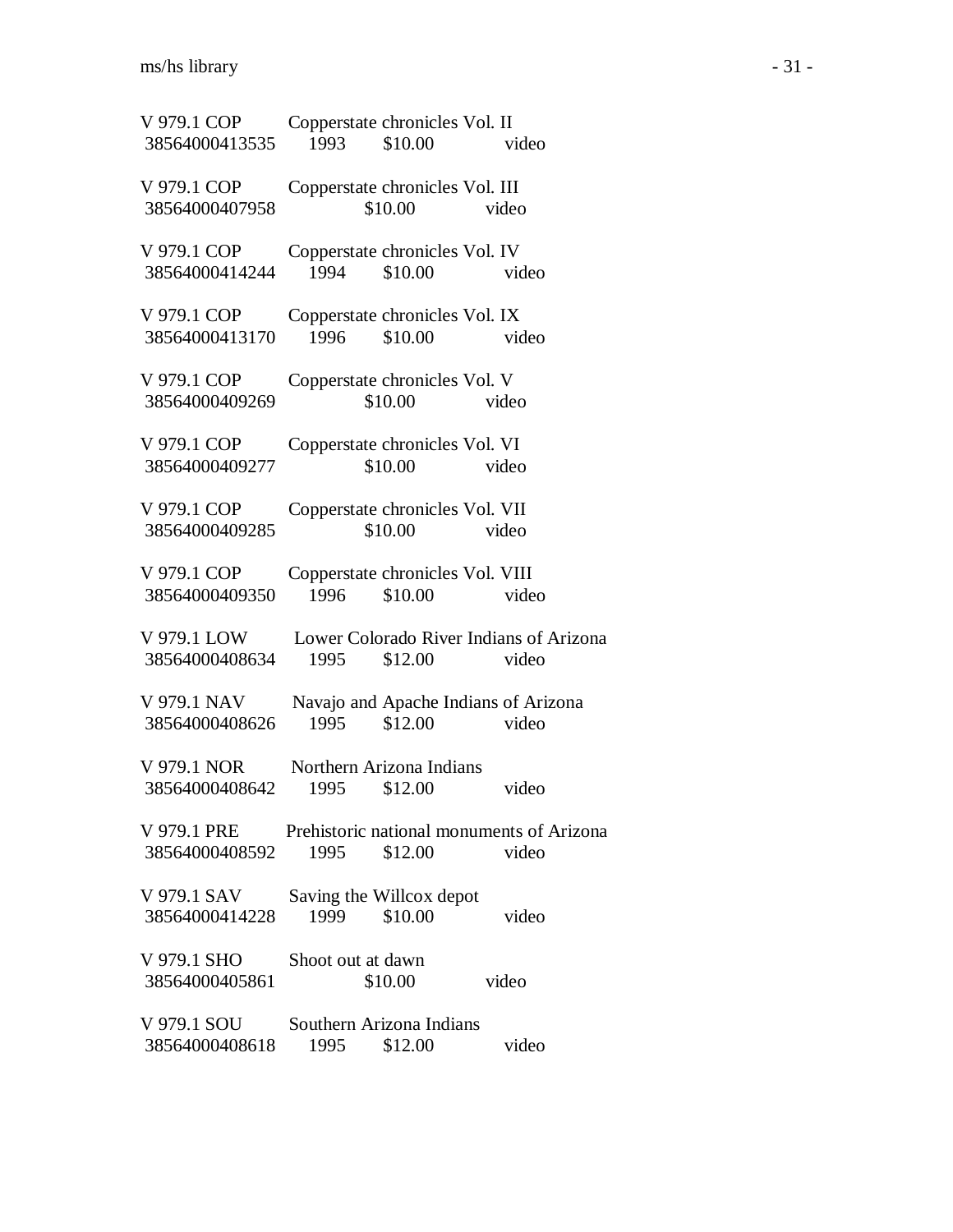V 979.1 SPI The spirit of Arizona The history of Arizona since state<br>38564000409541 1990 \$12.00 video 38564000409541

## **VHS Fiction**

| <b>VHS FIC ADV</b> |                    | The adventures of Huck Finn     |                                         |                                                          |
|--------------------|--------------------|---------------------------------|-----------------------------------------|----------------------------------------------------------|
| 38564000413311     |                    | \$20.00                         | video                                   |                                                          |
| <b>VHS FIC ADV</b> |                    |                                 | The adventures of the wilderness family |                                                          |
| 38564000303207     | 1993               | \$9.95                          | video                                   |                                                          |
| <b>VHS FIC ADV</b> |                    | The adventures of Tom Sawyer    |                                         |                                                          |
| 38564000413360     | 1938               | \$20.00                         | video                                   |                                                          |
| <b>VHS FIC ALA</b> | Aladdin            |                                 |                                         |                                                          |
| 38564000303389     |                    | \$9.95                          | video                                   |                                                          |
| <b>VHS FIC ALL</b> |                    | All creatures great and small   |                                         |                                                          |
| 38564000417692     | 1986               | \$24.95                         | video                                   |                                                          |
| <b>VHS FIC ANG</b> |                    | Angels in the outfield          |                                         |                                                          |
| 38564000303611     |                    | \$9.95                          | video                                   |                                                          |
| <b>VHS FIC ANI</b> | Animal farm        |                                 |                                         |                                                          |
| 38564000409095     |                    |                                 | video                                   |                                                          |
| <b>VHS FIC ANN</b> | Annie              |                                 |                                         |                                                          |
| 38564000158569     | 1997               | \$9.95                          | video                                   |                                                          |
| <b>VHS FIC ANT</b> | Antz               |                                 |                                         |                                                          |
| 38564000091539     | 1999               | \$14.98                         | video                                   |                                                          |
| <b>VHS FIC BAC</b> |                    |                                 |                                         | Back to Hannibal: The Return of Tom Sawyer and Huckleber |
| 38564000114240     |                    | \$10.00                         | video                                   |                                                          |
| <b>VHS FIC BEH</b> |                    | Behind the waterfall            |                                         |                                                          |
| 38564000303371     | 1997               | \$9.95                          | video                                   |                                                          |
| <b>VHS FIC BES</b> | The best bad thing |                                 |                                         |                                                          |
| 38564000303199     | 1997               | \$9.95                          | video                                   |                                                          |
| <b>VHS FIC BES</b> |                    | The best Christmas pageant ever |                                         |                                                          |
| 38564000406919     | 1986               | \$20.00                         | video                                   |                                                          |
|                    |                    |                                 |                                         |                                                          |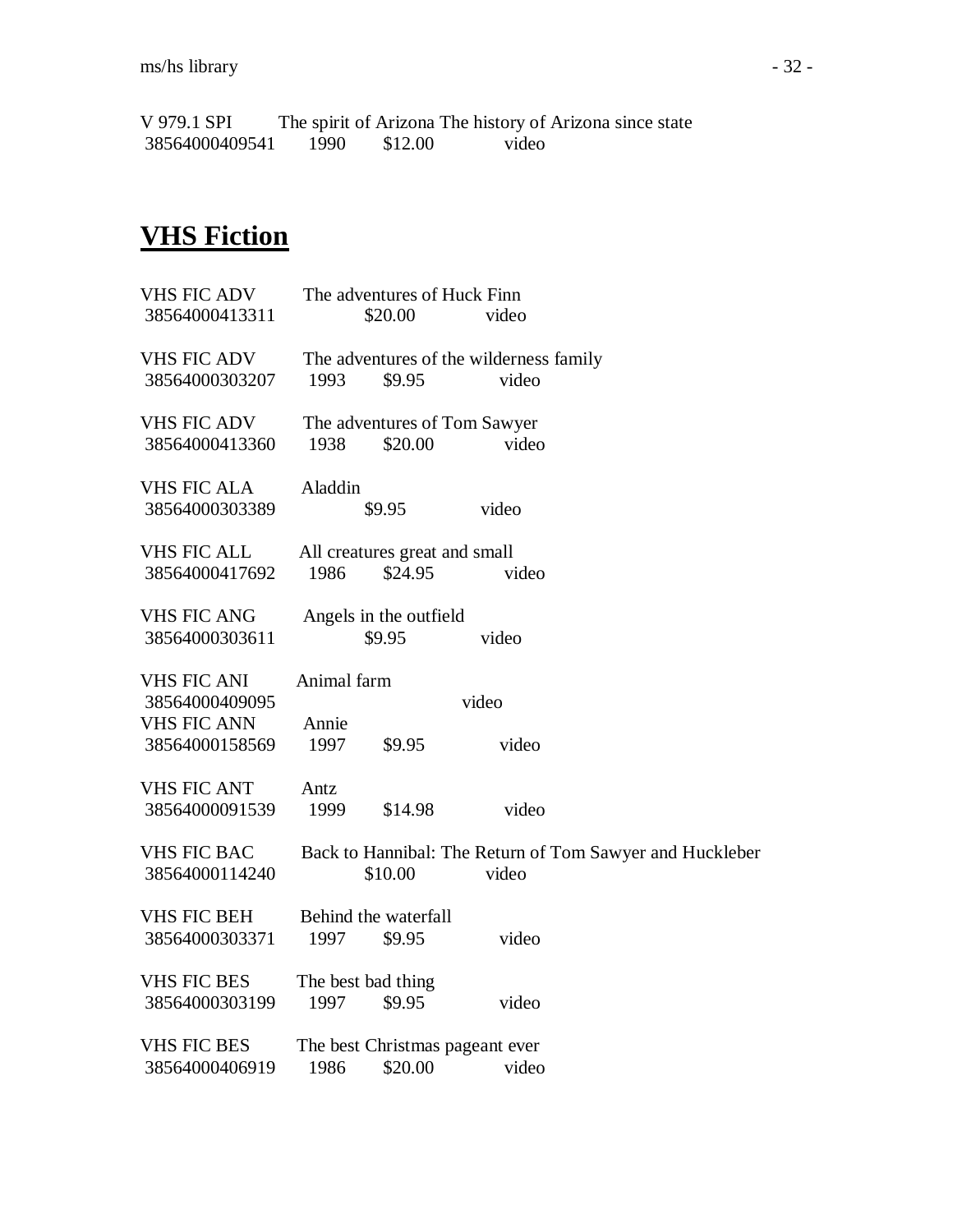| VHS FIC BLA<br>38564000409491        | The black stallion              | \$20.00 | video                                                |  |
|--------------------------------------|---------------------------------|---------|------------------------------------------------------|--|
| VHS FIC BRI<br>38564000407289        | Bridge to Terabithia<br>1985    | \$20.00 | video                                                |  |
| <b>VHS FIC CAL</b><br>38564000409624 | Call of the wild<br>1992        | \$15.00 | video                                                |  |
| VHS FIC CHA<br>38564000406992        | Charlotte's web<br>1972         | \$20.00 | video                                                |  |
| VHS FIC CHA<br>38564000418393        | Charlotte's web<br>1972         | \$20.00 | video                                                |  |
| <b>VHS FIC CHO</b><br>38564000407040 | Chocolate fever<br>1985         | \$15.00 | video                                                |  |
| <b>VHS FIC CHR</b><br>38564000407065 | Christmas at Plum Creek<br>1991 | \$15.00 | video                                                |  |
| <b>VHS FIC CHR</b><br>38564000407669 | The Christmas carol             | \$10.00 | video                                                |  |
| VHS FIC CON<br>38564000409608        | 1989                            | \$20.00 | A Connecticut yankee in King Arthur's court<br>video |  |
| <b>VHS FIC CRO</b><br>38564000414723 | The crossing<br>1999            | \$19.95 | video                                                |  |
| <b>VHS FIC CRY</b><br>38564000101213 | A cry in the wild<br>1997       | \$19.95 | video                                                |  |
| <b>VHS FIC DAN</b><br>38564000159468 | Danny<br>1998                   | \$8.00  | video                                                |  |
| VHS FIC DON<br>38564000408360        | Don Quixote<br>1987             | \$20.00 | video                                                |  |
| <b>VHS FIC FAR</b><br>38564000158445 | 1995                            | \$9.95  | Far from home The adventures of yellow dog<br>video  |  |
| <b>VHS FIC FID</b><br>38564000019381 | Fiddler on the roof             | \$30.00 | video                                                |  |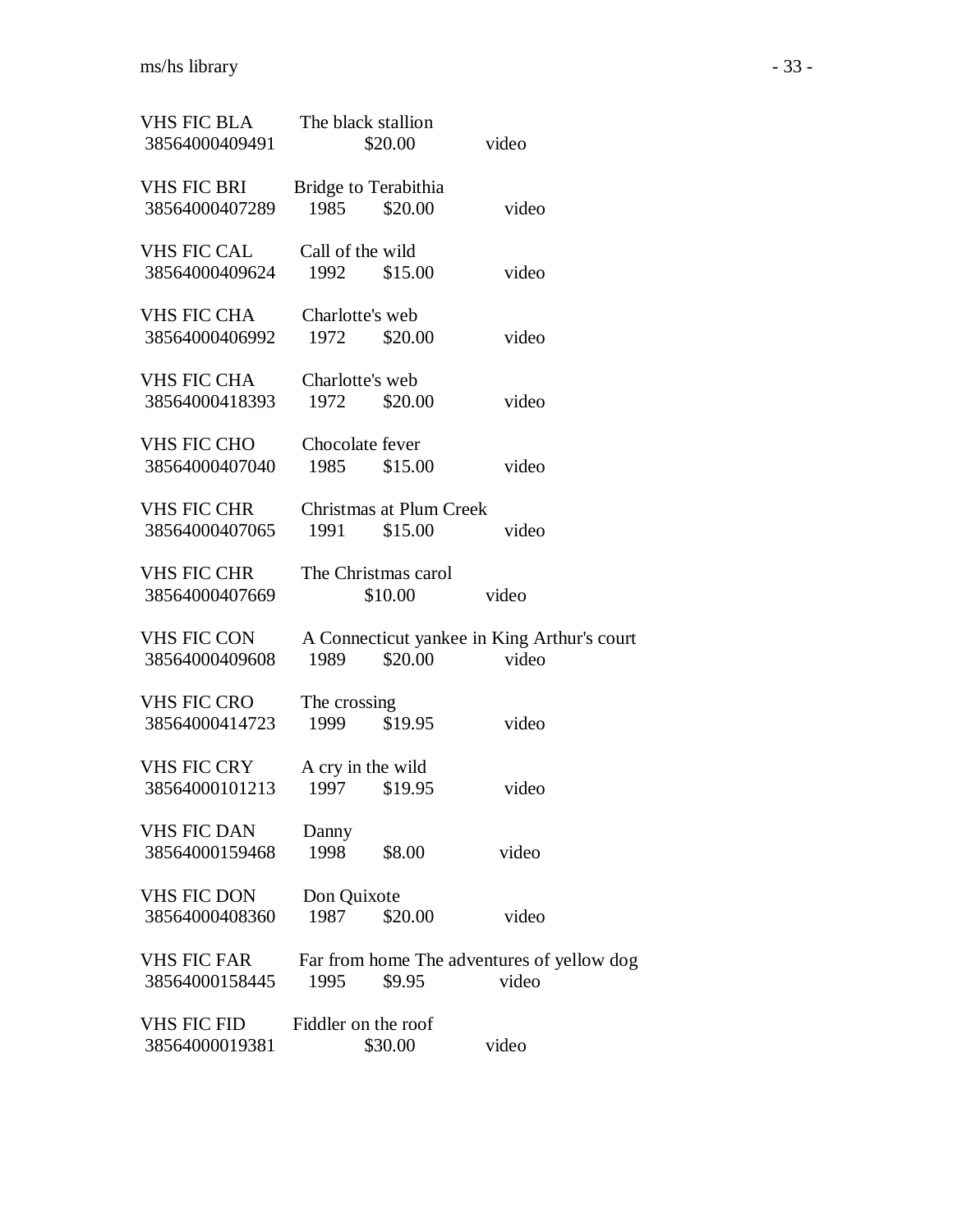| VHS FIC FLI<br>38564000303751        | Flipper<br>1996               | \$9.95                                   | video                                                         |  |
|--------------------------------------|-------------------------------|------------------------------------------|---------------------------------------------------------------|--|
| <b>VHS FIC FLY</b><br>38564000303637 | Fly away home<br>1996         | \$9.95                                   | video                                                         |  |
| <b>VHS FIC FOX</b><br>38564000303629 |                               | The fox and the hound<br>\$9.95          | video                                                         |  |
| <b>VHS FIC FRE</b><br>38564000158502 | 1995                          | \$9.95                                   | Free Willy 2 The adventure home<br>video                      |  |
| <b>VHS FIC FRE</b><br>38564000190869 | 1993                          | \$9.95                                   | Free Willy how far would you go for a friend?<br>video        |  |
| <b>VHS FIC FRE</b><br>38564000408188 | Freedom train                 |                                          | video                                                         |  |
| <b>VHS FIC FRO</b><br>38564000412305 |                               | \$20.00                                  | From the mixed up files of Mrs. Basil E. Frankweiler<br>video |  |
| <b>VHS FIC FRO</b><br>38564000113812 | <b>Frontier House</b><br>2002 | \$39.95                                  | video                                                         |  |
| <b>VHS FIC FUD</b><br>38564000412479 | Fudge a-mania<br>1996         | \$15.00                                  | video                                                         |  |
| <b>VHS FIC GEO</b><br>38564000405663 | 1986                          | George and the Christmas star<br>\$15.00 | video                                                         |  |
| <b>VHS FIC GHO</b><br>38564000409756 | 1989                          | \$20.00                                  | Ghost stories from the Pickwick Papers<br>video               |  |
| <b>VHS FIC GIR</b><br>38564000303256 |                               | A girl of the limberlost<br>\$9.95       | video                                                         |  |
| <b>VHS FIC GLO</b><br>38564000274457 | Glory<br>1990                 | \$19.95                                  | video                                                         |  |
| <b>VHS FIC GRA</b><br>38564000405796 | 1940                          | The grapes of wrath<br>\$20.00           | video                                                         |  |
| <b>VHS FIC HAR</b><br>38564000412586 | Harriet the spy<br>1996       | \$20.00                                  | video                                                         |  |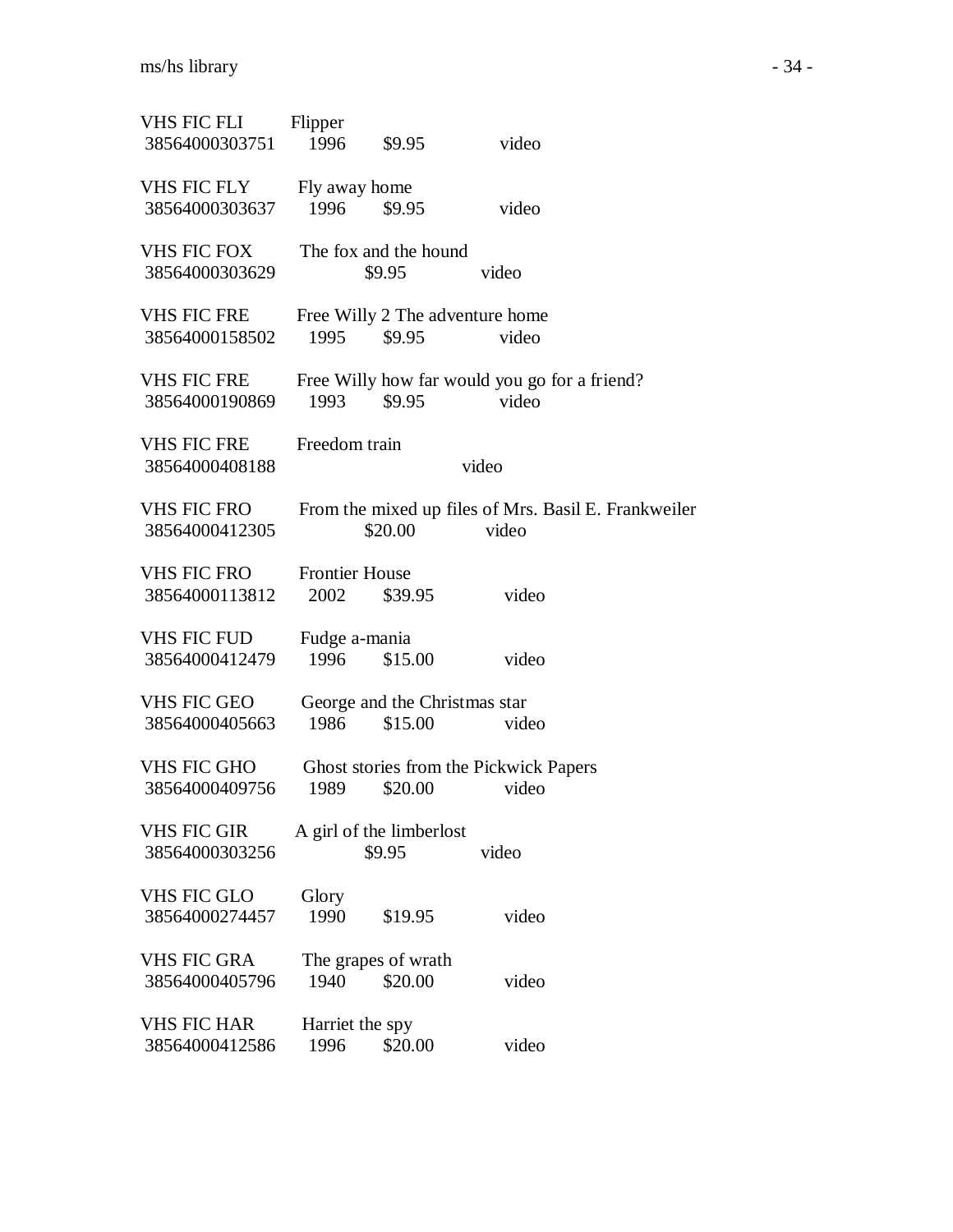| <b>VHS FIC HAT</b><br>38564000407404 | Hatchet<br>1990            | \$12.00                                | video                                                       |  |
|--------------------------------------|----------------------------|----------------------------------------|-------------------------------------------------------------|--|
| VHS FIC HEI<br>38564000211145        | 1994                       | \$20.00                                | Heidi & the new adventures of Heidi<br>video                |  |
| <b>VHS FIC HER</b><br>38564000407099 |                            | The hero who couldn't read<br>\$15.00  | video                                                       |  |
| VHS FIC HOW<br>38564000407057        | 1989                       | How to eat fried worms<br>\$20.00      | video                                                       |  |
| <b>VHS FIC IRO</b><br>38564000409657 | Iron will                  | \$20.00                                | video                                                       |  |
| VHS FIC ISL<br>38564000407511        | 1985                       | Island of the blue dolphin<br>\$15.00  | video                                                       |  |
| <b>VHS FIC JAC</b><br>38564000159641 | Jacob have I loved<br>1994 | \$8.00                                 | video                                                       |  |
| <b>VHS FIC JOH</b><br>38564000412750 | 1990                       | \$15.00                                | Johnny Appleseed [videorecording]<br>video                  |  |
| <b>VHS FIC JOH</b><br>38564000101080 | Johnny Tremain<br>1971     | \$9.95                                 | video                                                       |  |
| <b>VHS FIC JOH</b><br>38564000158742 | Johnny Tremain<br>1971     | \$9.95                                 | video                                                       |  |
| <b>VHS FIC JUN</b><br>38564000409525 | The jungle book            | \$20.00                                | video                                                       |  |
| <b>VHS FIC LAN</b><br>38564000303504 | 1994                       | \$9.95                                 | The land before time II The great valley adventure<br>video |  |
| <b>VHS FIC LAS</b><br>38564000211137 |                            | The last musketeer<br>\$30.00          | video                                                       |  |
| <b>VHS FIC LEG</b><br>38564000409665 |                            | The legend of Sleepy Hollow<br>\$15.00 | video                                                       |  |
| VHS FIC LIO<br>38564000303447        | The lion king              | \$9.95                                 | video                                                       |  |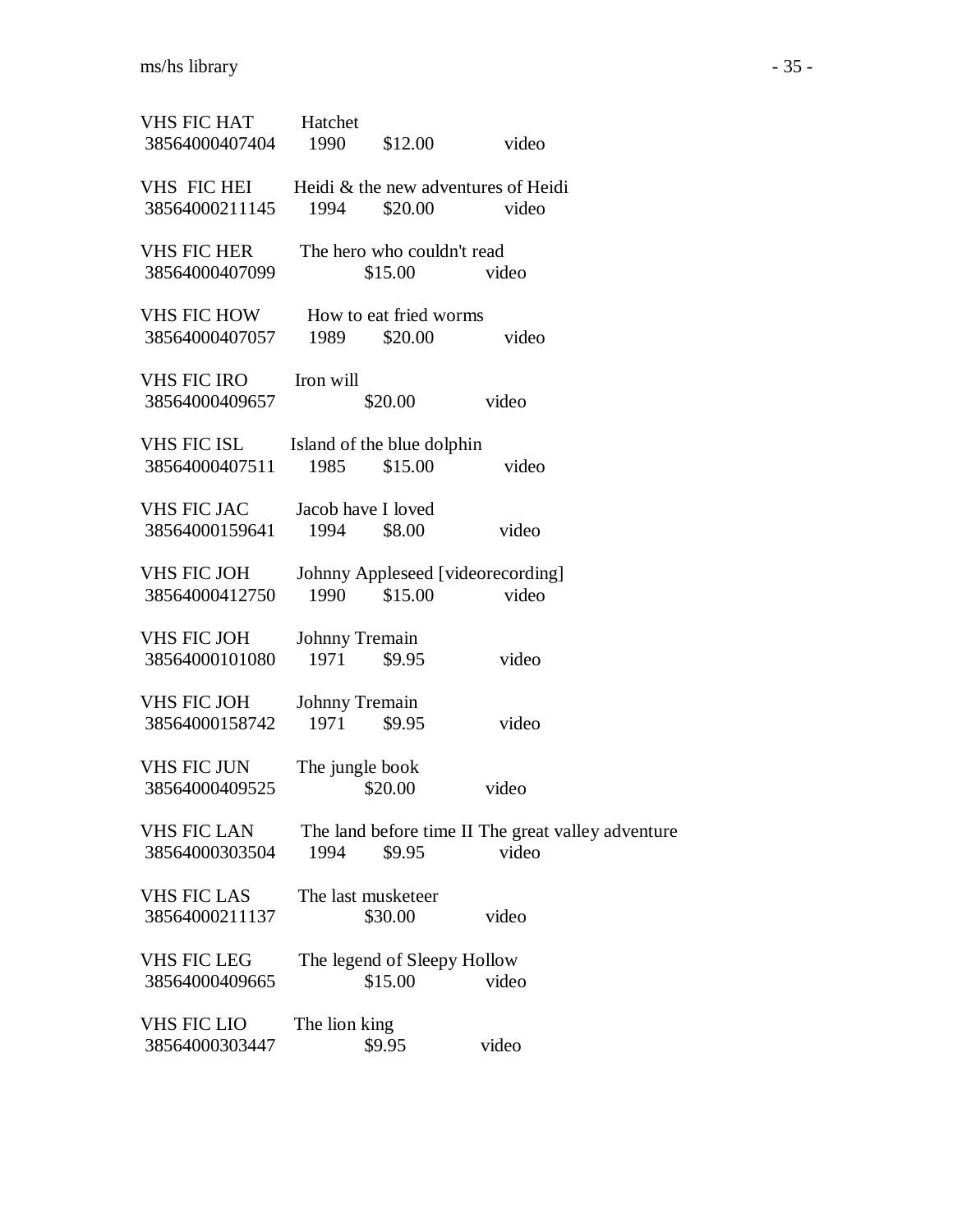| <b>VHS FIC LIO</b><br>38564000407883 | The lion, the witch, and the wardrobe<br>video                              |  |  |  |
|--------------------------------------|-----------------------------------------------------------------------------|--|--|--|
| <b>VHS FIC MAN</b><br>38564000407701 | Man without a country<br>\$20.00<br>video                                   |  |  |  |
| <b>VHS FIC MAT</b><br>38564000303579 | Matilda<br>1996<br>\$9.95<br>video                                          |  |  |  |
| <b>VHS FIC MIG</b><br>38564000159708 | The mighty pawns<br>1997<br>\$8.00<br>video                                 |  |  |  |
| <b>VHS FIC MIR</b><br>38564000406984 | Miracle at Moreaux<br>1985<br>\$15.00<br>video                              |  |  |  |
| <b>VHS FIC MIR</b><br>38564000303439 | Miracle of the white stallions<br>\$9.95<br>video                           |  |  |  |
| <b>VHS FIC MIR</b><br>38564000412297 | Miracle on 34th Street<br>\$20.00<br>video                                  |  |  |  |
| <b>VHS FIC MIR</b><br>38564000405358 | The miracle worker<br>video<br>1962<br>\$15.00                              |  |  |  |
| <b>VHS FIC MOU</b><br>38564000407297 | Mouse on the Mayflower<br>1968<br>\$20.00<br>video                          |  |  |  |
| <b>VHS FIC MYS</b><br>38564000405366 | My side of the mountain<br>1968<br>\$20.00<br>video                         |  |  |  |
| <b>VHS FIC NEV</b><br>38564000106717 | Never cry wolf<br>\$12.95<br>video                                          |  |  |  |
| <b>VHS FIC NEW</b><br>38564000158411 | <b>Newsies</b><br>video<br>\$15.00                                          |  |  |  |
| <b>VHS FIC NUT</b><br>38564000408097 | The nutcracker<br>video                                                     |  |  |  |
| <b>VHS FIC OLD</b><br>38564000407321 | Old Yeller<br>video<br>\$20.00                                              |  |  |  |
| <b>VHS FIC OPE</b><br>38564000158510 | Operation Dumbo drop A top-secret mission of gigantic pr<br>video<br>\$9.95 |  |  |  |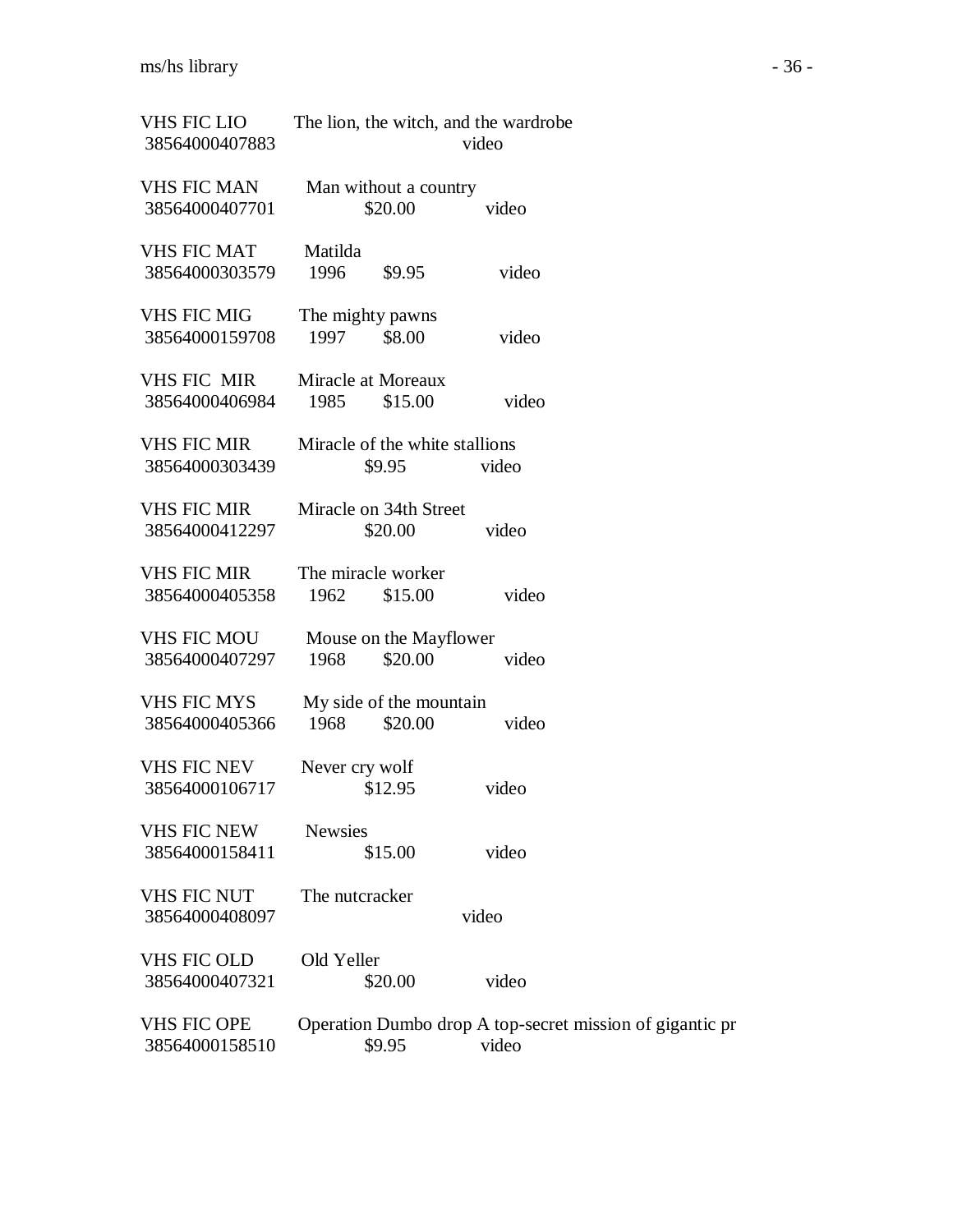| <b>VHS FIC OPI</b> | O Pioneers!                    |
|--------------------|--------------------------------|
| 38564000073214     | video<br>1992<br>\$9.95        |
| <b>VHS FIC PHA</b> | The phantom of the opera       |
| 38564000408352     | \$23.00<br>1990<br>video       |
| <b>VHS FIC PHA</b> | The phantom tollbooth          |
| 38564000408543     | \$15.00<br>video               |
| <b>VHS FIC POL</b> | Pollyanna                      |
| 38564000303744     | \$9.95<br>video                |
| <b>VHS FIC RED</b> | The red badge of courage       |
| 38564000405408     | \$20.00<br>1951<br>video       |
| <b>VHS FIC RED</b> | The red pony                   |
| 38564000405416     | 1949<br>\$15.00<br>video       |
| <b>VHS FIC RED</b> | The red room riddle            |
| 38564000406117     | video<br>\$18.00               |
| <b>VHS FIC RIN</b> | Ring of bright water           |
| 38564000409749     | \$15.00<br>video               |
| <b>VHS FIC ROG</b> | The rogue stallion             |
| 38564000303314     | 1992<br>\$9.95<br>video        |
| VHS FIC ROL        | Roll of thunder, hear my cry   |
| 38564000412594     | \$20.00<br>1978<br>video       |
| <b>VHS FIC RUD</b> | Rudy                           |
| 38564000433582     | 1994<br>\$9.95<br>video        |
| <b>VHS FIC RUM</b> | Rumpelstiltskin                |
| 38564000409558     | \$15.00<br>video               |
| <b>VHS FIC SAR</b> | Sarah plain and tall           |
| 38564000407313     | 1991<br>\$20.00<br>video       |
| <b>VHS FIC SCR</b> | Scrooge                        |
| 38564000408923     | 1990<br>\$21.00<br>video       |
| <b>VHS FIC SEA</b> | Seal morning Rowena & the seal |
| 38564000159583     | \$8.00<br>1996<br>video        |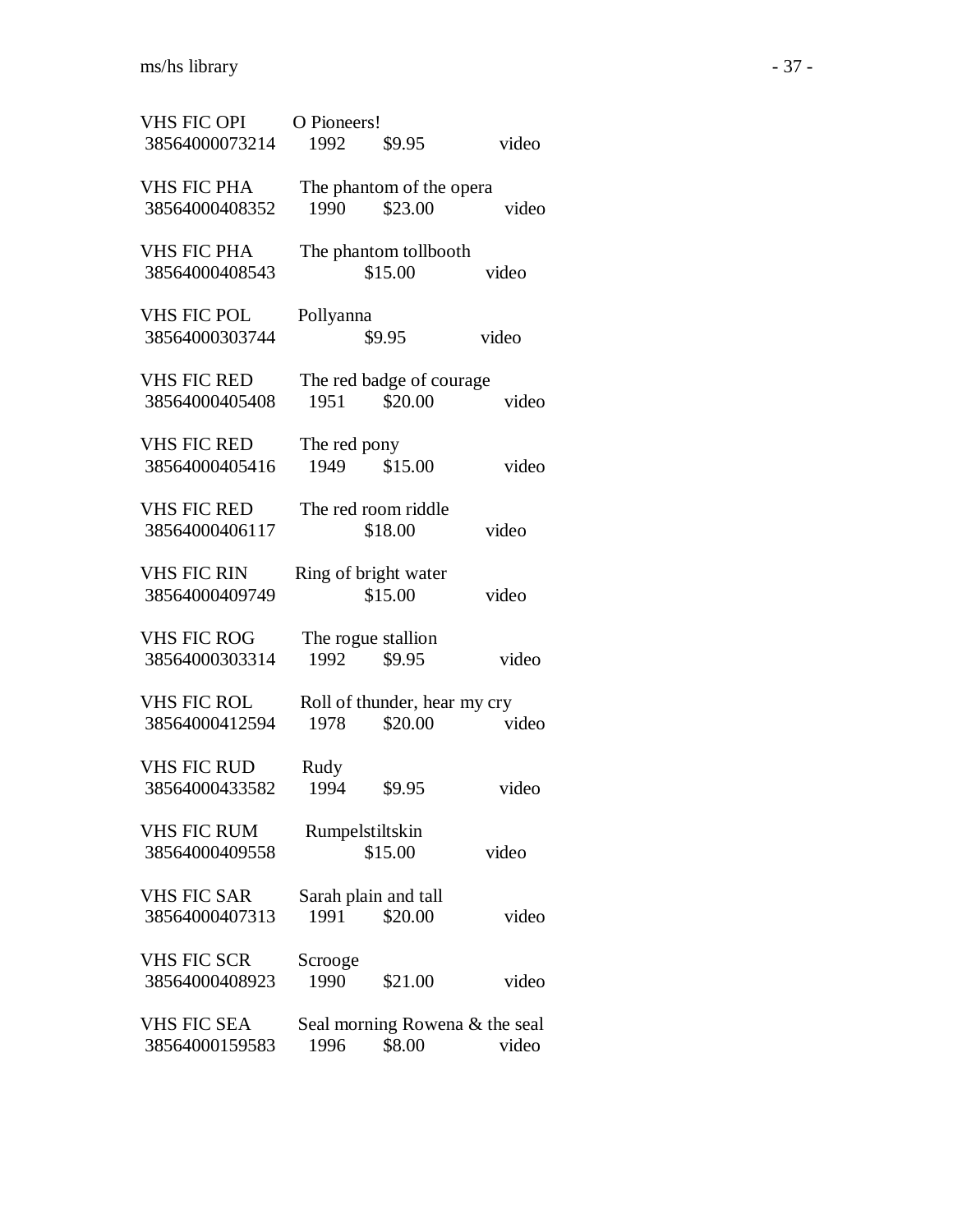| <b>VHS FIC SEC</b><br>38564000158452 | The secret of Roan Inish<br>\$9.95                     | video                                                       |
|--------------------------------------|--------------------------------------------------------|-------------------------------------------------------------|
| VHS FIC SHI<br>38564000303694        | Shiloh<br>1997<br>\$9.95                               | video                                                       |
| <b>VHS FIC SIG</b><br>38564000302993 | \$14.98                                                | The sign of the beaver A family frontier adventure<br>video |
| <b>VHS FIC SIG</b><br>38564000303058 | \$14.98                                                | The sign of the beaver A family frontier adventure<br>video |
| <b>VHS FIC SNO</b><br>38564000303561 | Snow White and the seven dwarfs<br>\$9.95              | video                                                       |
| <b>VHS FIC SNO</b><br>38564000405457 | The snowman<br>1982<br>\$15.00                         | video                                                       |
| <b>VHS FIC SOU</b><br>38564000408832 | The sound of music<br>\$23.00<br>1993                  | video                                                       |
| <b>VHS FIC SOU</b><br>38564000019134 | Sounder<br>1972<br>\$20.00                             | video                                                       |
| <b>VHS FIC SPA</b><br>38564000139106 | Space jam<br>1997<br>\$9.95                            | video                                                       |
| <b>VHS FIC SPE</b><br>38564000408550 | The speckled band [video recording]<br>\$20.00<br>1983 | video                                                       |
| VHS FIC SQU<br>38564000139049        | Squanto<br>\$15.00                                     | video                                                       |
| <b>VHS FIC STU</b><br>38564000342049 | <b>Stuart Little</b><br>2002<br>\$10.00                | video                                                       |
| <b>VHS FIC SUM</b><br>38564000303686 | Summer magic<br>\$9.95                                 | video                                                       |
| <b>VHS FIC SWI</b><br>38564000305319 | <b>Swiss family Robinson</b><br>1995<br>\$19.95        | video                                                       |
| <b>VHS FIC SWI</b><br>38564000303132 | Swiss family robinson<br>\$9.95                        | video                                                       |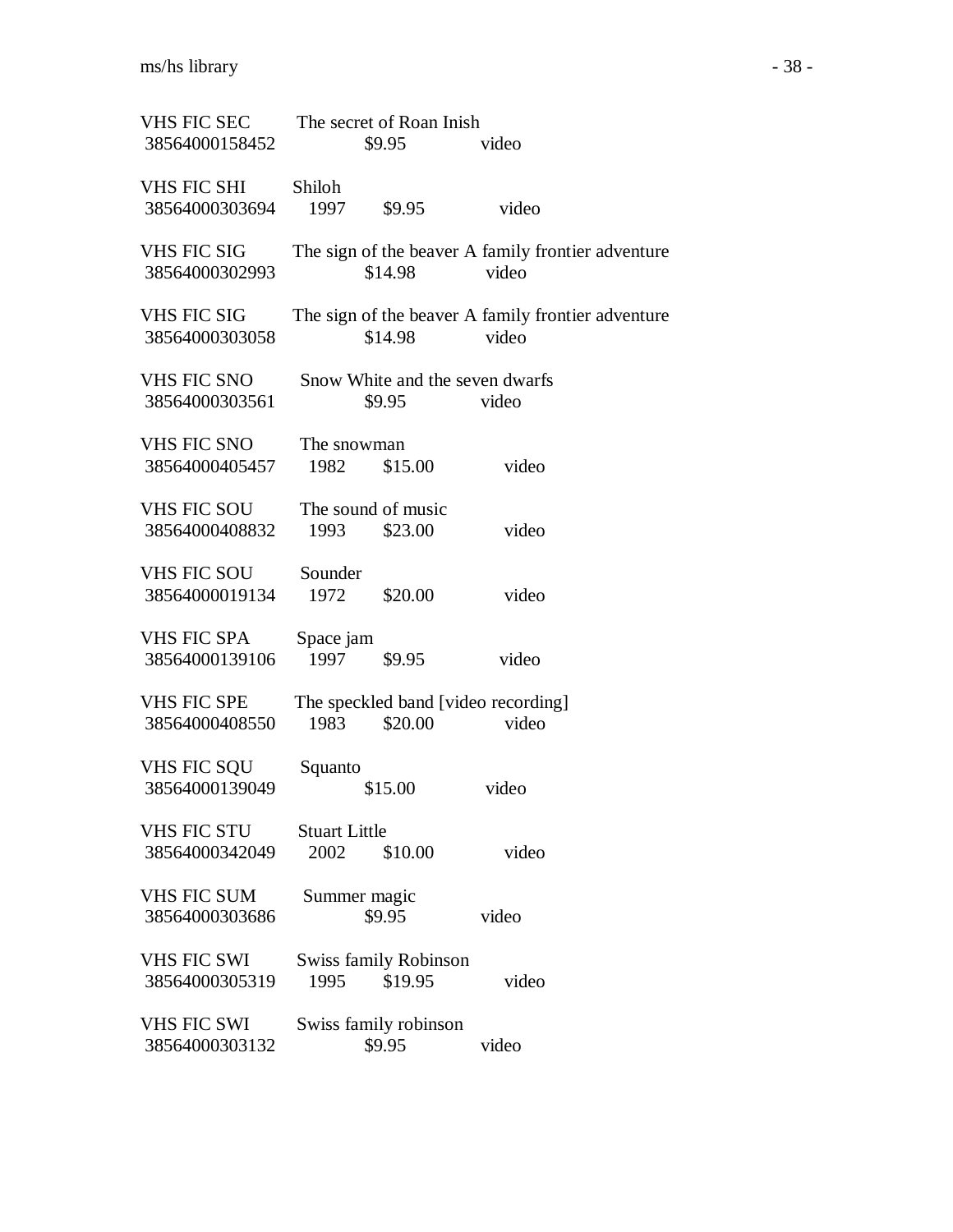| <b>VHS FIC TAL</b><br>38564000303322 |                                                        | Tall tale The unbelievable adventure<br>\$9.95<br>video |                                                                   |  |
|--------------------------------------|--------------------------------------------------------|---------------------------------------------------------|-------------------------------------------------------------------|--|
| <b>VHS FIC TEX</b>                   | Tex                                                    |                                                         |                                                                   |  |
| 38564000019431                       |                                                        | \$9.95                                                  | video                                                             |  |
| <b>VHS FIC THA</b><br>38564000406109 | 1964                                                   | Thanksgiving tales<br>\$10.00                           | video                                                             |  |
| <b>VHS FIC TRE</b><br>38564000413329 | 1934                                                   | Treasure island<br>\$15.00                              | video                                                             |  |
| <b>VHS FIC TRE</b><br>38564000412511 | 1934                                                   | Treasure island<br>\$15.00                              | video                                                             |  |
| <b>VHS FIC WAT</b><br>38564000409574 |                                                        | Watership down<br>\$15.00                               | video                                                             |  |
| <b>VHS FIC WES</b><br>38564000406893 | 1961                                                   | West side story<br>\$20.00                              | video                                                             |  |
| <b>VHS FIC WES</b><br>38564000159526 | 1997                                                   | The westing game<br>\$8.00                              | video                                                             |  |
| <b>VHS FIC WHE</b><br>38564000405820 |                                                        | Where the red fern grows<br>\$15.00                     | video                                                             |  |
| <b>VHS FIC WHI</b><br>38564000407305 | White Fang                                             | \$20.00                                                 | video                                                             |  |
| <b>VHS FIC WHI</b><br>38564000303264 | White Fang 2 Myth of the white wolf<br>\$9.95<br>video |                                                         |                                                                   |  |
| <b>VHS FIC WHI</b><br>38564000101148 | 1993                                                   | White wolves a cry in the wild II<br>\$19.90            | video                                                             |  |
| <b>VHS FIC WIN</b><br>38564000412529 | 1983                                                   | The wind in the willows<br>\$20.00                      | video                                                             |  |
| <b>VHS FIC WIN</b><br>38564000101155 | 1999                                                   | \$9.95                                                  | The winter of red snow the revolutionary war story of Ab<br>video |  |
| <b>VHS FIC YEA</b><br>38564000416066 | The yearling<br>1994                                   | \$20.00                                                 | video                                                             |  |